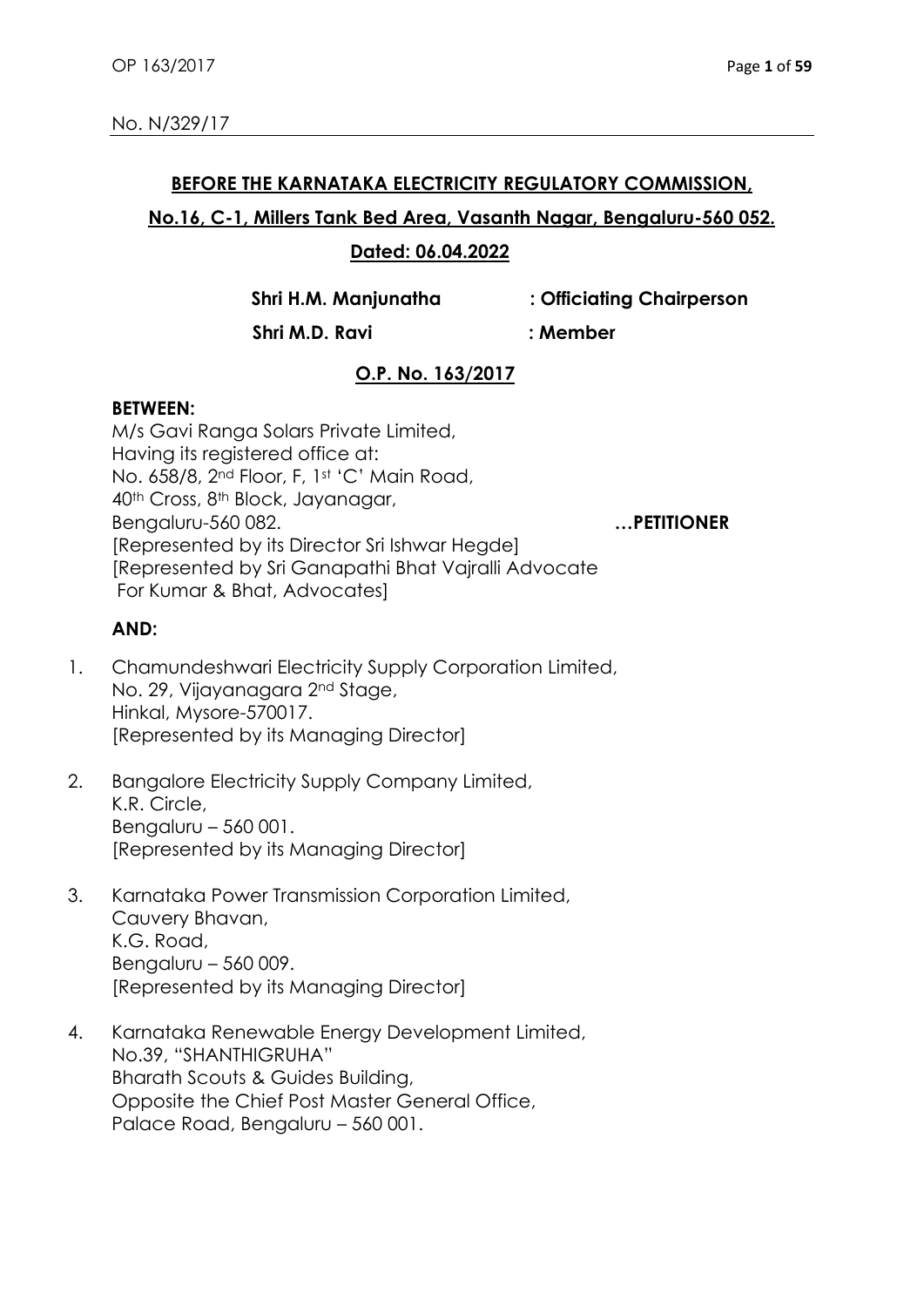OP 163/2017 Page **2** of **59**

5. The Deputy Commissioner, District Administrative Bhavan, Shidlagatta Road, Chikkaballapur-56101. **…RESPONDENTS**

[Respondent No. 1 represented by Senior Advocate Sri Sriranga S, For Justlaw Advocates, Respondent No. 3 represented by Sri Shahbaaz Husain, Advocate, For Precinct Legal, Respondent No. 4 represented by Miss Aparna Mahesh Hiremath, Advocate, Respondent No. 5 remained absent]

# **ORDERS**

This case is taken up for rehearing and disposal as per directions given by Hon'ble High Court of Karnataka in Writ Petition WP No. 52028/2018 (GM-KEB) C/W WP No. 7675/2020 (GM-KEB) (filed against the orders in OP No. 163/2017) & Others (Annexure-AA to the Amended Petition).

1) The Petitioner had filed the Original Petition in OP No. 163/2017 on 22.09.2017 under Section 86(1)(b) of the Electricity Act, 2003. Upon notice, the Respondent No. 1, 3 and 4 have appeared before the Commission through their respective Counsels and contested the Petition by filing written objections separately, the Respondent No. 2 & 5 remained absent and after hearing the parties the Commission has passed orders on 28.08.2018 dismissing the Petition by holding that the Petitioner is not entitled for any reliefs as claimed, further held that, the Petitioner is entitled to a tariff of Rs. 4.36 only per unit as per Article 5.1 of the PPA and he is also liable to pay damages including liquidated damages as provided under Articles 2.2 and 2.5.7 of the PPA.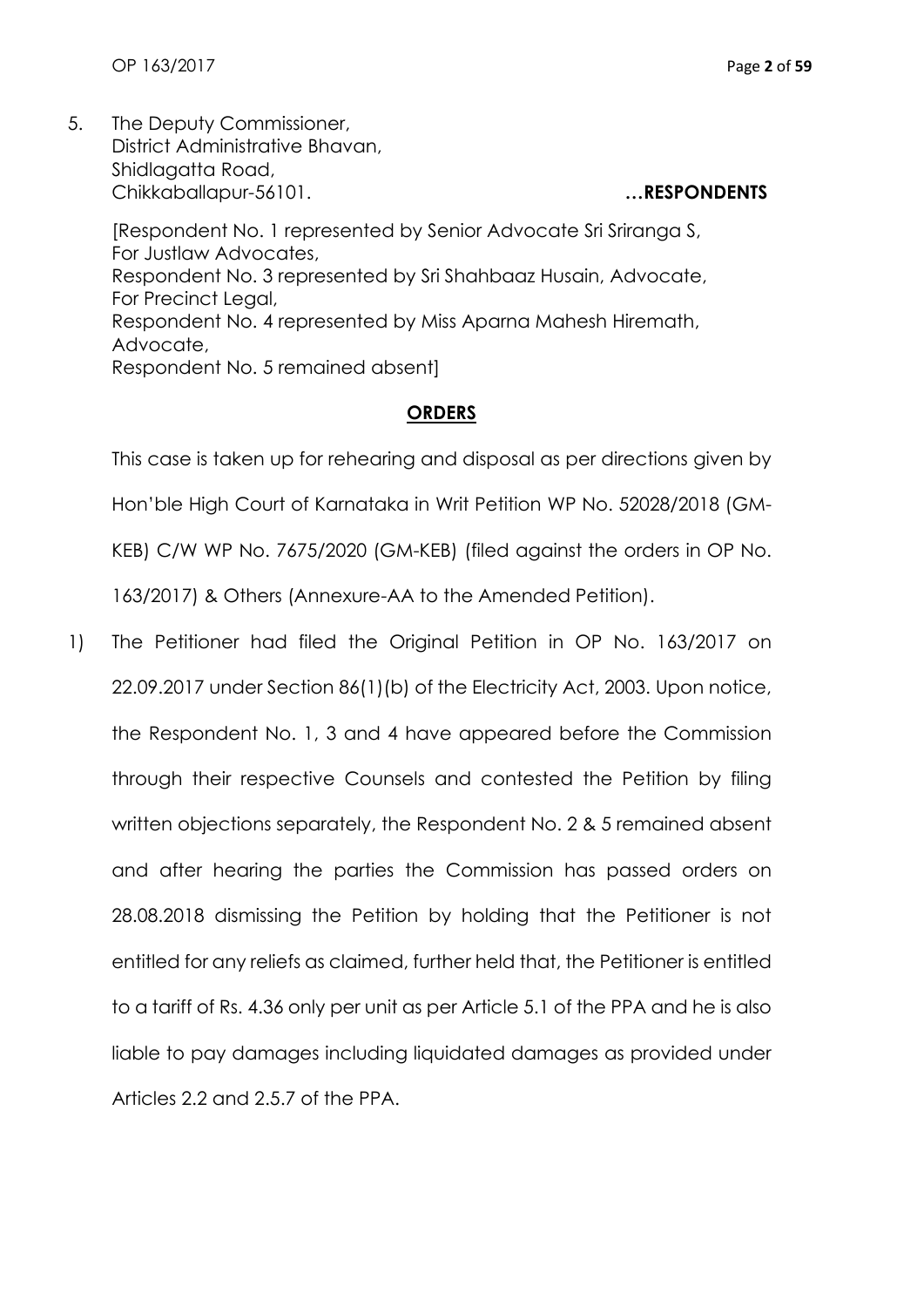2) Aggrieved by the Commission order dated 28.08.2018, the Petitioner had approached the Hon'ble High Court of Karnataka, Bengaluru in Writ Petition bearing WP No. 7675/2020 (GM-KEB) challenging the orders of the Commission. After hearing both the parties the Hon'ble High Court of

Karnataka has passed orders dated 20.09.2021 as hereunder: -

- *(a) All the writ petitions are allowed, the impugned orders passed by the Commission in all these cases stand quashed.*
- *(b) These matters are remitted back to the hands of the Commission for appropriate resolution of the dispute bearing in mind the observations made in the course of the order with regard to the controversy brought before it.*
- *(c) The Commission shall also consider all subsequent events that have taken place after passage of the impugned orders, while passing orders afresh, in the case now remitted.*
- *(d) Parties to the lis are at liberty to place on record all such documents that would advance their cause.*
- *(e) The Commission shall consider the claims of the Petitioners and pass appropriate orders within six months from the date of receipt of a copy of this order.*
- *(f) Interim orders granted and subsisting, if any, in all these cases shall continue to operate till the Commission takes up the case for consideration of an interim prayer, if sought for by the Petitioners.*
- *(g) All the contentions, except the ones decided in this order, of both the parties are kept open.*
- 3) After the receipt of certified copy of the orders, this Commission has issued

notice to the parties. The Petitioner and Respondent No. 1, 3 & 4 they have

appeared through their Counsels, Respondent No. 2 & 5 remained absent.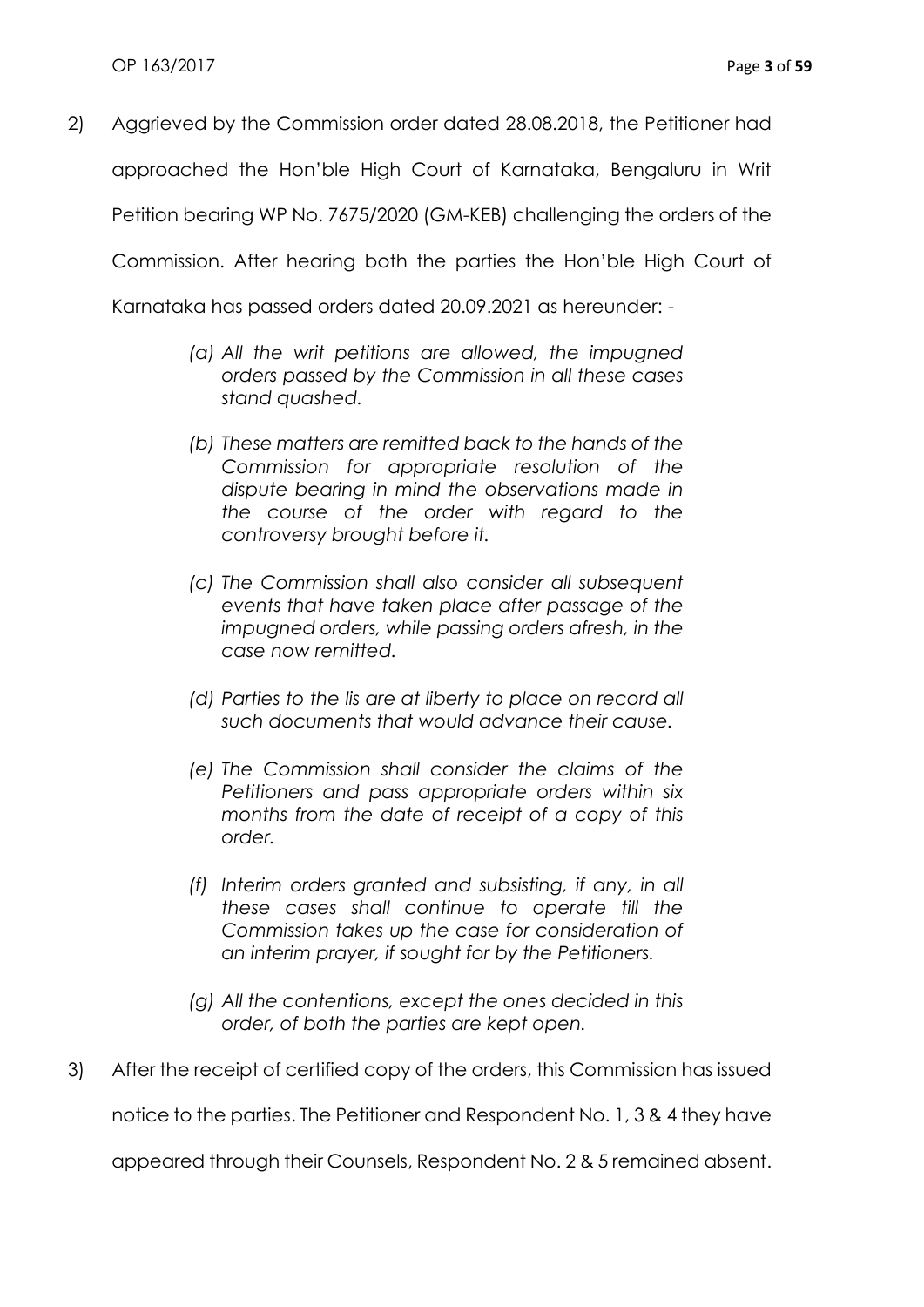The Petitioner Counsel filed Amended Petition dated 30.11.2021 and Respondent No. 1, 3 & 4 filed objections separately to the Amended Petition. This Commission has also passed an interim order on 18.11.2021 granting the Interim tariff of Rs. 4.36/unit till the disposal of the Petition. Thereafter, this Commission has taken up the case for fresh disposal as per the directions of the Hon'ble High Court of Karnataka, in WP as referred supra.

- 4) The Original Petition No. 163/2017 was filed under Section 86(1)(b) of the Electricity Act, 2003 in effect praying to:
	- a) Direct the Respondent No.1/CESC, Mysore to comply with the original terms of the PPA dated 24.06.2015 and further provide the confirmation for time extension with original tariff under Article 8 i.e., under Force Majeure Event and direct the 1st Respondent to implement the extension time with original tariff in the interest of justice and equity.
	- b) Direct the 1st Respondent/ CESC, Mysore to accept the original tariff agreed in the PPA i.e., an amount of Rs. 8.40 per kWh and remit the same to the petitioner.
	- c) Declare that the Petitioner is entitled for the Force Majeure Condition as per Article 8 and consequently is eligible to seek extension of time as per Article 2 of PPA along with original tariff.
	- d) Restrain the 1st Respondent/ CESC, Mysore (erroneously typed as not to deduct) from deducting any liquidated damages from the petitioner as force majeure events have caused the delay.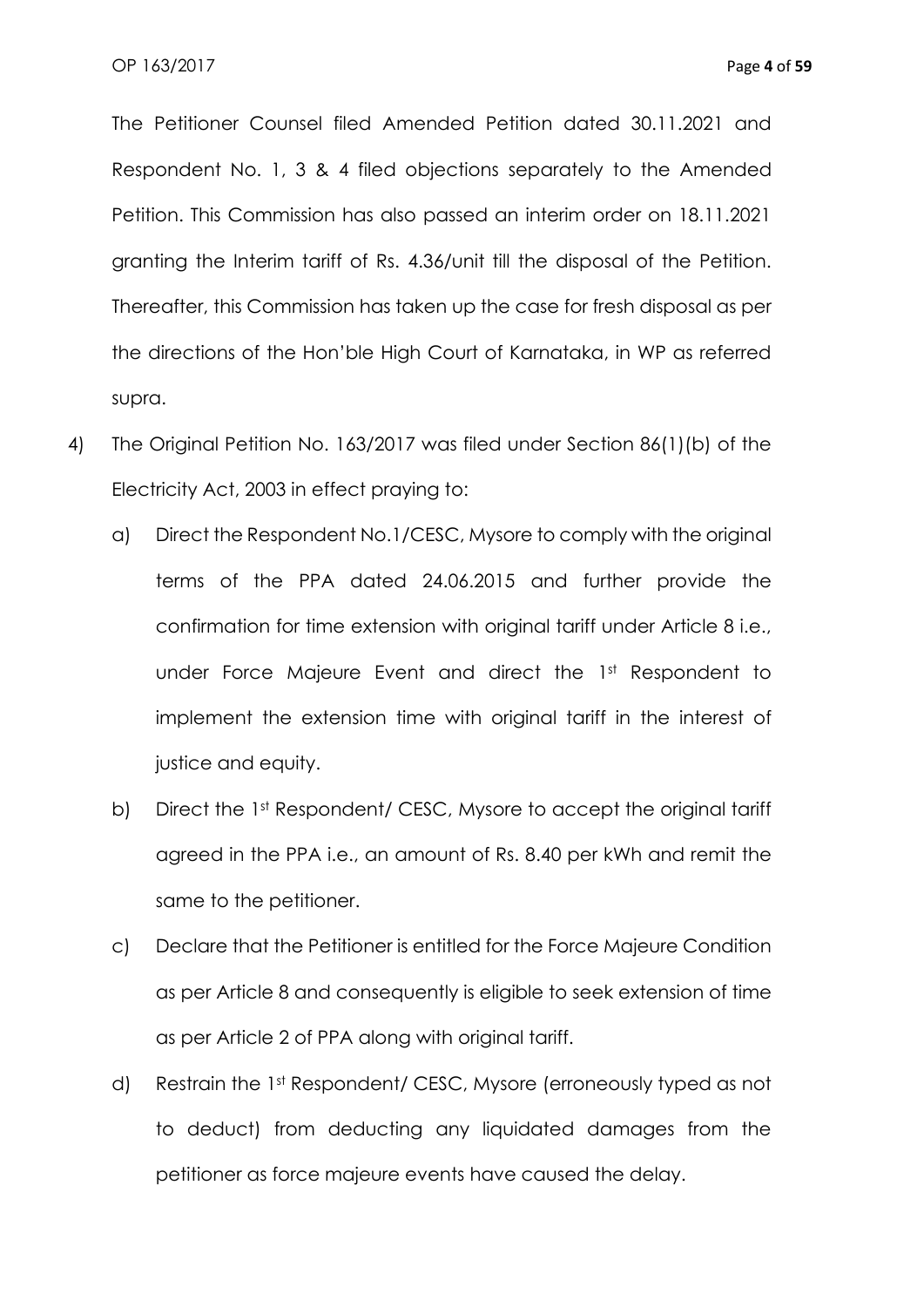- e) Declare that the Petitioner is entitled to extension of time with original tariff as per Article 2 of the PPA dated 24.06.2015 without imposing or changing any conditions as enshrined in the PPA. The following additional prayer have been made by filing Amended Petition as follows: -
- f) The Respondent No. 1/CESC, Mysore may be directed to pay the Petitioner original tariff of Rs. 8.40 per unit in the terms of the PPA from the date of commissioning i.e., 22.06.2017 till the term of PPA in the interest of justice.
- g) The Respondent No. 1/ CESC, Mysore may be directed to pay the difference of the tariff paid per unit from the date of commissioning of the plant along with late payment surcharge in terms of PPA and Clause 6.4 within stipulated timeframe in the interest of justice.
- h) The Respondent No. 1/ CESC, Mysore may be direct to refund the recovered liquidated damages and conditions precedent damages along with late payment surcharge in the terms of PPA and Clause 6.4, within stipulated timeframe in the interest of justice.
- i) Grant such other reliefs to meet the ends of justice and equity.
- 5) The brief facts set out in this Petition are as under:
	- a) The Petitioner is a company registered under the Companies Act, 2013, carrying on the business of developing executing, managing and running solar energy plant. The Government of Karnataka (GoK) issued the Karnataka Solar Policy 2014-21 vide Notification dated 22.05.2014. Under the said Policy, GoK envisaged Utility Scale Grid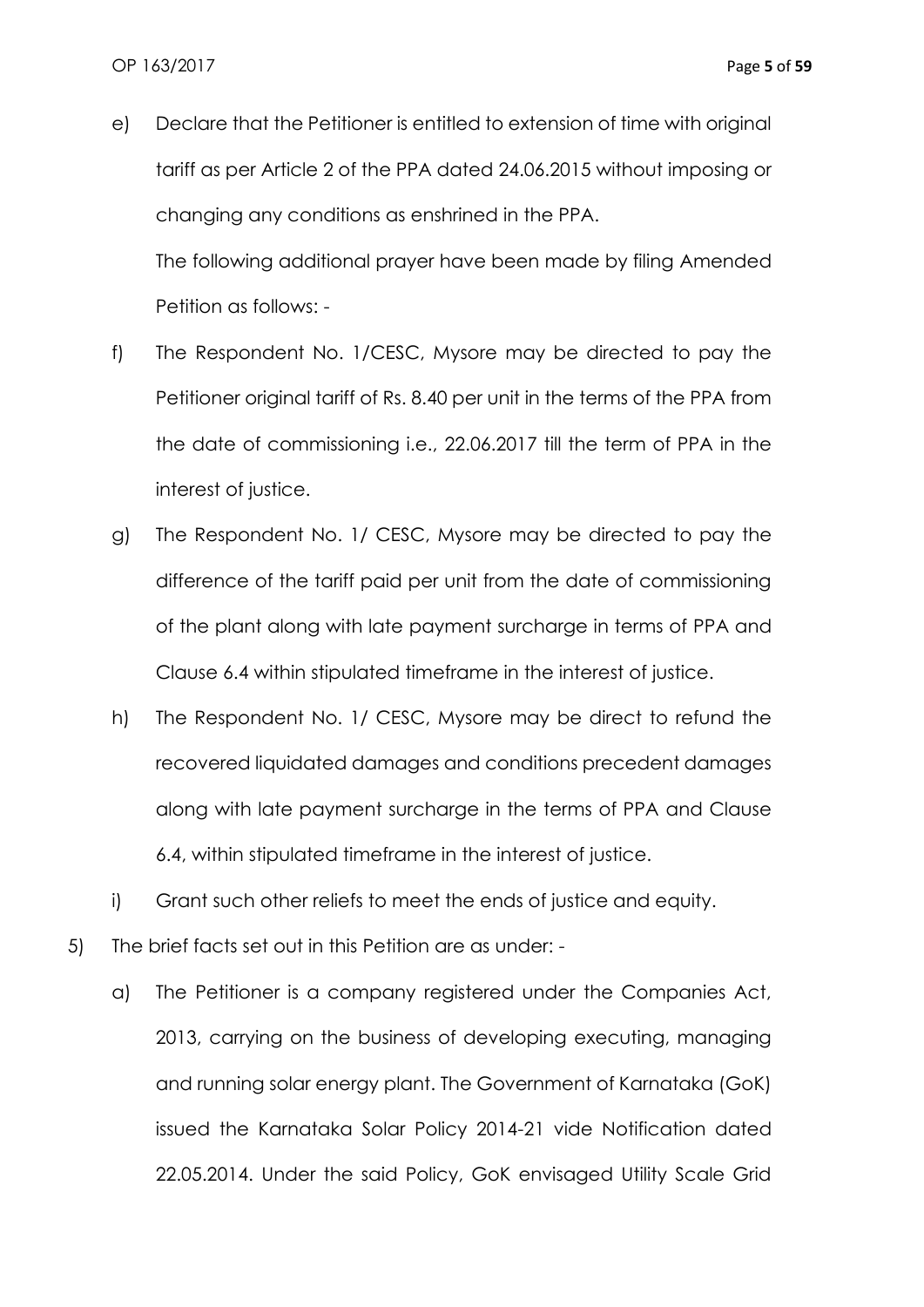Connected Solar Photo Voltaic and concentrated solar power projects and endeavoured to promote solar energy projects preferable by land owning farmers with a minimum capacity of 1 MW and maximum capacity 3 MW per land owning farmer in the State for sale of power to the Electricity Supply Companies (ESCOMs) at the KERC determined tariff from time to time.

- b) The Gok issued guidelines vide Notification No. EN VSC 2014, Bangalore, dated 26.08.2014 to invite applications from the eligible land owners for awarding 1-3 MW capacity Solar Photo Voltaic Power MW Scale plants and to enter into PPAs with the concerned ESCOMs. Accordingly, Smt. A.R Rekha a land owning farmer had made an application for grant solar power project with capacity of 1 MW to be established in her land at Sy.No.35 situated at Guttahalli Village, Ambajidurga Hobli, Chintamani Taluk, Chikkaballapura District totally measuring 09 Acres 04 1/2 Guntas, accordingly, the 1st Respondent/CESC has accepted the proposal for allotment of Solar Power project of 1 MW capacity. Pursuant thereto the KREDL issued letter of award in favour of the farmers, vide allotment letter dated 16.03.2015 (Annexure-B filed along with Petition).
- c) The original allottee Smt. A.R Rekha has executed Power Purchase Agreement (Annexure-C filed along with Petition) dated 24.06.2015 with CESC for sale of power from 1 MW solar power Guttahalli Village, Ambajidurga Hobli, Chintamani Taluk, Chikkaballapura District as per letter of allotment dated 16.03.2015 to Smt. A.R Rekha and 1st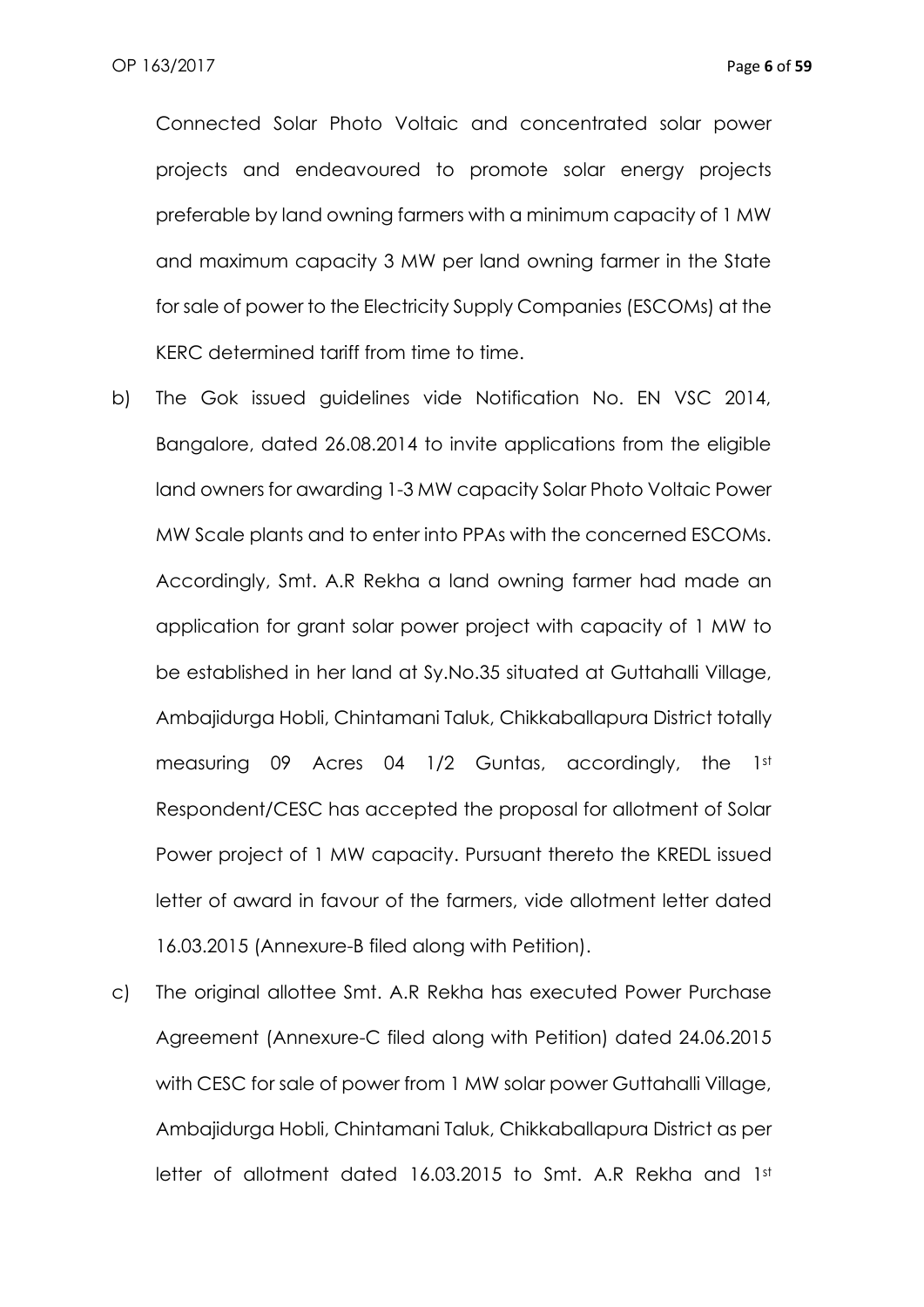Respondent /CESC Board has also consented for Power Purchase Agreement for purchase of solar power from this project. Thereafter, a Supplementary Power Purchase Agreement dated 11.08.2016 (Annexure-D filed along with Petition) was entered into between the 1st Respondent/CESC and Petitioner consequent on appointment of Petitioner as developer of the Project.

- d) As per Clause 12.11 of the PPA, the SPD can assign this agreement for a Special Purpose Vehicle at any time, after the date of this Power Purchase Agreement under intimation to the 1st Respondent /CESC and such Special purpose Vehicle shall take over all the rights, responsibilities obligations, liabilities of the SPD and MUTATIS MUTANDIS. In view of the above provision, the SPD Smt. A.R Rekha have appointed M/S Gavi Ranga Solars Private Limited as SPD, the Petitioner herein and Smt. A.R Rekha is one of the shareholders with 26% of the share. Therefore, all acts and deeds done by Smt. A.R Rekha, the land owner has been referred to as act and deeds done by the Petitioner.
- e) Immediately after entering into PPA, the Petitioner has started project implementation work on the site, specifically allotted to the project, which include crucial works like land levelling, fencing, obtaining necessary approvals and sanctions such as conversion of land, Evacuation of power, mobilization funds etc., from the Authorities concerned and for getting the loan sanctioned from Banks for the establishment of a solar power plant. As per the Article 2 of the PPA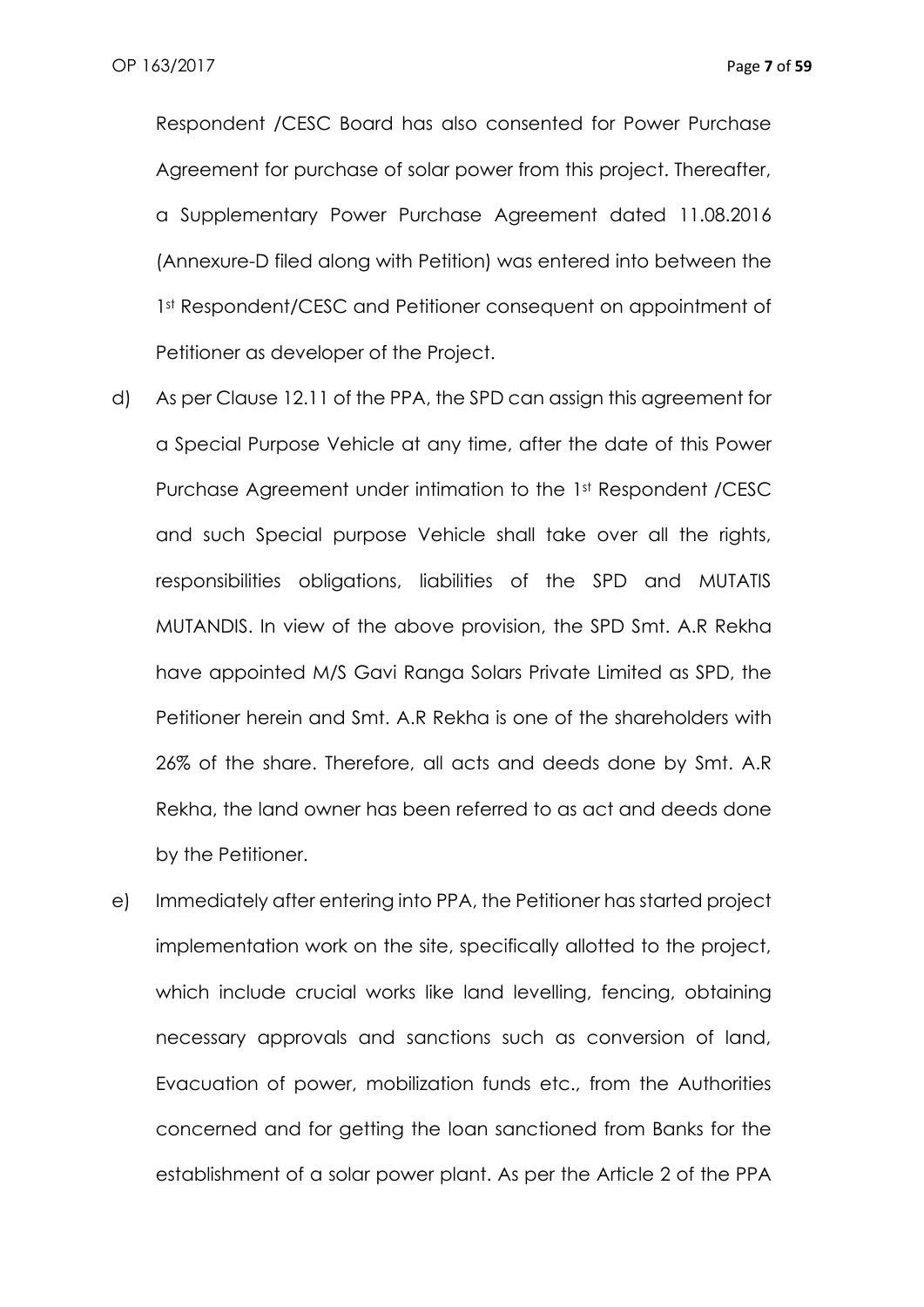dated 24.06.2015 the said project had to be completed on or before Scheduled Commissioning Date i.e., within 18 months from the effective date. Effective Date is defined as the date of signing the PPA which was signed on 24.06.2015. The Petitioner was supposed to achieve COD on or before 24.12.2016.

- f) It is stated that for completion of the project, the Petitioner had to obtain numerous approvals as per Clause 2.1.1 of Article 2 of PPA such as:
	- i. Land conversion from agricultural into non-agricultural for setting up of Solar Plant.
	- ii. Power evacuation approval from KPTCL.
	- iii. 11 KV work order and TAQC approval from 1st Respondent /CESC.
	- iv. Substation work order from KPTCL.
	- v. CEIG approval.
	- vi. Interconnection approval by KPTCL.
- g) The PPA signed on 24.06.2015, was approved as 13.07.2015 by the KERC and the 1st Respondent/CESC handed over the same to the Petitioner only on 23.07.2015 after 1 month delay for which the Petitioner cannot be held responsible. The counting of the time for Scheduled Commissioning Date (SCD) starts from 24.06.2015. The Petitioner had lost about 1 month in receiving the PPA, which the Petitioner has requested to be treated as Force Majeure Event under Article 8.3. Therefore, the extension of time has to be granted along with the original tariff agreed as per PPA i.e., Rs. 8.40/ KW.
- h) Subsequent to the insertion of Sub-clause 10 of Section 95 of the Karnataka Land Revenue (Amended) Act 2015, the Government of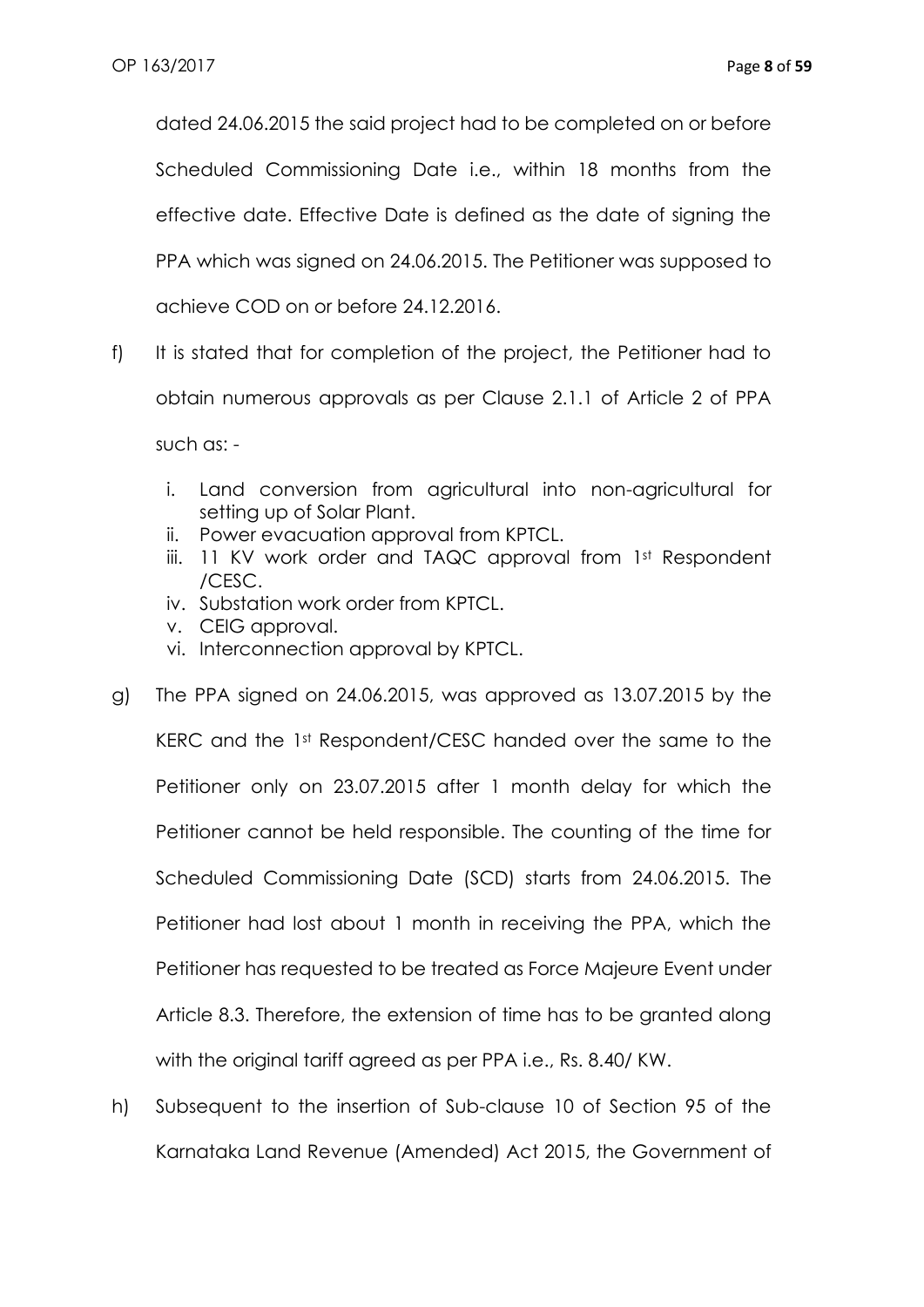Karnataka has issued circular RD69/01.12.2015 fixing the timeframe for grant of deemed conversion as 15 days of application. As per the Government circular the Petitioner has submitted all requisite documents like PPA, KREDL letter, RTC, PTCL, NOC and other relevant documents on 11.05.2016 along with application for conversion of land before the Deputy Commissioner (the date 11.05.2016 is shown in Column No. 3 of Annexure-J filed along with Petition). The Deputy Commissioner has passed order of conversion of land (Annexure-J1 filed along with Petition) on 30.11.2016 and there was delay of about 6 months 20 days and requested for treating this delay as Force Majeure event with original tariff.

- i) The Petitioner has also applied for power evacuation approval before the KPTCL on 20.06.2016, the same has been approved by the KPTCL (Annexure-K filed along with Petition) on 13.10.2016. There was a delay of 4 months from the KPTCL/3rd Respondent for power evacuation approval for which the Petitioner is not responsible. Therefore, requested to treat the delay as Force Majeure event under Article 8 of the PPA.
- j) Subsequent to the power evacuation approval, the 3<sup>rd</sup> Respondent has granted work order to carry out substation work (Annexure-L filed along with Petition) only on 20.12.2016 and there was 6 months delay by KPTCL as this can be obtained only after the approval of regular power evacuation scheme. Therefore, the delay caused by KPTCL is requested to be treated as Force Majeure event. Subsequent to the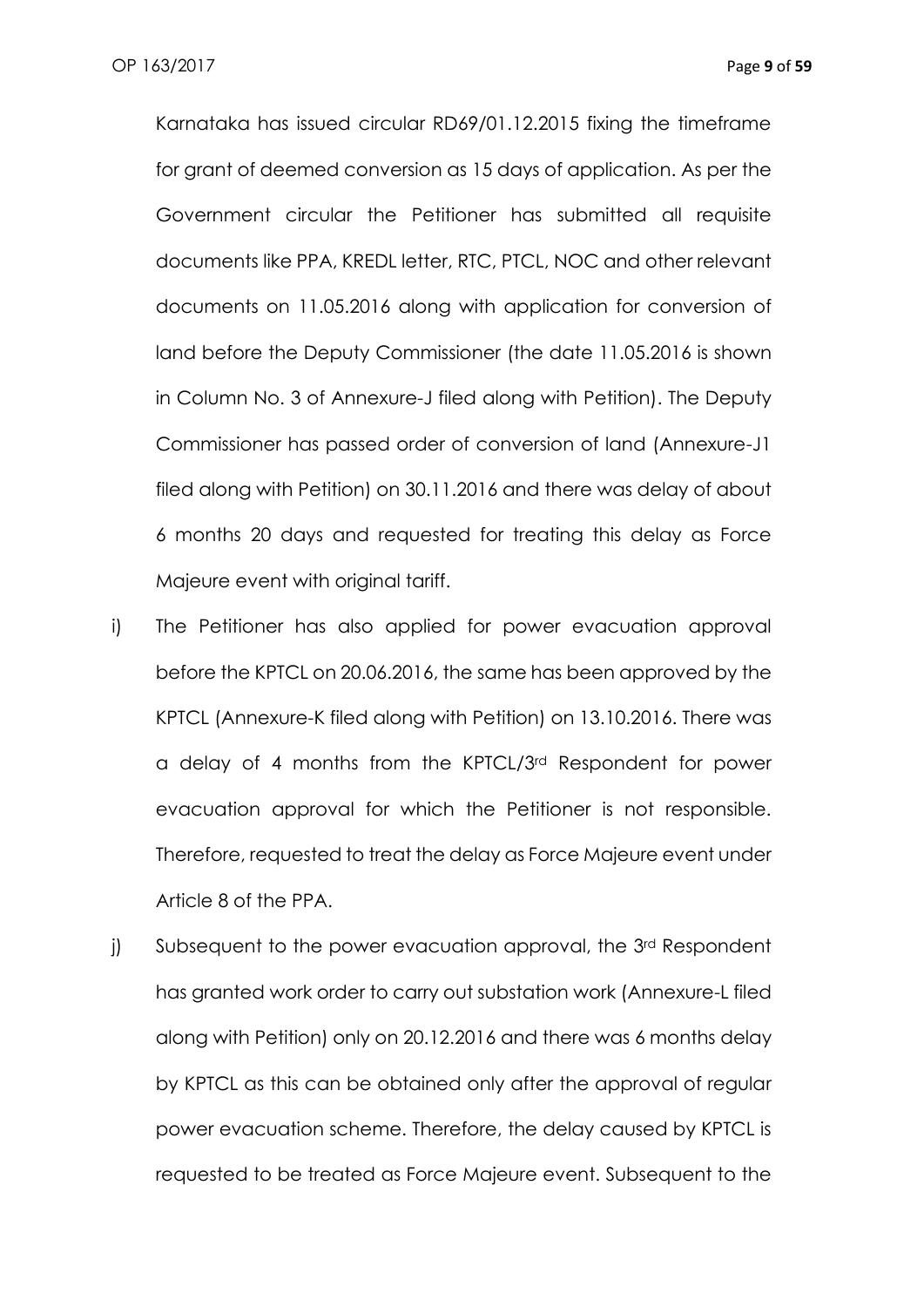regular power evacuation approval the Petitioner could obtain 11 KV work order (Annexure-M filed along with Petition) to construct 11KV line only on 08.12.2016, with a delay of 5 months 19 days. Hence, Petitioner requested the Respondent No. 1 to treat the same as Force Majeure Event.

- k) The 3rd Respondent insisted for using breaker equipment only from State owner Public Sector Company which is Mysore Electrical Industries Limited (MEI). The Petitioner requested on 30.08.2016 for supplying the MEI breaker, the Respondent took 3 months 15 days to deliver the product. The MEI breaker was received on 15.12.2016 just 8 days prior to the Scheduled Commissioning Date. The MEI breaker could not be booked without drawing approval. Only after the drawing approval from 1st Respondent/CESC the Petitioner could book the order of MEI breaker which was delivered on 15.12.2016. The delay caused because of 1st Respondent instruction to use MEI breaker only. For this delay the Petitioner cannot be blamed. Copy of the MEI delivery note dated 15.12.2016 is produced as Annexure-N.
- l) The Petitioner submits that, the 11KV evacuation has to pass through crossing Railway Line at Y. Hunsuenahalli for which the 2nd Respondent has to get approval from the South Western Railway, Divisional Office. The Petitioner cannot approach directly the Railway Authority for getting approval from Railways. However, after approval of 11KV Line work the 2nd Respondent took about 6 months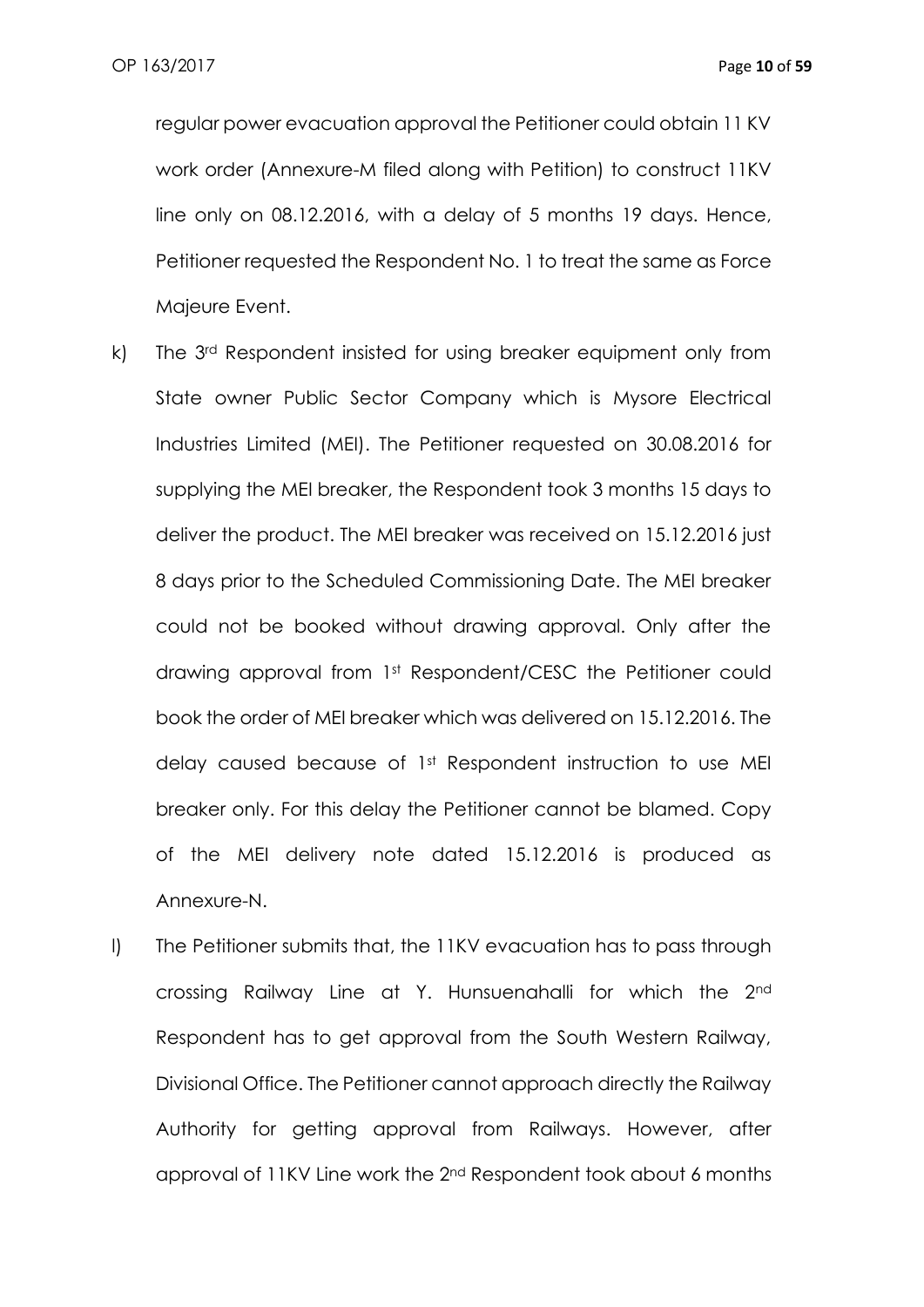8 days for approval and final safety certificate from the railways. The petitioner has got approval for commissioning of the 11 KV Line from the above said railway authority through 2nd Respondent only on 15.06.2017. The Petitioner submits that, after approval of 11KV permission dated 08.12.2016, even though the Petitioner is equipped for completing the erection of 11KV Line the Petitioner could only lay the underground cable at railway lane crossing stated above after 2<sup>nd</sup> Respondent got the approval/permission on 05.05.2017. Immediately after the approval from the railway authority the petitioner did complete the 11KV line within 3 days. However, there was a restriction in the approval dated 05.05.2017 that the approval is only for execution of work and the line should not be charged before obtaining safety certificate from railway. This condition again obstructed the petitioner to commence the commissioning of the plant. The petitioner submits that, thereafter only on 15.06.2017 the South Western Railway Authority has issued safety certificate to the 2<sup>nd</sup> Respondent. Therefore, after the approval from the railway authority getting safety certificate there is a 1 month 11 days delay. The petitioner has genuinely completed the work of laying the underground cable within 3 days from the date of approval that itself establishes that as on the date of 11KV approval petitioner was equipped to complete the erection of 11KV line and commission the solar plant without requiring for any extension. However, the 2<sup>nd</sup> and 3<sup>rd</sup> Respondents together have delayed the approval of 11KV about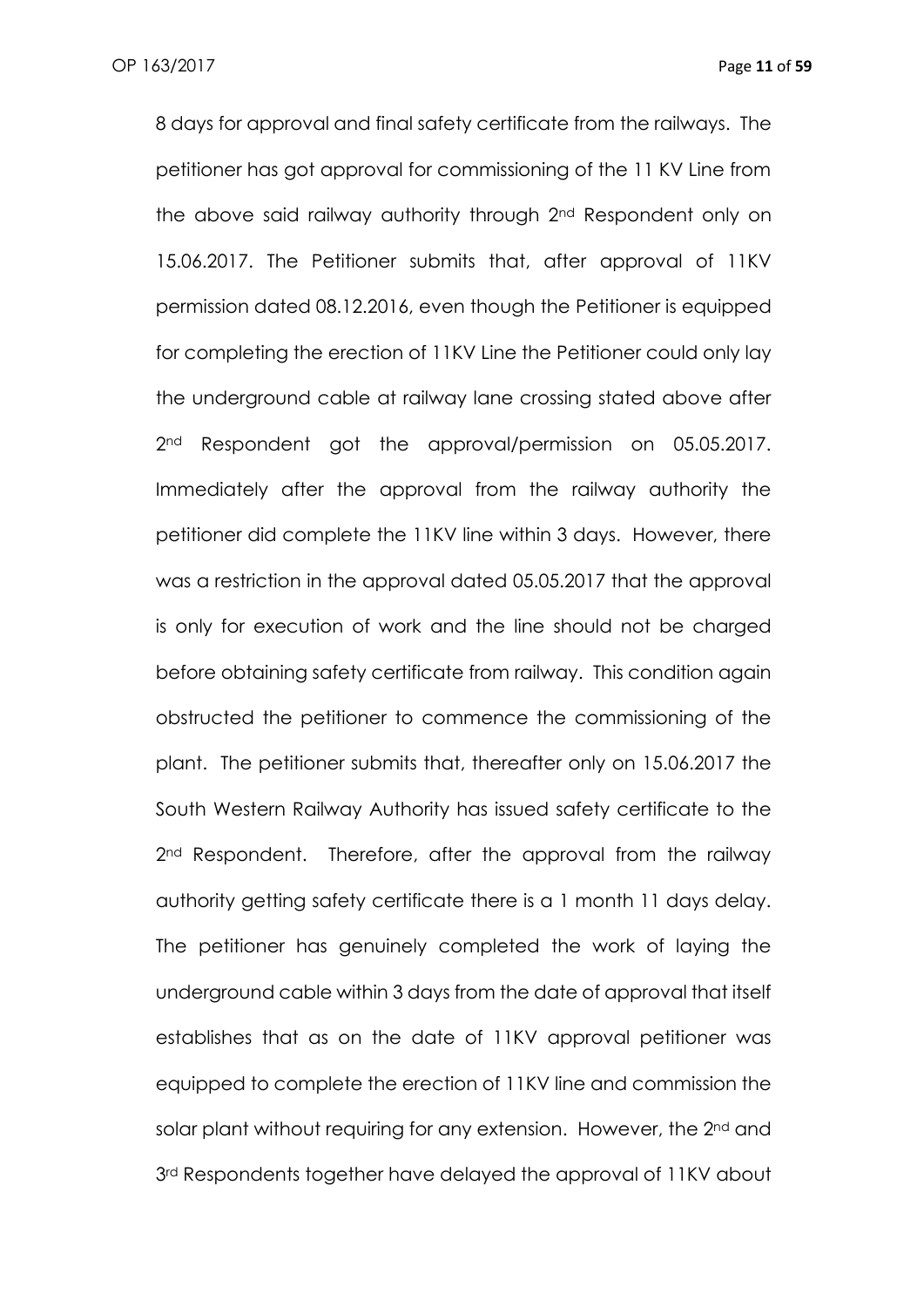one year. The delay caused for 11KV approval and approval from the railway authorities took almost all time which is stipulated in PPA. Therefore, the said delay has to be construed as force-majeure event and extension of time to be granted with original tariff. Copy of the BESCOM Letter to Divisional Railway Engineer, South Western Railway dated 11.01.2017, Copy of the Railway Approval dated 05.05.2017, Copy of the C-Certificate issued dated 15.05.2017, Copy of the Safety Certificate dated 15.06.2017 and Copy of Letter from Railway to BESCOM dated 16.06.2017 are collectively produced as ANNEXURE-P, P1, P2, P3 & P4 respectively.

- m) It is stated by the Petitioner that request for extension of time was sought from 1st Respondent/CESC on 09.12.2016 but same was received on 23.02.2017 (Annexure-Q1 filed along with Petition), after a delay of 2 months 15 days. Since, the above said approvals are valid for 18 months from the date of signing of PPA, the Petitioner could not carry out substation work as extension was not granted immediately on application despite of Government of Karnataka has directed in the circular dated 24.11.2016 (Annexure-Q filed along with Petition) directing the 1<sup>st</sup> Respondent to extend the time under PPA at Article 2.5 read with Article 8 should be given within 15 days. Hence, there was delay of 2 months 15 days for granting extension of time and requested to treat the same as Force Majeure event.
- n) In the meanwhile, the Government of India on 09.11.2016 has taken extra ordinary step towards demonetization by banning 500 and 1000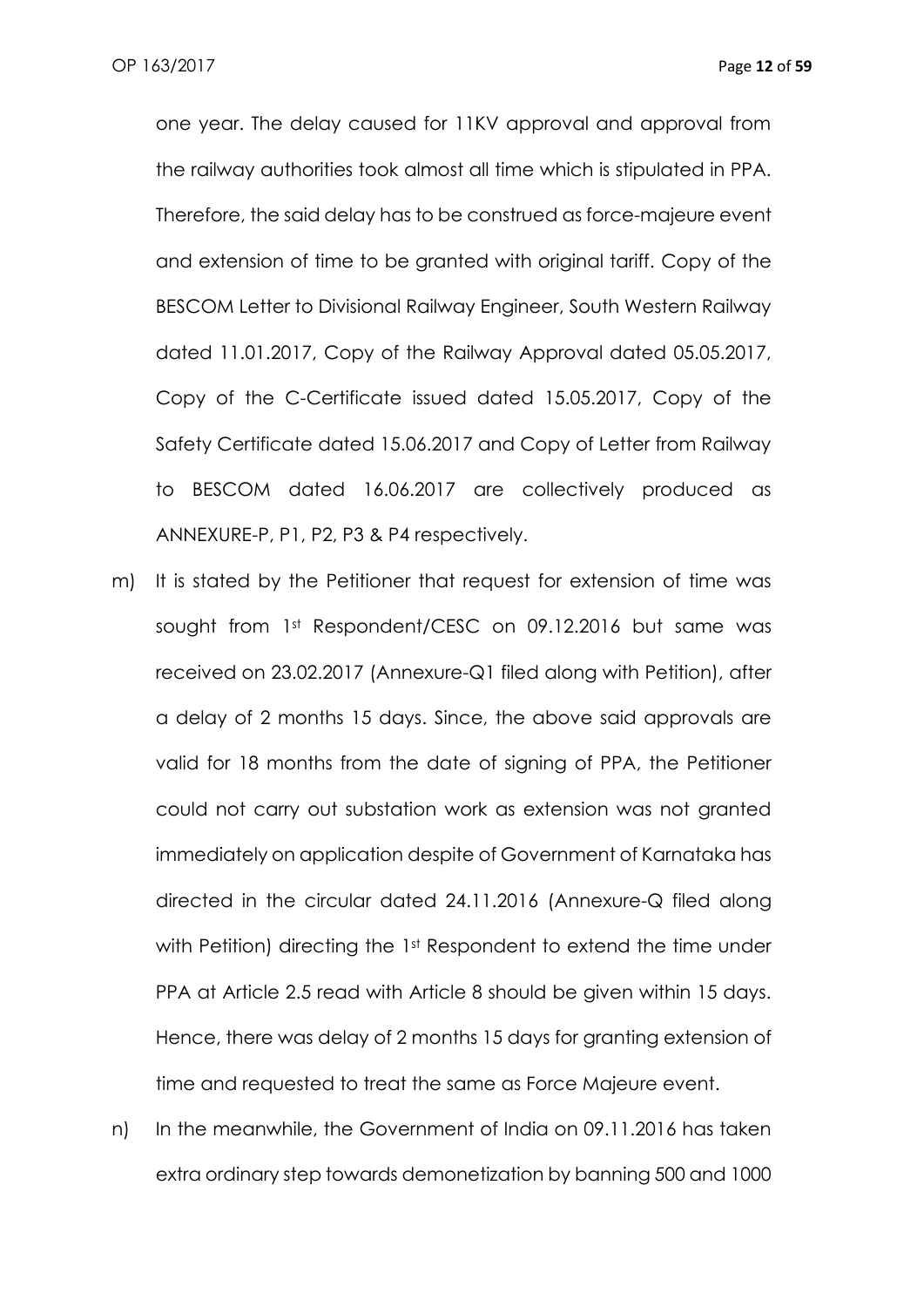notes and restricted for withdrawal of cash for a very small amount. The formal banking system was not available at the peak time and the cash withdrawal was not possible and as the Petitioner's work in the rural areas, unless there is a cash for labour work, tractors and other local men and materials, it was not possible to carry out these works for 3 months. There was a delay of 3 months and requested to treat the same as Force Majeure event.

- o) It is stated that the various sanctions and permissions would reveal that inspite of having applied for the requisite permissions and sanctions, Petitioner had suffered on account of inordinate delay in getting the approvals. These delays were beyond the control of the Petitioner as those were pre-requisite in securing the confidence of the financial institution suffered on account of the Government Authorities or Authorities in power who are required to facilitate the permissions and sanctions without any hitch and delays. In terms of Article 8.3 of the PPA, these delays in executing the project would fall under Force Majeure events when the Petitioner is not responsible for events beyond their control. On account of delay in getting land conversions, delay in getting evacuation approvals, bay extension approvals, CEIG approval etc., delay due to demonetization of the Indian currency, delay in getting MIE switch gears etc., there was delay in execution of the project.
- p) The Petitioner submitted that he is entitled for original tariff with extension of time for COD. Considering all those grounds stated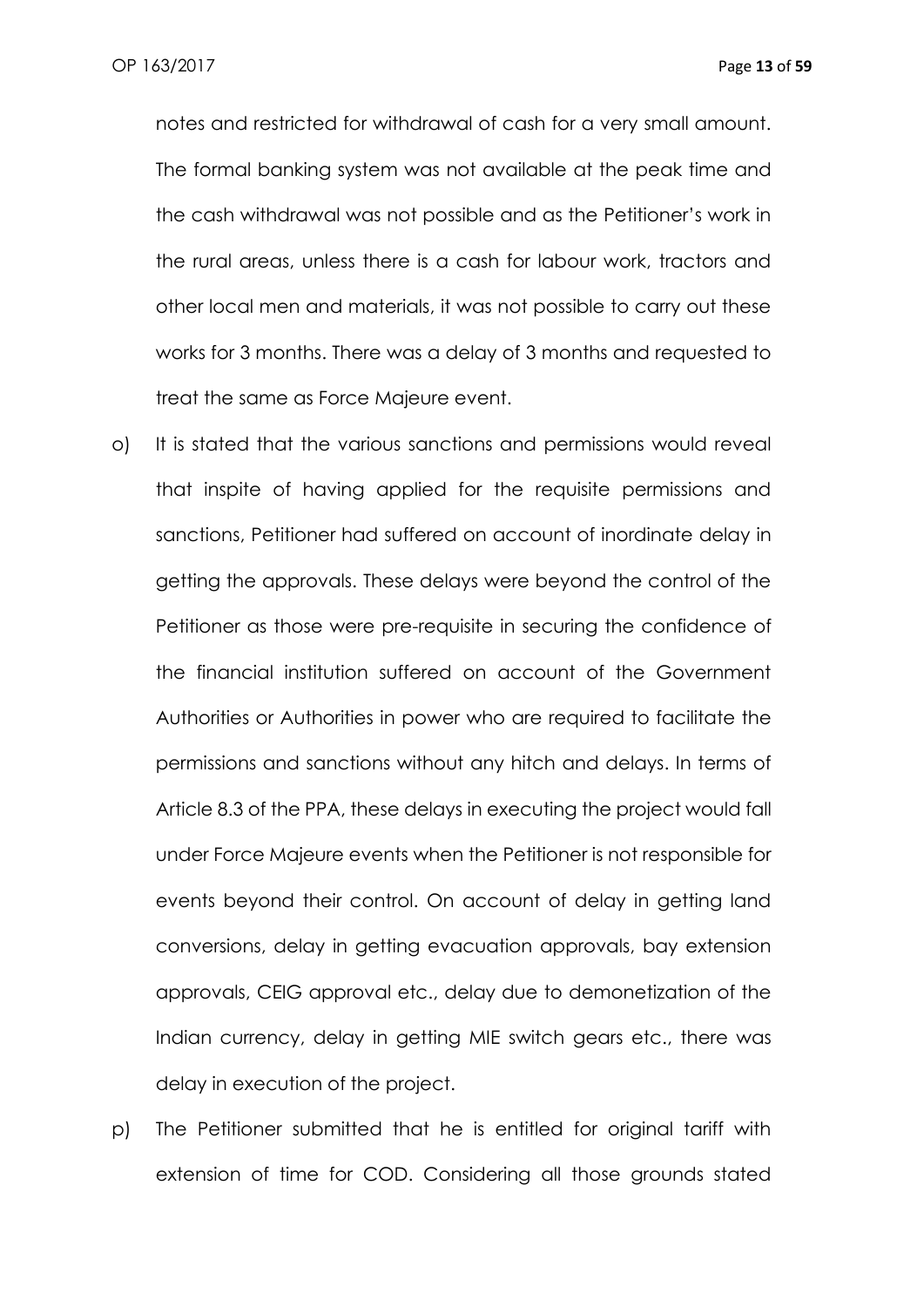above, the 1st Respondent/CESC has extended the commission date upto 23.06.2017 as per the letter refer to at Annexure-Q (filed along with Petition) and subsequently GOK has conveyed its consent to the extension under Article 8 of PPA. However, the 1st Respondent/CESC directed the Petitioner to file the Petition before the Commission for extension of time with original tariff under Force Majeure Event by producing all relevant documents and hence the present Petition is filed.

- q) The Petitioner has approached the Commission under the following grounds:
	- i) The Respondents ought to have considered that the delay was not on account of Petitioner but due to the Respondents fault. The Petitioner has made application in time before all the Government Authorities for requisite permissions, but the same was not been granted in time. Hence, the application for extension to be considered by the 1st Respondent/CESC and requested to treat the same as Force Majeure Event and to approve the extension of SCOD.
	- ii) That there was a delay of 1 month in handing over the signed PPA dated 24.06.2015, after approval from the Commission the same was delivered on 23.07.2015. Unless the PPA documents was on hand, the Petitioner could not take any steps for project implementation and therefore, the 18 months time stipulated in the PPA actually commenced from date of delivery of PPA i.e.,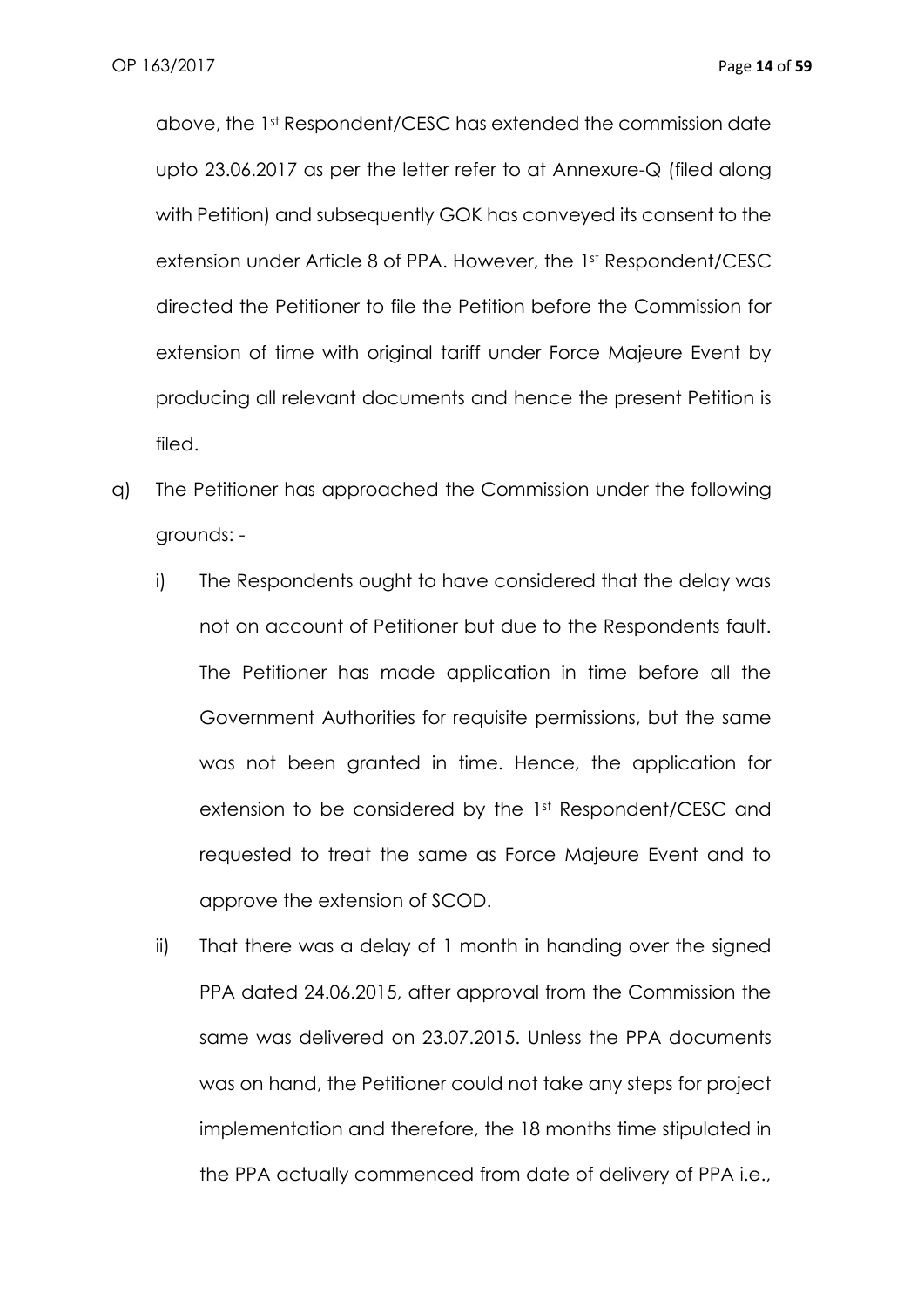on 23.07.2015. Therefore, extension of time required to be considered by the Commission along with original tariff of Rs. 8.40/KWH.

- iii) As per the Government letter dated 24.11.2016 issued to the 1st Respondent for extension of 6 months time under Article 2.5 of the PPA, 1st Respondent/CESC constituted a committee for verifying the applications including that of the Petitioner application and thereafter the 1st Respondent extended the time by 6 months for achieving the commercial operation and thereafter, the Government also written a letter dated 23.06.2017 to the Commission for granting the extension of time under Force Majeure Event. Therefore, the Petitioner requested the Commission for extension of time along with original tariff as agreed in the PPA.
- iv) The extension of time was sought by the Petitioner from  $1<sup>st</sup>$ Respondent/CESC on 09.12.2016 but the same was granted on 23.02.2017 after lapse of 2 months 15 days. There was a delay of 2 months 15 days in granting extension of time. Similarly, the power evacuation approval was granted by KPTCL after a delay of 3 months 25 days and approval for substation granted after 6 months 3 days, that the line work was approved after delay of nearly 12 months and hence Petitioner could not do execute the works including 11 KV line and substation works and sought for approval of time extension with original PPA tariff.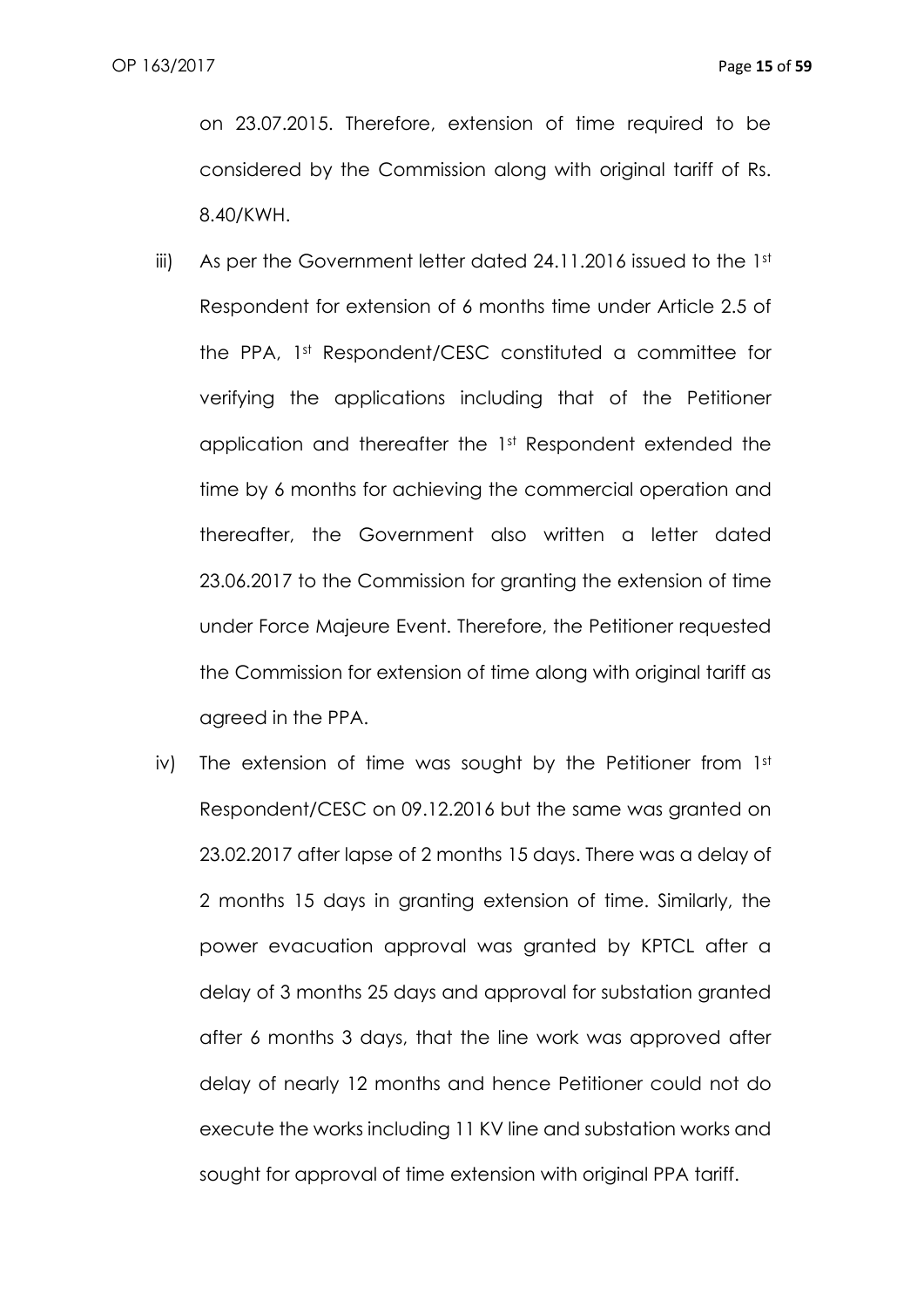- v) The Respondents ought to have noticed that the State Government for promoting solar power generation, has issued solar policy 2014-21 with the object of encouraging Green Power Generation. In furtherance of the solar policy, the Government of Karnataka amended the Karnataka Land Revenue Act by incorporating Section 95(10) providing for deemed conversion of land for the purpose of promoting Solar Power Generation. However, there was inordinate delay in issuance of various permissions and sanctions including conversion order and the Petitioner could not commission within SCOD as per time schedule under the PPA and the Petitioner has sought for extension of time.
- vi) The Petitioner has invested Rs. 6.50 Crores and committed revenue sharing with farmer assuming the original tariff. If any change to the original tariff granted in the PPA the same is in violation of original PPA conditions and also causes heavy losses to the Petitioner and livelihood of the farmers since, he has surrendered entire farmer land for the project.
- vii) The varied tariff stipulated under 5.1 clause is subject to the clause 2.5 of the PPA that provides for extension upto 6 months due to various events of default affecting the Solar Power Developers. The extension was granted by Respondent considering the delays caused in PPA approval, NA approval, Power Evacuation approval, substation work order, 11KV line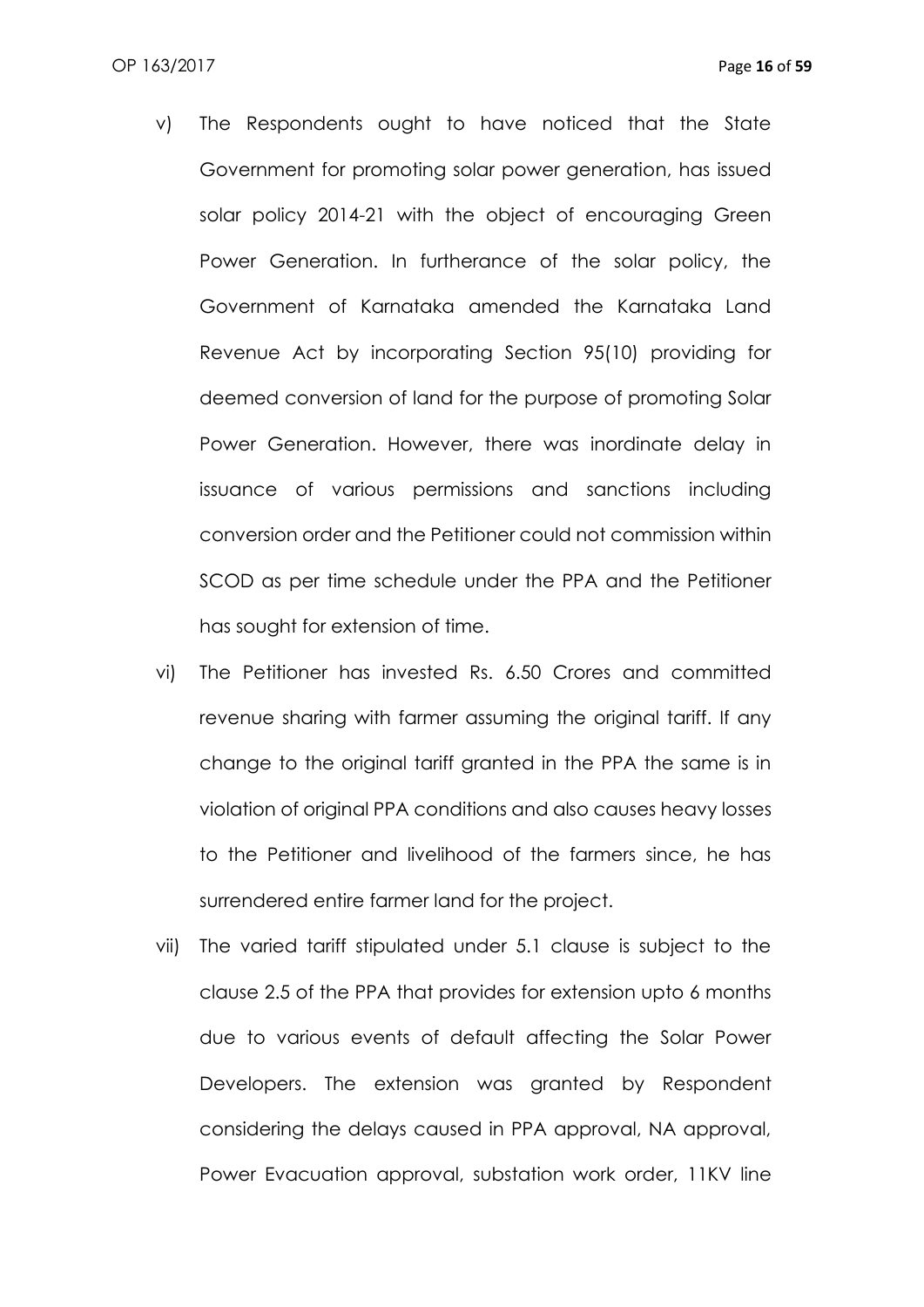work order, delay by various Government agencies and all these events are beyond the control of the Petitioner and requested for treating the same as Force Majeure and for extension of time with original PPA tariff.

- viii) The Petitioner claimed that the delays were due to reasons beyond the control of the Petitioner and the commissioning was achieved within the extended SCOD, the Petitioner is eligible to get the original tariff of Rs. 8.40/unit from the date of commissioning to the entire PPA term. Since, the payment is due as per original tariff from the commissioning date, the Petitioner is also eligible to receive late payment surcharge as per the clause 6.4 of the agreed PPA. That the Petitioner is not liable to pay liquidated damages and the amount deducted in the bills by the 1st Respondent/CESC towards liquidated damages have to be refunded along with the late payment surcharges and in view of the above, the Petitioner prays to allow the Petition as prayed for in the interest of justice and equity.
- 6) Upon notice, the Respondent No. 1, 3 & 4 appeared through their Learned counsel, and filed statement of objections separately to the original Petition, and thereafter, filed additional objections statement to the amended Petition and Respondent No. 2 & 5 remained absent.
- 7) The gist of the objections of the 1st Respondent may be stated, as follows: a) As the Petitioner was unable to execute the Project, in a timely manner, he sought for extension of time, for commissioning the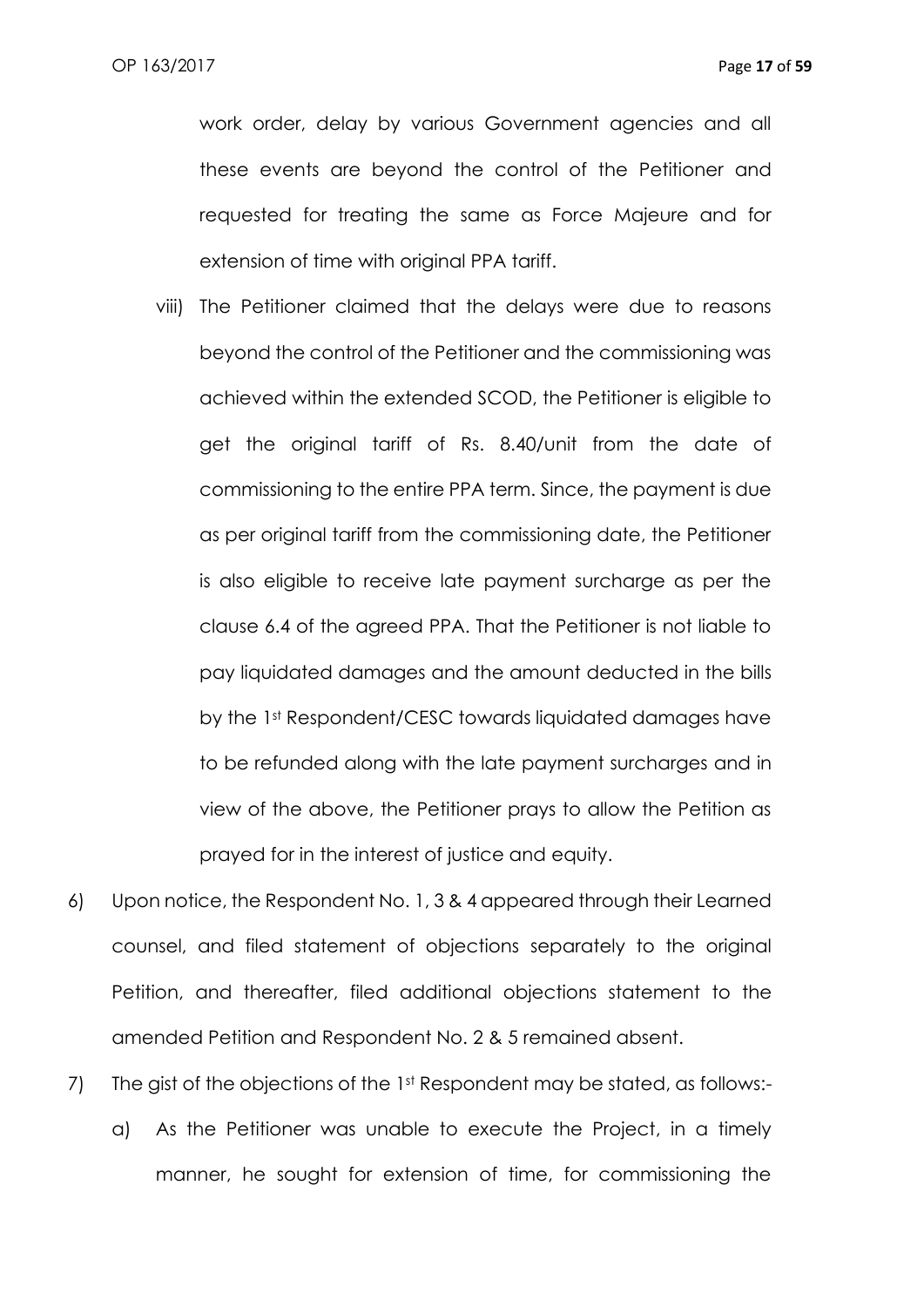Project, by six months under the Force Majeure conditions. As several requests for extension of the Scheduled Commissioning Date were received from the Solar developers, the GoK issued an Order dated 24.11.2016, directing all the Electricity Supply Companies (ESCOMs) to constitute a three-member Committee to consider and to dispose of the requests of the farmers/developers. A Committee was constituted by the 1st Respondent to consider the requests for the extension of time, sought for by 1 to 3 MW Solar generators, under the land-owning farmers' category. The said Committee held a meeting on 15.02.2017, wherein the causes for the delayed achievement of scheduled commercial operation were considered in respect of six generators, including the Petitioner, and a decision was taken to accord extension of six months' time to achieve the commercial operation.

b) The Petitioner furnished the documents to the Committee, constituted for the purpose for consideration of request for extension of time. As per the same, the following information was gathered, pertaining to the various reasons assigned for the delayed execution of the Project.

| <b>Land Conversion</b>               |             |
|--------------------------------------|-------------|
| Date of Submission of application    | 11.08.2016  |
| Date of conversion                   | 30.10.2016  |
| Delay in getting approval            | 3 months    |
|                                      |             |
| KPTCL evacuation approval (Regular): |             |
| Date of submission of application    | 20.06.2016  |
| Date of approval                     | 13.10.2016  |
| Delay in getting approval            | Four months |
|                                      |             |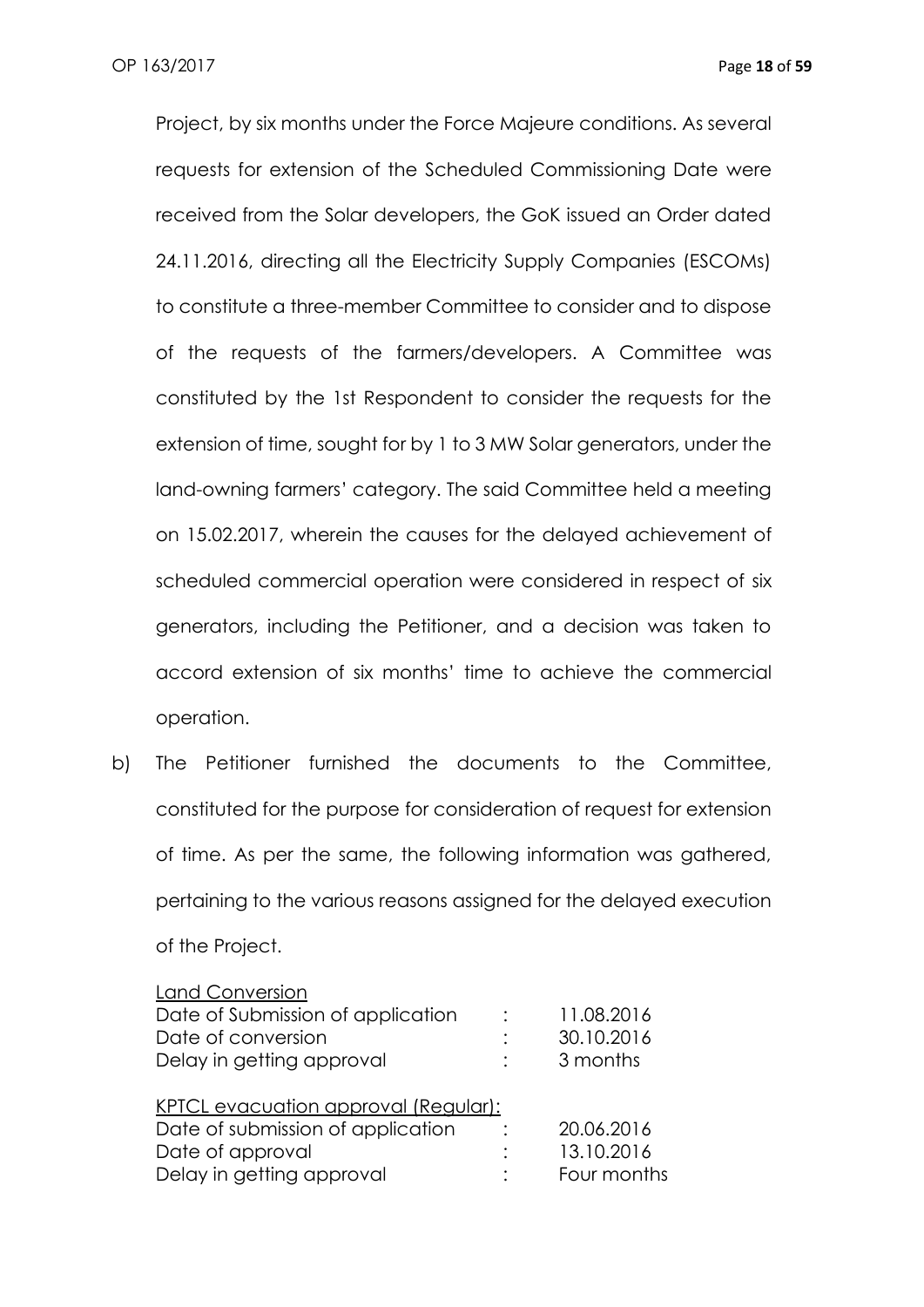- c) The Committee, after detailed discussions and scrutiny of all the documents, opined that, approval may be accorded for extension of the SCOD by six months, considering Article 2.5 of the PPA, as there is a delay in the issuance of approvals by the various Government entities.
- d) On 23.02.2017, the 1st Respondent/CESC addressed a letter to the Petitioner, informing about the extension of time by six months for the SCOD, with certain conditions. A SPPA was entered into on 11.08.2016, incorporating the change in COD and sent to the Commission, for approval.
- e) On 16.03.2017, the Commission addressed a letter to all the ESCOMs in the matter, pertaining to extension of time granted to the Solar generators and informed them not to allow any extension of time beyond the scheduled commissioning, if any, as per the original PPA, without obtaining prior opinion of the Commission. Further, vide letter dated 05.04.2017, the ESCOMs were directed by the Commission, to advise all land-owning Solar developers/SPVs to approach the Commission and seek for approval of the extension of time. In furtherance to the same, the Petitioner has filed this petition.
- f) The Additional Chief Secretary to Government, Energy Department, vide the letter dated 25.04.2017 addressed to the Commission, has sought for its approval to the extension of CoD, given by the 1st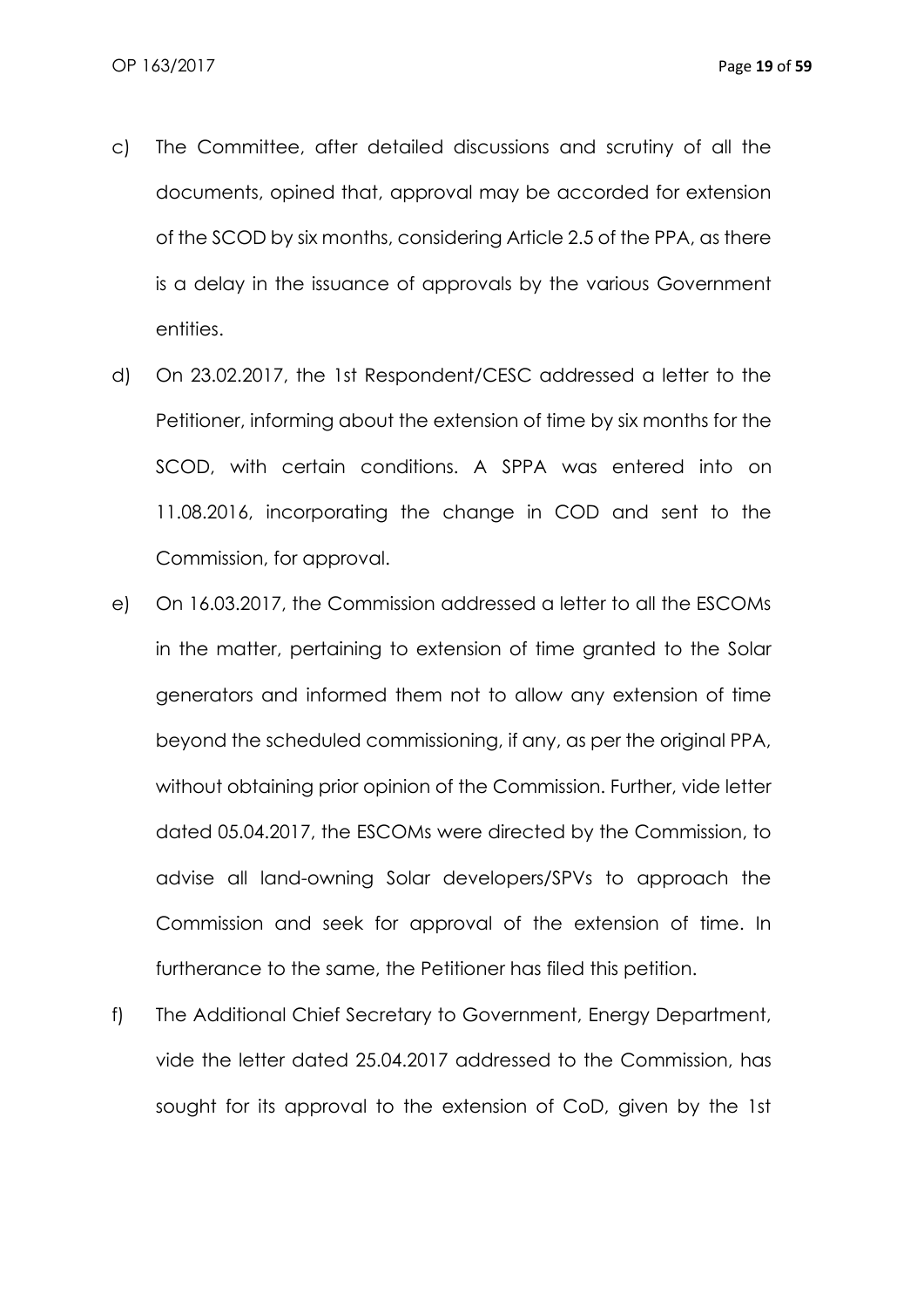Respondent (CESC) for six months from the date of SCOD, as per

Articles 2.5 and 8 of the PPA.

- g) The Project was commissioned on 22.06.2017.
- h) In respect of the extension of Project duration of the already

awarded Solar Power Projects, the Ministry of New and Renewable

Energy has issued letter No. 30/106/2014-15/NSM dated 28.07.2017,

addressed to the Principal Secretaries (Power/Energy) of the State

Governments, as stated below:

*"Ministry has requested not to give time extension if all the obligations are fulfilled by the concerned State Government Authorities/PSUs, etc., in a project. However, if there are delays of any kind on the part of State Government Authorities/PSUs like land allotment, transmission/evacuation facilities, connectivity permission or force majeure, the competent authority in the State/SECI, NTPC, etc., may consider providing extension of the time duration strictly as per the Contractual Agreement.*

*It Is also to be clarified that if a project equipment/material have been purchased/ ordered and substantial advances paid as per original completion date, and there is a delay on part of the state organizations regarding land, transmission or any such reasons, the extension of the project may be allowed."*

i) The 1st Respondent has, therefore, requested the Commission to issue

necessary directions in the present Petition, in the interest of justice.

j) In the objections filed on 10.02.2022 by the 1st Respondent to the amended Petition stated that the Petitioner could not commission its plant within the stipulated period under the PPA due to delay caused by the various Government Authorities including KPTCL in granting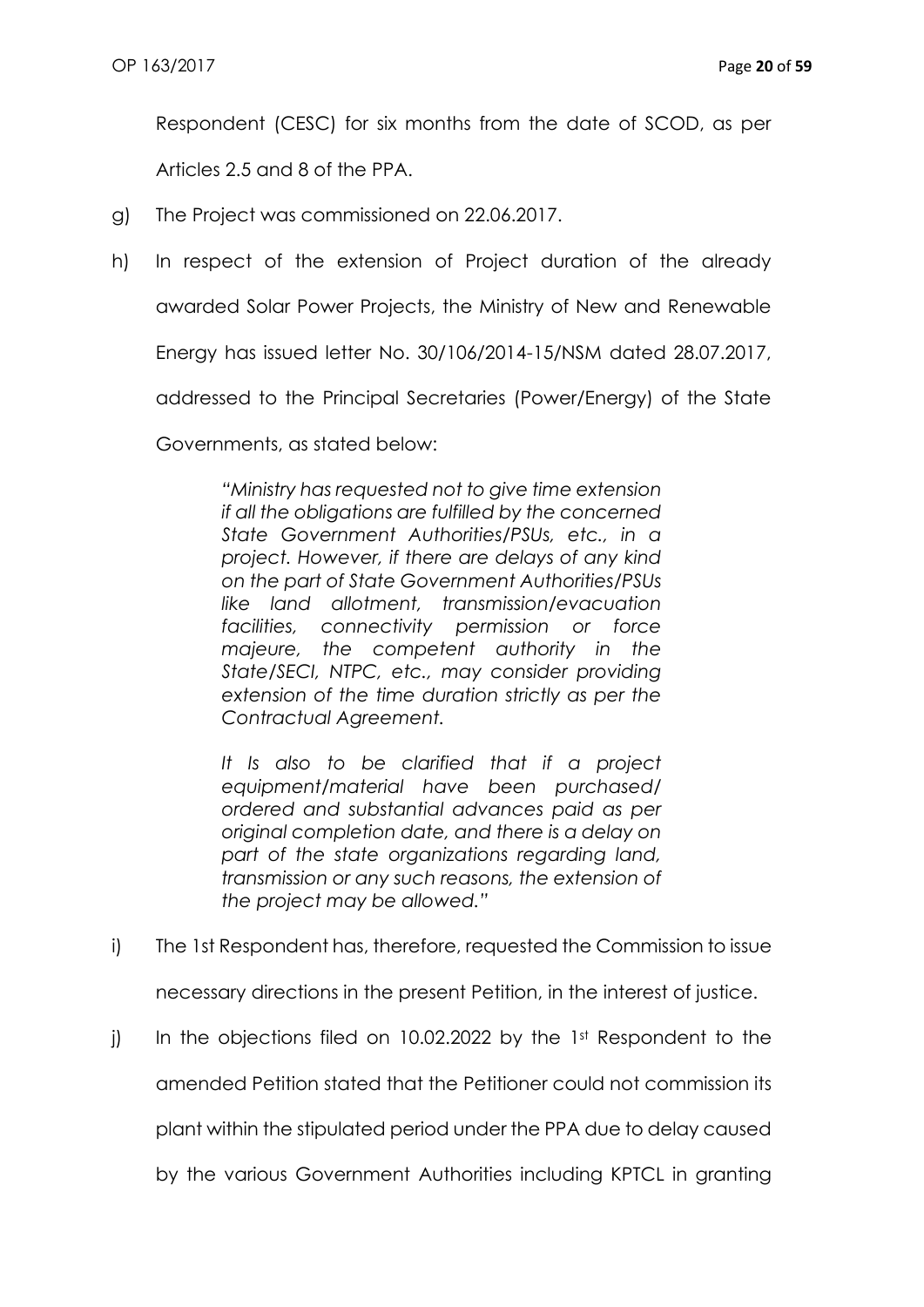approvals that are necessary to execute the project. In addition, the Petitioner has cited delay in receiving approved PPA from the Commission. It is the specific case of the Petitioner that it has not been able to commission the project as the delays have been caused due to force majeure events which are beyond the control of the Petitioner. Based on the same, the Petitioner has sought for extension of time at the PPA determined tariff, without levy of liquidated damages. At the outset it is submitted that the contentions urged by the Petitioner are untenable and the petition deserves rejection.

k) It is submitted that except for making vague and bald statements, the Petitioner has failed to substantiate any of the contentions urged by it. The Respondent denies all the allegations levelled against it as false and an attempt to camouflage its inability to execute the project within the stipulated time frame. It is submitted that the Commission had approved the tariff of Rs 8.40 per unit for the Petitioner's plant as per the order of the State Commission dated 10.10.2013. In view of the progressive reduction in cost of equipment and the project cost, the Commission has reduced tariff in its subsequent tariff orders dated 30.07.2015 and 12.04.2017. The Petitioner has commissioned its plant in the control period of tariff order dated 12.04.2017 and is entitled to a tariff of Rs 4.36 It is submitted that the Petitioner has also benefited from reduction in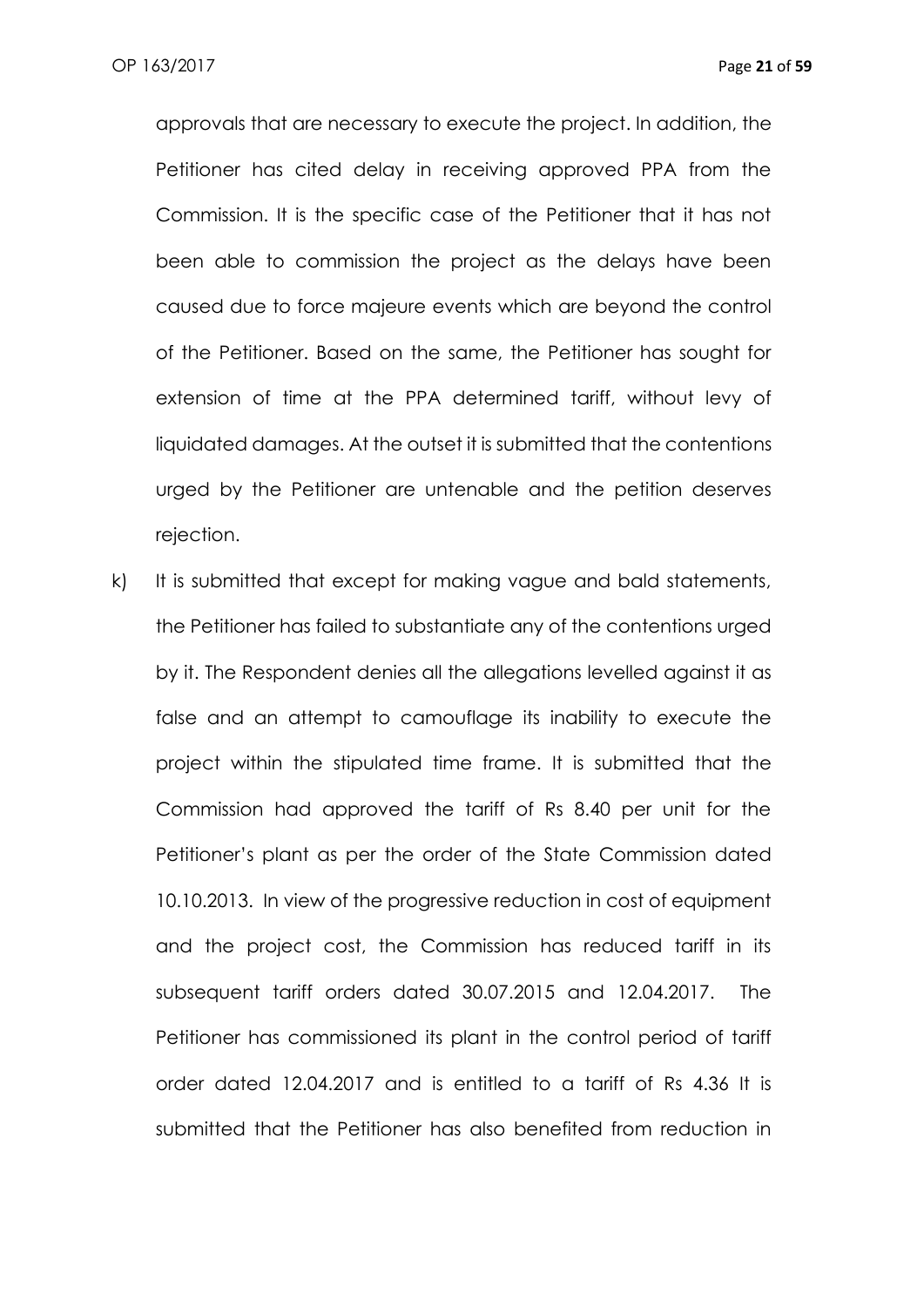project cost. Therefore, no prejudice will be caused to the Petitioner by the order of the Commission.

- l) Further, Article 5.1 of the PPA clearly states that in the event of delay in commissioning of the project beyond the SCOD and during such period if there is variation in the KERC Tariff, then applicable tariff for the project would be the lower of the rate mentioned in the PPA, namely Rs 8.40 per kwh and the varied tariff applicable as on the date of commercial operation. In the present case, the Petitioner would only be entitled to a varied tariff applicable as on the date on which energy in injected to the grid i.e., Rs. 4.36/- per kwh and not Rs. 8.40/- per kWh as claimed. Article 5.1 of the PPA clearly specifies the agreed terms, which contemplates payment of the lower of the tariffs applicable at the time of commissioning of the plant. Hence, the averments to the contrary are denied.
- m) It is stated that invocation of Force Majeure Clause under Article 8 of the PPA has to be done strictly in the manner stipulated. Due notice of occurrence of Force Majeure Event had to be given within reasonable time. Admittedly, the Petitioner has not issued Force Majeure notice as required under the PPA. It is submitted that the Petitioner vaguely has stated demonetisation and delay in grant of approval from various agencies has led to delay in commissioning of the plant. The Petitioner has failed to explain any delay with sufficient proof. Factors for seeking extension of time also do not constitute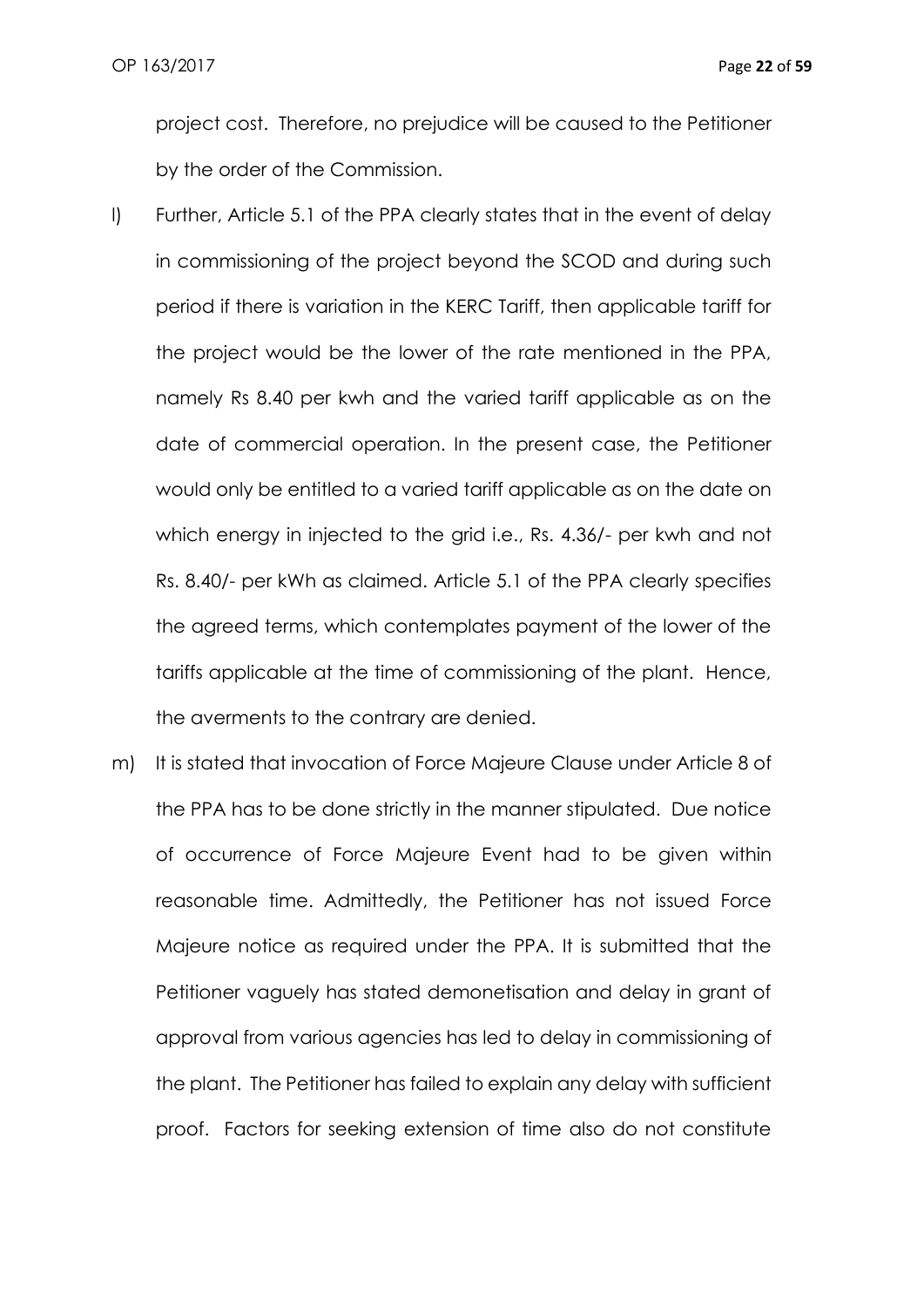*Force Majeure* as delay in obtaining approval from various authorities is not a recognized *Force Majeure Event* under the PPA.

- n) It is submitted that Article 8.3 of the PPA clearly states that an event caused on account of negligent act, intentional omission or errors cannot be considered as a force majeure event. It is submitted that there was a delay of nearly one year on the part of the Petitioner in approaching the Deputy Commissioner for conversion orders and KPTCL for evacuation approval. The PPA was executed on 24.06.2015. The Petitioner approached the DC only on 11.05.2016 and KPTCL for evacuation approval only on 20.06.2016. The Petitioner has failed to explain the reason for the delay in taking timely action. It is submitted that Petitioner was not diligent in executing the project and has failed to explain the delay on its part in approaching the competent authorities for necessary approvals. Therefore, it is submitted that the Petitioner cannot take shelter under force majeure clause.
- o) It is submitted that the Petitioner has failed to substantiate the 11 months delay in filing the application for land conversion, and a delay of 12 months in filing the application for evacuation and a corresponding delay of 1 month in paying the processing fee, thereby failing to achieve the Conditions Precedent under Article 2 of the PPA. On 22.09.2016, KPTCL granted the Petitioner a tentative evacuation approval under self-execution basis. The Petitioner vide letter dated 07.10.2016 communicated its acceptance for the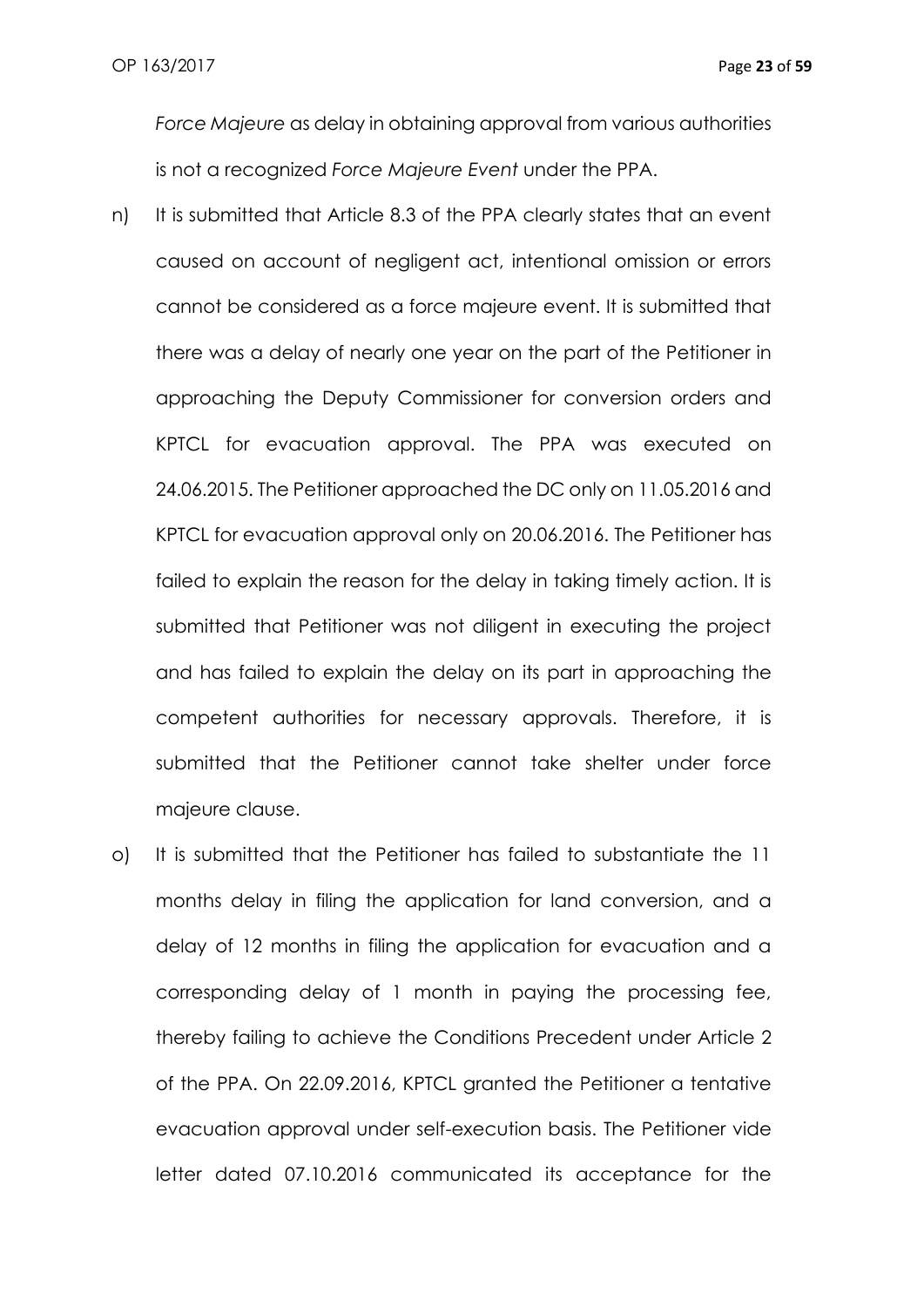tentative evacuation scheme. The KPTCL vide letter dated 13.10.2016 granted the Petitioner regular evacuation scheme approval. Therefore, there was no delay in grant of evacuation approval by KPTCL as alleged. It is submitted that any delay in commissioning of the plant can only be attributed to lackadaisical attitude of the Petitioner.

- p) The Petitioner has sought for a direction not to levy liquidated damages. The PPA which provides for levy of liquidated damages in the event of delay in commissioning and Article 2.2 and 2.5.7 which provides for levy of liquidated damages in the event of delay in achieving conditions precedent. In the case on hand the Petitioner has not only delayed the commissioning of the plant but has failed to meet conditions within the stipulated time frame. The PPA specifically provides for levy of damages in the event of such delay. The Petitioner has signed the PPA knowing fully well the consequences of delay. Such being the case, question of refunding the sums withheld towards liquidated damages would not arise.
- q) Insofar as the prayer seeking for levy of interest/late payment surcharge is concerned, it ought to be noted that the Petitioner herein is the defaulting party. The Petitioner herein has not adhered to the mechanism laid down in the PPA and the Respondent has been making timely payments at the rate determined by this Hon'ble Commission. Therefore, the Respondent is not at default and the Petitioner is not entitled to LPS.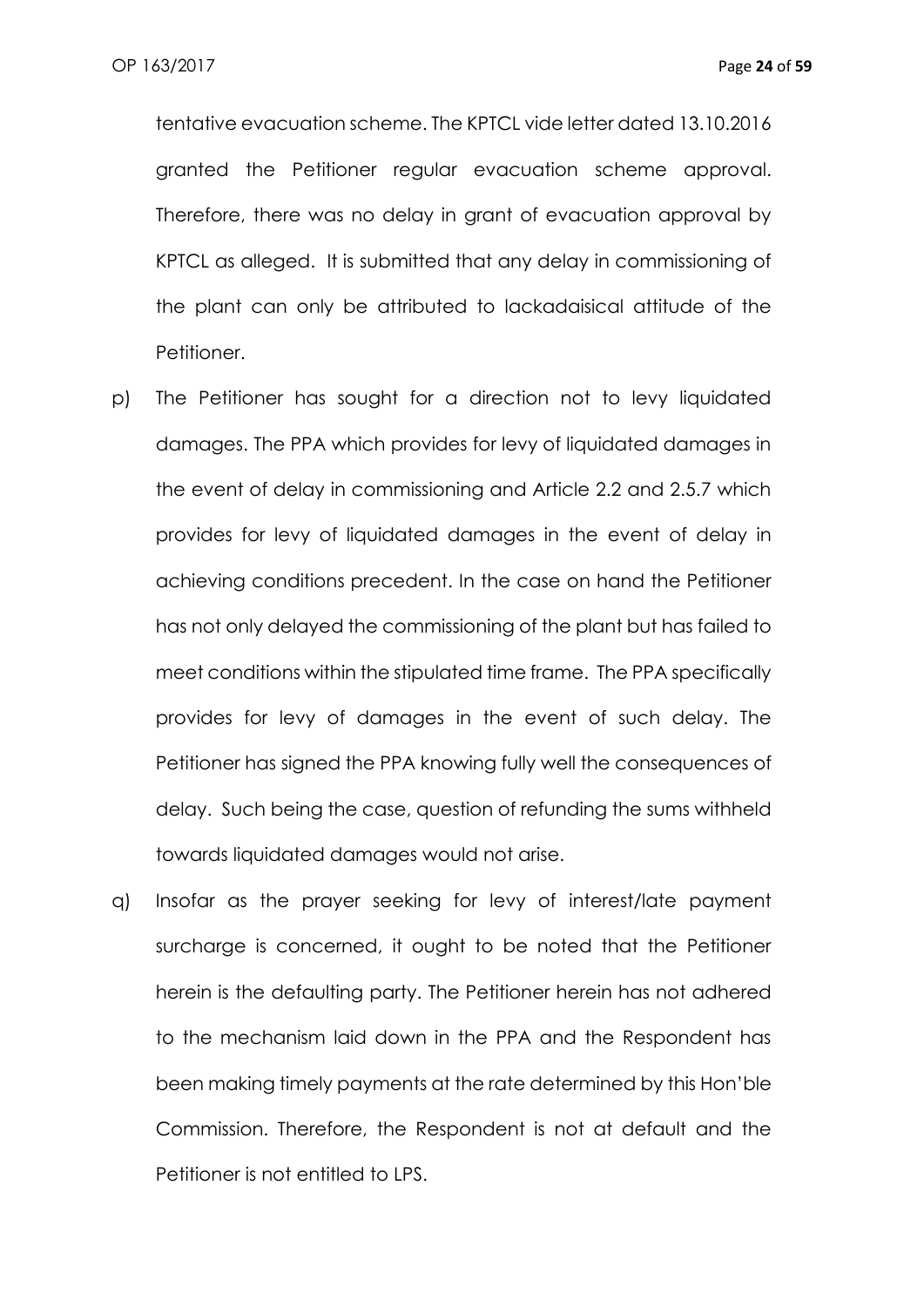- r) Averment that there was delay of four months on the part of KPTCL in granting evacuation approval and same is a force majeure event is untenable and denied. The PPA was signed on 24.06.2015. It is submitted that the Petitioner has failed to substantiate the delay of 12 months (20.06.2016) in filing the application for evacuation approval and delay of 1 month in paying the processing fee. The KPTCL, on 22.09.2016 granted that Petitioner tentative evacuation approval under self-execution basis to which on 07.10.2016, the Petitioner communicated its acceptance. The KPTCL vide letter dated 13.10.2016 granted the Petitioner a regular evacuation scheme approval. It is submitted that KPTCL has granted evacuation approval within the reasonable timeframe. Any delay can only be attributed to the Petitioner and other averments contrary to the above are denied.
- s) It is submitted that all other necessary approval required to commence work at substation like approval of equipment drawings, estimate for 11kv TB at KPTCL Substation and equipment inspections is given before 20.12.2016. Hence, the delay in execution of the project cannot be attributed to the Respondent No. 3. The work order for 11Kv line is to be granted by the Respondent No. 2/BESCOM. As per the KPTCL Order dated 3.02.2011 only MEI switchgears are to be erected for all KPTCL works. The averment that delays in executing the project was caused due to instructions of the Respondent to use MEI Switchgear only is untenable and denied. With regard to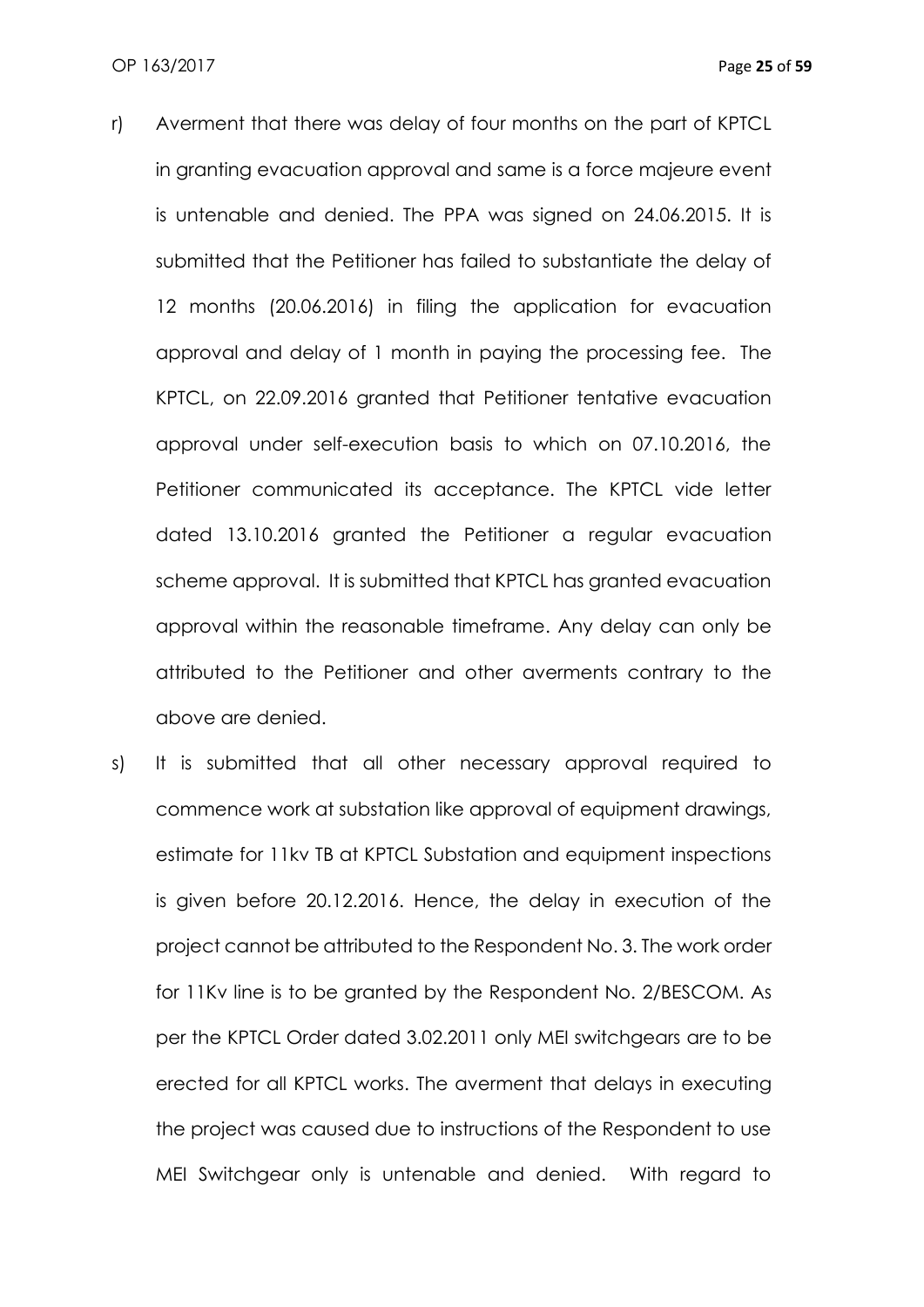approval of drawings by the Respondent No.3, it is submitted that pursuant to the Petitioner's request on 26.09.2016, the Respondent No.3 has approved the drawings on 24.10.2016. It is submitted that there is no delay on the part of the Respondent No.3 in approving the drawings.

t) The averments made that the Commission must consider the recommendations of the State Government dated 23.06.2017 and the MNRE as the Electricity act mandates the Commission to promote generation from renewable energy is untenable and denied. The Commission has acted in furtherance to the provisions of the Electricity Act. The State of Karnataka today is a renewable energy rich state proves beyond doubt that this State Commission and the Respondent have taken steps to promote generation of renewable energy in the State. However, if the Commission grants a higher tariff to the Petitioner who has commissioned its plant with delay and in violation of policy who is at fault on par with a generator who has commissioned a plant within the stipulated time, the same will lead to anarchy. This will lead to inequality among the generations and the same is in violation of Article 14 of the Constitution of India. The Respondent being a state utility has acted in a fair and unbiased manner. Therefore, the Respondent has rightly contended that the Petitioner is not entitled to extension of time. In light of the facts and submissions made by the Respondent, it is prayed that the Petition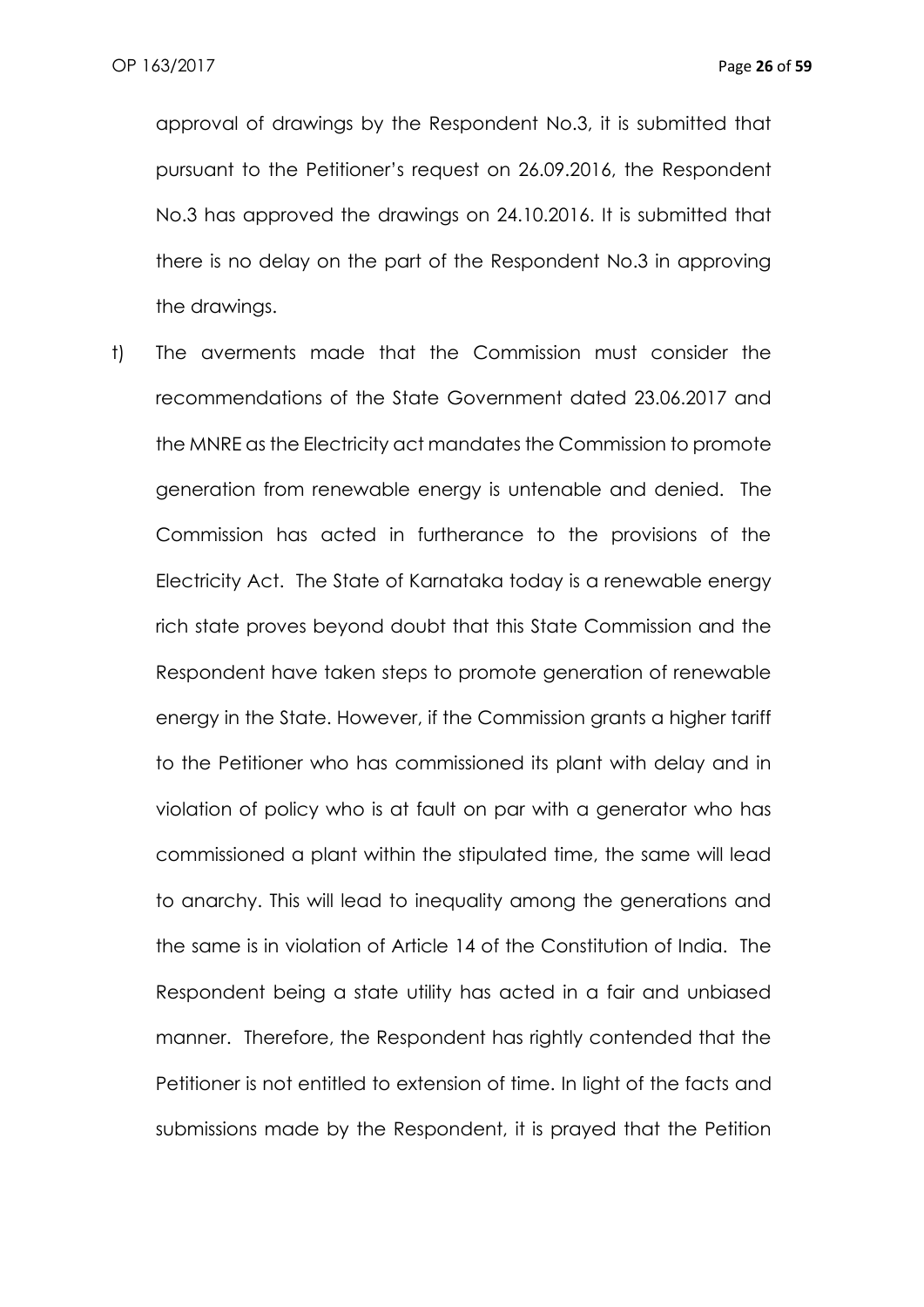filed by the Petitioner is to be dismissed with costs in the interest of justice and equity.

- 8) The gist of the Statement of Objections of the 3<sup>rd</sup> Respondent/KPTCL may be stated as follows:
	- a) The Petitioner's allegation that there is delay on the part of the 3rd Respondent, in approving power evacuation, is denied as false. The chain of events with regard to the approval of power evacuation is, as hereunder:
		- i) Application was received on 20.06.2016;
		- ii) On receipt of application the Petitioner was requested on 21.07.2016, to pay processing charges;
		- iii) On 23.07.2016, Petitioner paid processing fees;
		- iv) On 29.07.2016, the EE (Ele) of Chitamani was directed to submit the feasibility report;
		- v) On 03.09.2016 the feasibility report was submitted;
		- vi) The tentative evacuation approval was issued to the Petitioner on 22.09.2016;
		- vii) On 07.10.2016, the Petitioner submitted the acceptance for the tentative evacuation approval;
		- viii) On 13.10.2016, the regular evacuation approval was issued to the Petitioner.

From the above chain of events, it is clear that, the 3<sup>rd</sup> Respondent has not delayed the process of according evacuation approval to the Petitioner.

The Petitioner has filed the application for evacuation approval after a lapse of one year from the date of execution of the PPA and is responsible for the delay. The Petitioner ought to have achieved the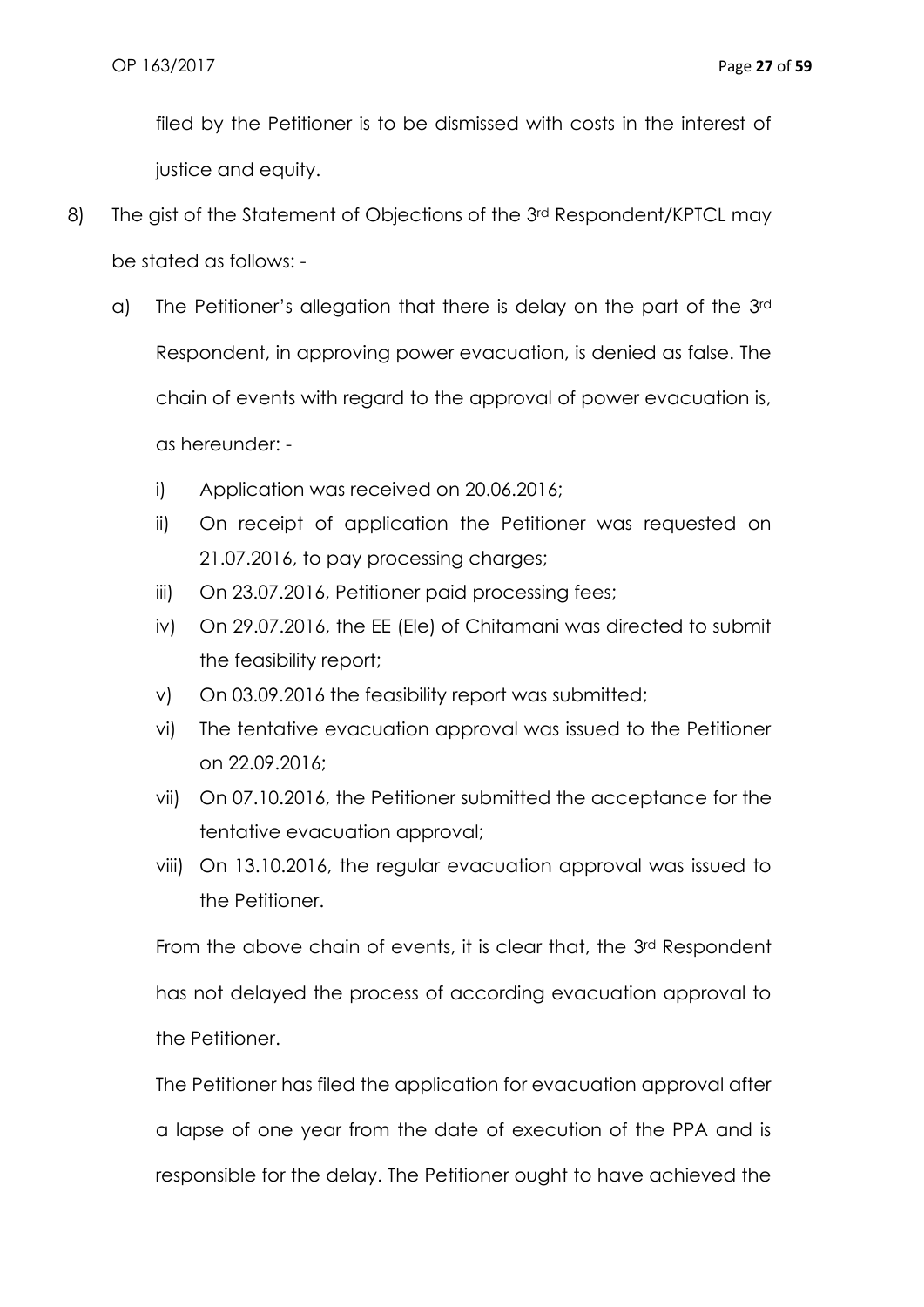Conditions Precedent by 23.06.2016, but applied for evacuation approval on 20.06.2016. This indicates that, the Petitioner was not diligent in implementing the Project.

- b) The Petitioner has contended that, there is a delay by the 3rd Respondent in granting the work order, to carry out the substation work. However, all other necessary approvals required to commence the work at the substation, like approval of equipment drawings, estimate for the 11KV TB of KPTCL substation and equipment, were given before 20.12.2016 and hence, the delay in execution of the project cannot be attributed to the 3rd Respondent.
- c) The 3rd Respondent has filed objections dated 28.01.2022 to the Amended Petition stating that, the application for power evacuation approval (Reference 1 in Annexure-K filed along with Petition) was made on 20.06.2016 after about 12 months from the date of signing of the PPA. No explanation is forth coming by the Petitioner in this regard. The Petitioner has stated in this Petition that immediately after entering into the PPA work pertaining to land levelling, fencing, obtaining necessary approvals and sanctions had commenced. That contrary to this contention of the Petitioner he has stated that, he could not apply for necessary approvals to commence the project because of delay in handing over the PPA. The Petitioner on one hand claims to have started working on the project immediately on signing the PPA, on the other hand it states that the purported delay in handing over the PPA hindered the Petitioner from applying to the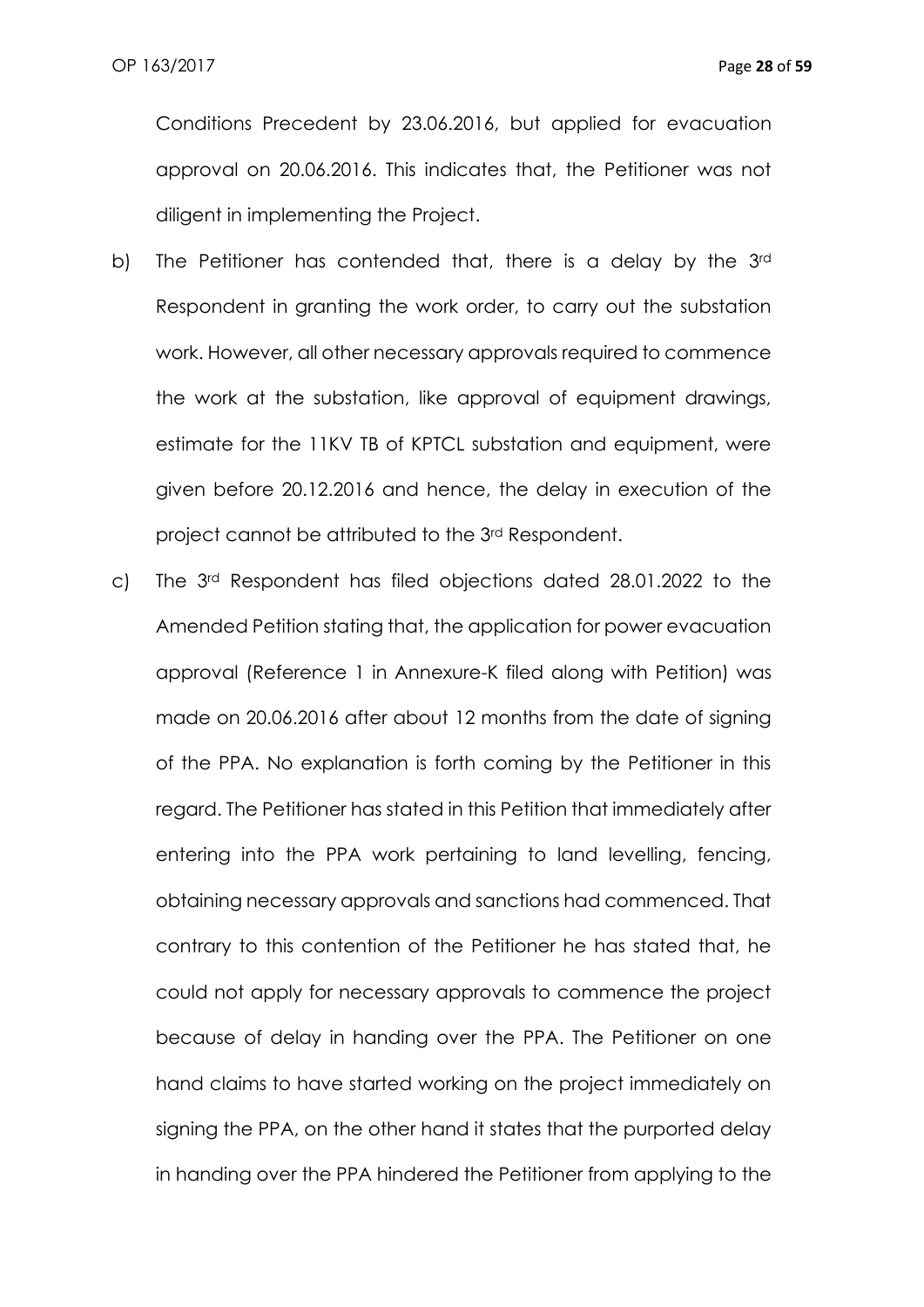concerned Authorities. Such contrary claims placed by the Petitioner are a clear indication of its attempt to supress its negligence and such statements ought to be dismissed at very outset.

- d) The Respondent No. 3 without any delay intimated the Petitioner to pay the charges on 21.07.2016 (Annexure-A filed along with Statement of objections by the 3rd Respondent dated 28.01.2022). The tentative evacuation approval was granted within 3 days from the date of remittance of processing fee on 22.09.2016 (Annexure-B filed along with Statement of objections by the 3rd Respondent dated 28.01.2022). Any prudent person would not have termed such period as delay. The Petitioner submitted acceptance letter to the Tentative Evacuation approval on 07.10.2016 (Reference No. 8 in Annexure-D filed along with Statement of objections by the 3rd Respondent dated 28.01.2022). The regular evacuation approval was issued on 13.10.2016 to the Petitioner (Annexure-D filed along with Statement of objections by the 3rd Respondent dated 28.01.2022). Therefore, the contention of the Petitioner that the actions of the Respondent No. 3 have caused inordinate delay in commissioning the project is baseless and misleading. Hence, the 3rd Respondent prays to dismiss the Petition in the interest of justice and equity.
- 9) The 4th Respondent, in its Statement of Objections filed to the Petition as well as in objections filed to Amended Petition, has stated that, it is for the 1st and 3rd Respondents to counter the contentions urged by the Petitioner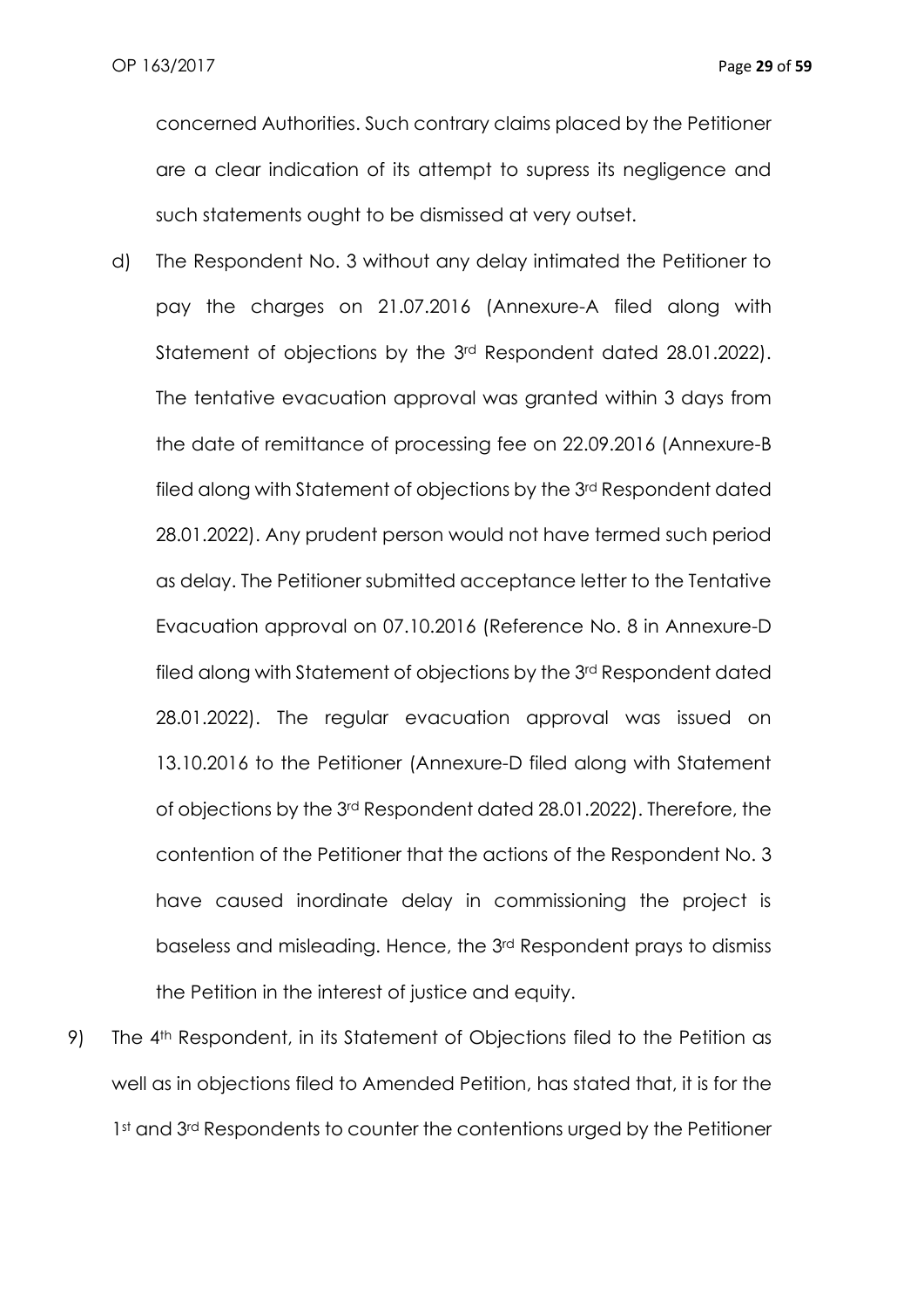and that, it is not a necessary party to this Petition. The 4<sup>th</sup> Respondent has, therefore, prayed that the Petition against it be dismissed.

- 10) Heard the arguments on both sides, perused the written submissions of the Petitioner and the records.
- 11) At this stage the below mentioned issues arise for our consideration.
	- **1. Issue No. 1:** Whether the Petitioner proves that he is entitled for extension of time on the grounds of Force Majeure events as claimed in the Petition?
	- **2. Issue No. 2:** For what relief the Petitioner is entitled to?
	- **3. Issue No. 3:** What Order?
- 12) **Issue No. 1:** Whether the Petitioner proves that he is entitled for extension of time on the grounds of Force Majeure events as claimed in the Petition?
- 13) The present Petition is filed seeking for a declaration that the delay in commissioning the project was due to reason outside the control of the Petitioner and therefore amount to Force Majeure as per Article 8.3 of PPA and also to declare that the KERC applicable tariff is as stated in Article 5.1 of the PPA dated 24.06.2015 and with other reliefs. The present Petition arises in the context of the delay of 180 days in commissioning the Petitioner's project at Guttahalli Village, Ambajidurga Hobli, Chitamani Taluk, Chikkaballapura District under 1-3MW Farmers Scheme. The SCOD as per Clause 1.1(xii) of the PPA was 24.12.2016 i.e., 18 months from the effective date i.e., from 24.06.2015 on which both parties have signed the PPA. The actual commissioning of the project was on 22.06.2017.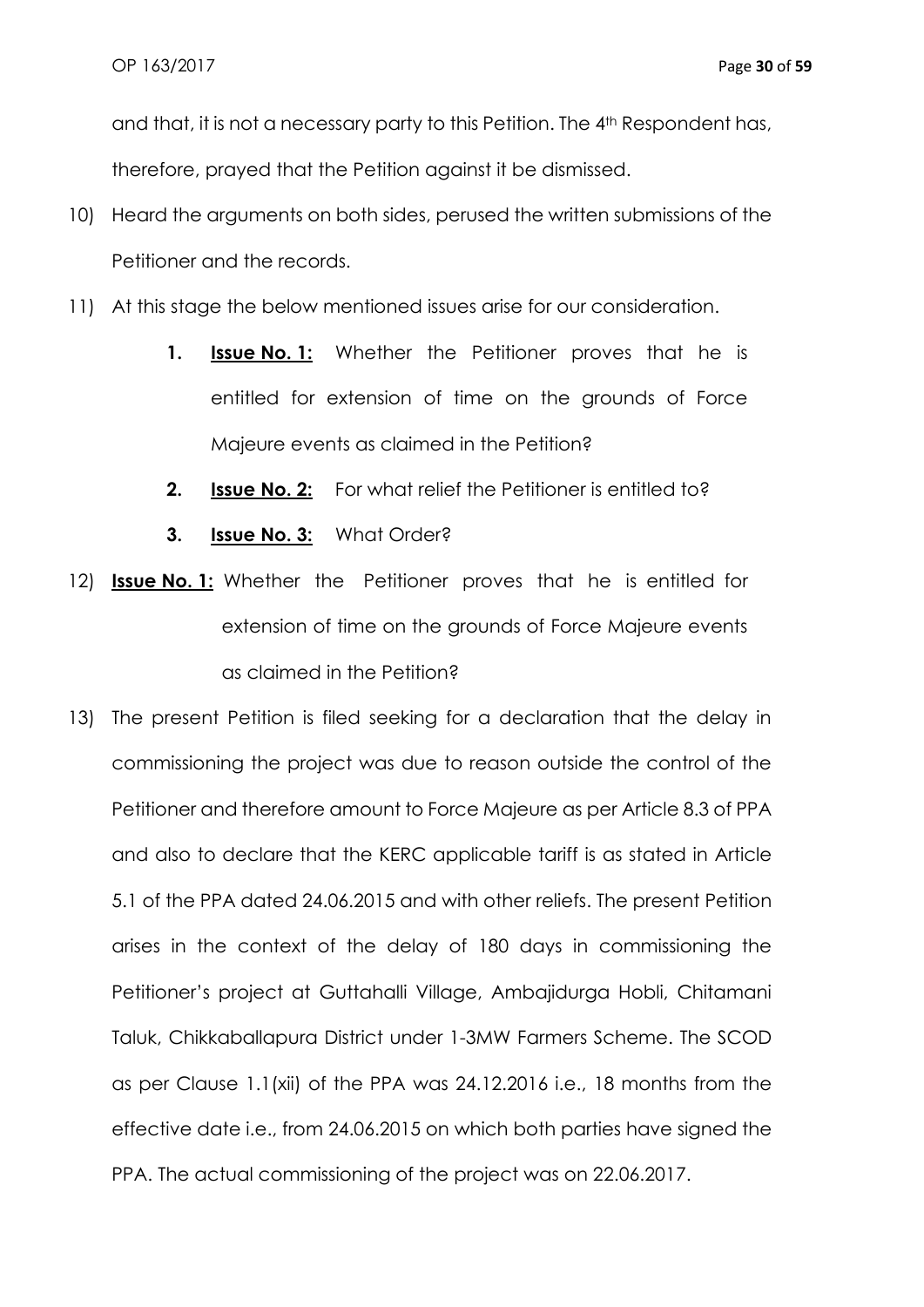14) The Petitioner has taken three major grounds under the head of Force Majeure Events for extension of time in commissioning the power project,

which are detailed as below: -

- a) Demonetization.
- b) Land conversion from DC.
- c) Delay in issuing Evacuation approval.

### **a) Demonetization: -**

- i) The Government of India by way of notification dated 09.11.2016 withdrew the legal tender status of INR 500/- and INR 1,000/- denominations of Bank notes. This demonetization has had a domino effect from 09.11.2016 to the end of January 2017 on the land acquisition and other project activities thereby, there was a delay in commissioning of the solar project.
- ii) The specific contention taken by the Petitioner, the Government of India has taken extra ordinary steps towards Demonetization by banning 500 and 1000 notes and restricted for withdrawal of cash limited for very small amount and formal Bank system was also not available at the peak time and the cash withdrawal also was not possible. It is true that the Petitioner had to commission the project work in the rural area i.e., Guttahalli Village and unless there was a cash for labour work, tractors and other local men and materials, it was not possible for him to avail their services. In this regard, the Additional Chief Secretary to Government of Karnataka, Energy Department had addressed a letter in letter No. EN67 VSC 2017 dated 23.06.2017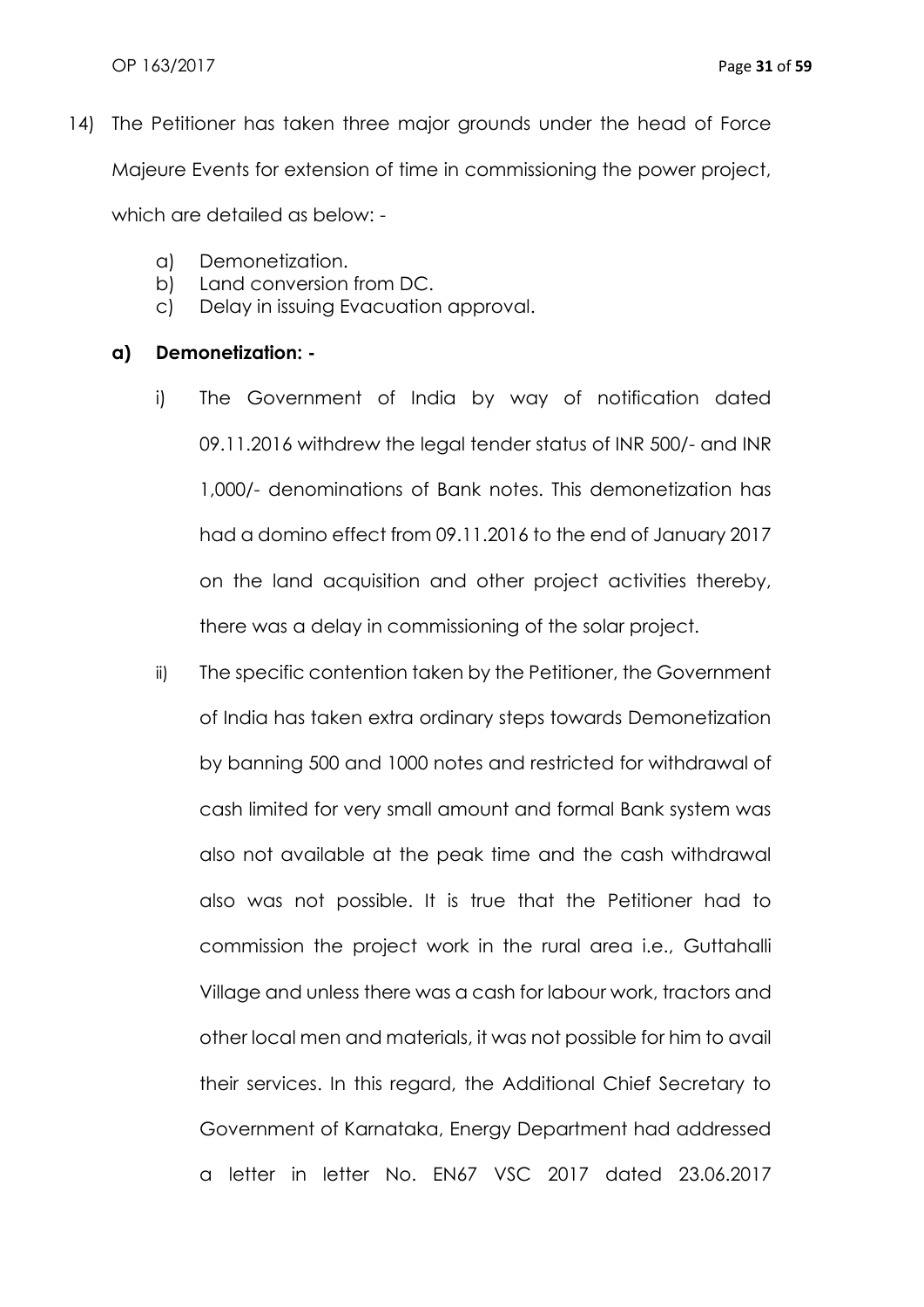(Annexure-T filed along with Petition) to KERC, wherein it was stated that the Government of Karnataka has observed six main reasons for considering time extension as stated by the 1st Respondent/CESC of which the 'Delay due to demonetization of the Indian Currency' is also one among them. This document clearly supports the contention taken by the Petitioner that some delay was caused in commissioning the project within SCOD due to demonetization.

- iii) During the course of arguments, the Learned Counsel for the Respondent submitted that the Petitioner has failed to produce documents to explain as to how demonetization has caused delay in commissioning of the plant. The Petitioner also has not issued Force Majeure notice as contemplated under Article 8.3(b). The contentions regarding demonetization are only an afterthought which ought not to be considered by the Commission.
- iv) The Respondents though disputed this contention taken by the Petitioner but not denied the contents of the documentary evidence relied by the Petitioner. Hence, there was a delay of 3 months which has to be treated as Force Majeure event which was not in the control of the Petitioner.

#### **b) Land conversion from DC: -**

i) The Learned Counsel for the Petitioner has submitted that Section 95(10) of the Karnataka Land Revenue Act had been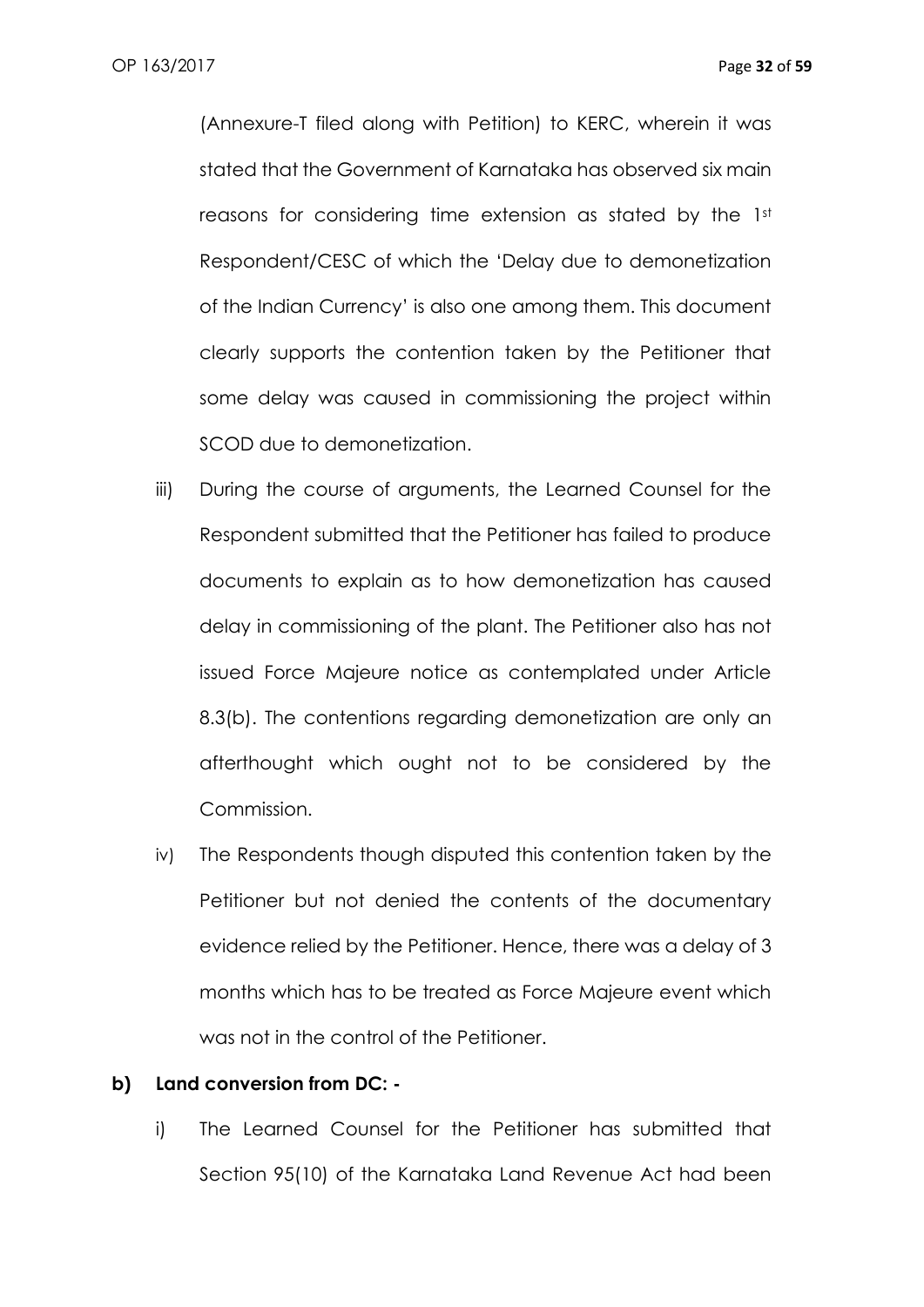amended (Annexure-G filed along with Petition), according to that amendment if any occupant of any agriculture land assessed or held for the purpose of agriculture wishes to divert such land or part thereof, for the purpose of setting up of solar power generation in accordance with Karnataka Solar Policy 2014-21 issued in Government Order bearing No. G.O. EN 21 VSC 2014 dated 22.05.2014 which has been approved by the State and Central Government and which has been approved by the Competent Authority, the permission applied for conversion of such land shall be deemed to have been granted for that purpose as long as they use for purpose for which permission is granted subject to payment of the conversion fee and all such other fees payable if any, in this regard. Further, stated subsequent to this amendment the Government of Karnataka has issued circular RD69/01.12.2015 (Annexure-H filed along with Petition) fixing the time for grant of deemed conversion as 15 days.

ii) Further, the Petitioner submitted that as per the Government circular the Petitioner has submitted all requisite documents like PPA, KREDL letter, RTC, PTCL, NOC and other relevant documents as on the date of filing of application (Annexure-J filed along with Petition) i.e., on 11.05.2016. But the Deputy Commissioner has passed conversion order (Annexure-J1 to the Petition) on 30.11.2016. Thereby, there was a delay of 6 months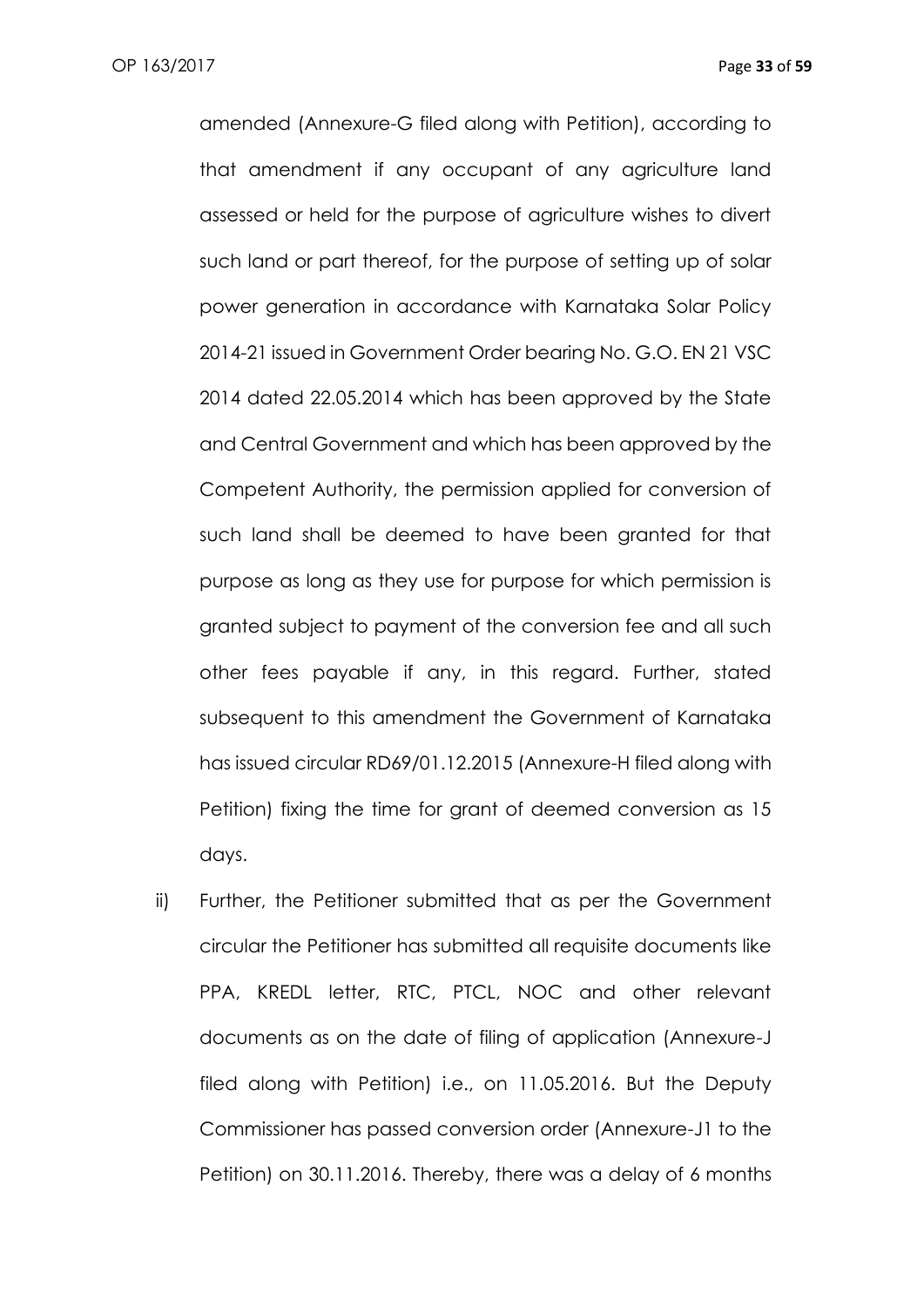18 days in getting land conversion order from the Deputy Commissioner and this delay may be construed as Force Majeure Event.

- iii) The Learned Counsel for the Respondents submitted that, the PPA was executed on 24.06.2015, but the Petitioner had made application before the Deputy Commissioner on 11.05.2016 i.e., with a delay of nearly 11 months from the date of signing of the PPA. Thereafter, the Deputy Commissioner has passed orders on 30.11.2016 for conversion of land. Thereby, the Respondents are not responsible in causing delay in obtaining land conversion order, hence this ground cannot be accepted.
- iv) As per PPA Clause 1.1(xii) of PPA, the 'Effective Date shall mean date of signing of PPA by the parties.' In the present case on hand the Effective Date is the date on which both parties have signed the PPA i.e., on 24.06.2015.
- v) On perusal of the records, it appears that the Government of Karnataka has issued circular on 01.12.2015 fixing the time for grant of deemed conversion as 15 days. After execution of PPA (Annexure-C to the Petition) on 24.06.2015, the Petitioner has applied for evacuation approval before KPTCL on 20.06.2016 (Reference No. 1 Annexure-B filed in objection statement dated 28.01.2022 by Respondent No. 3). The KPTCL has issued Tentative evacuation on 22.09.2016 (Annexure-B filed in objection statement dated 28.01.2022 by Respondent No. 3). Thereafter,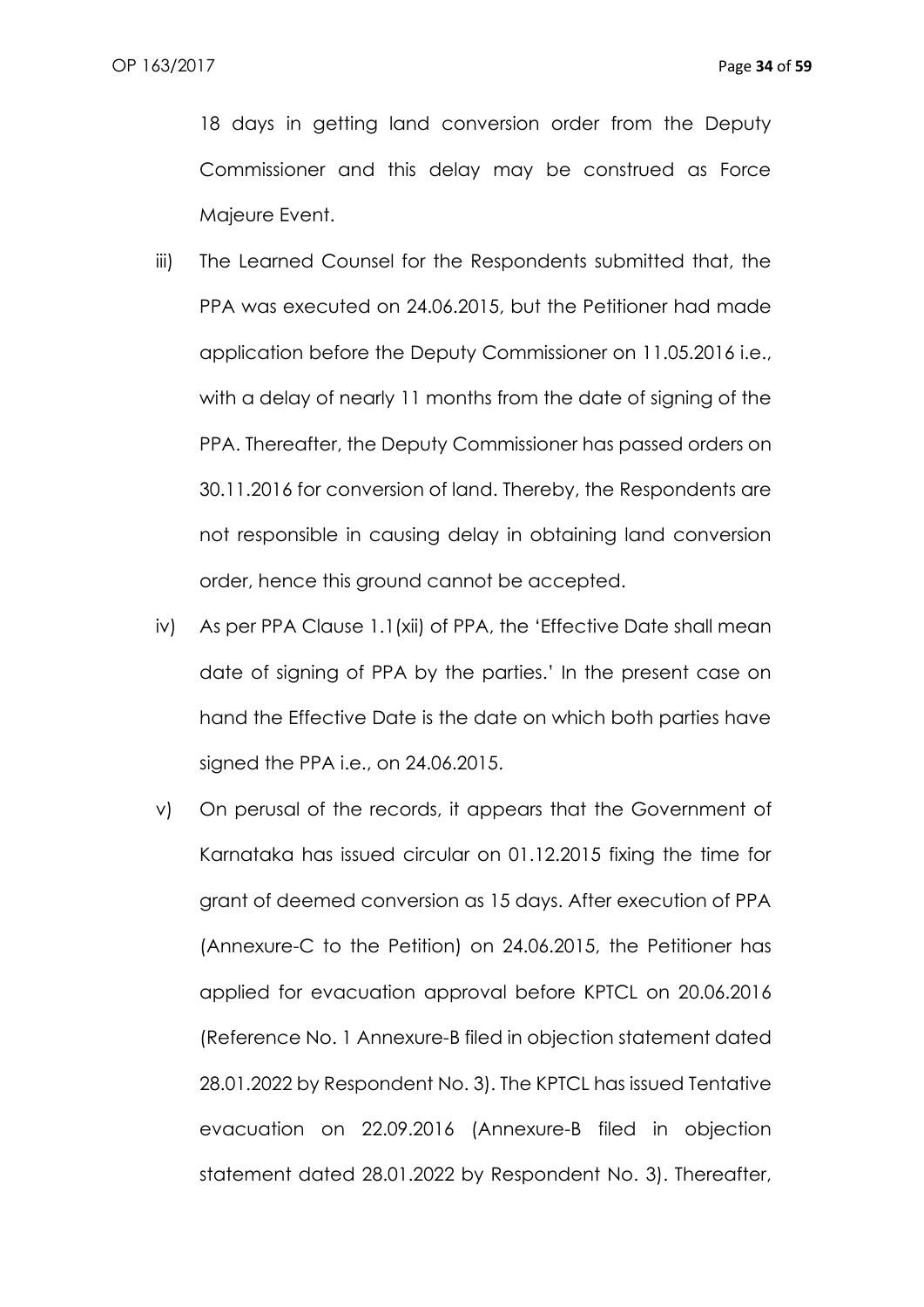the Petitioner had applied for conversion of land before Deputy Commissioner on 11.05.2016 along with all relevant documents. Though the Petitioner has furnished requisite documents at the time of application for conversion of land, the conversion order was issued on 30.11.2016 after a delay of about 6 months 18 days.

vi) In this regard we would like to rely upon the judgement (Annexure-V filed along with Petition) in the case of Chennammagathihalli Solar Power Project Vs 1st Respondent /CESC in appeal No. 351/2018 dated 14.09.2020, the Hon'ble APTEL has held as: -

> *"8.10) Regarding force majeure events, Clause 8.3 of PPA, it is noted that under sub-clause (vi), it is provided that "inability despite complying with all legal requirements to obtain, renew or maintain required licenses or legal approvals" will also attribute to force majeure. In view of these provisions under the PPA, we are of the opinion that the delay in receiving various approvals / clearances by the Govt. and its instrumentalities which were beyond the control of the Appellants should also be treated as an event of force majeure under sub-clause (vi) of clause 8.3 which has directly and severely affected the execution of the solar projects. To be more specific, if the approval for land conversion is received on last day of September, 2016, it becomes extremely difficult to achieve COD on 03.01.2017 as envisaged under the PPA. Moreover, the grant of extension of the Scheduled COD was accorded by Govt. of Karnataka and in turn, by first Respondent after complying with due procedures and applying its diligence and prudence under the four corners of the PPA and not beyond."*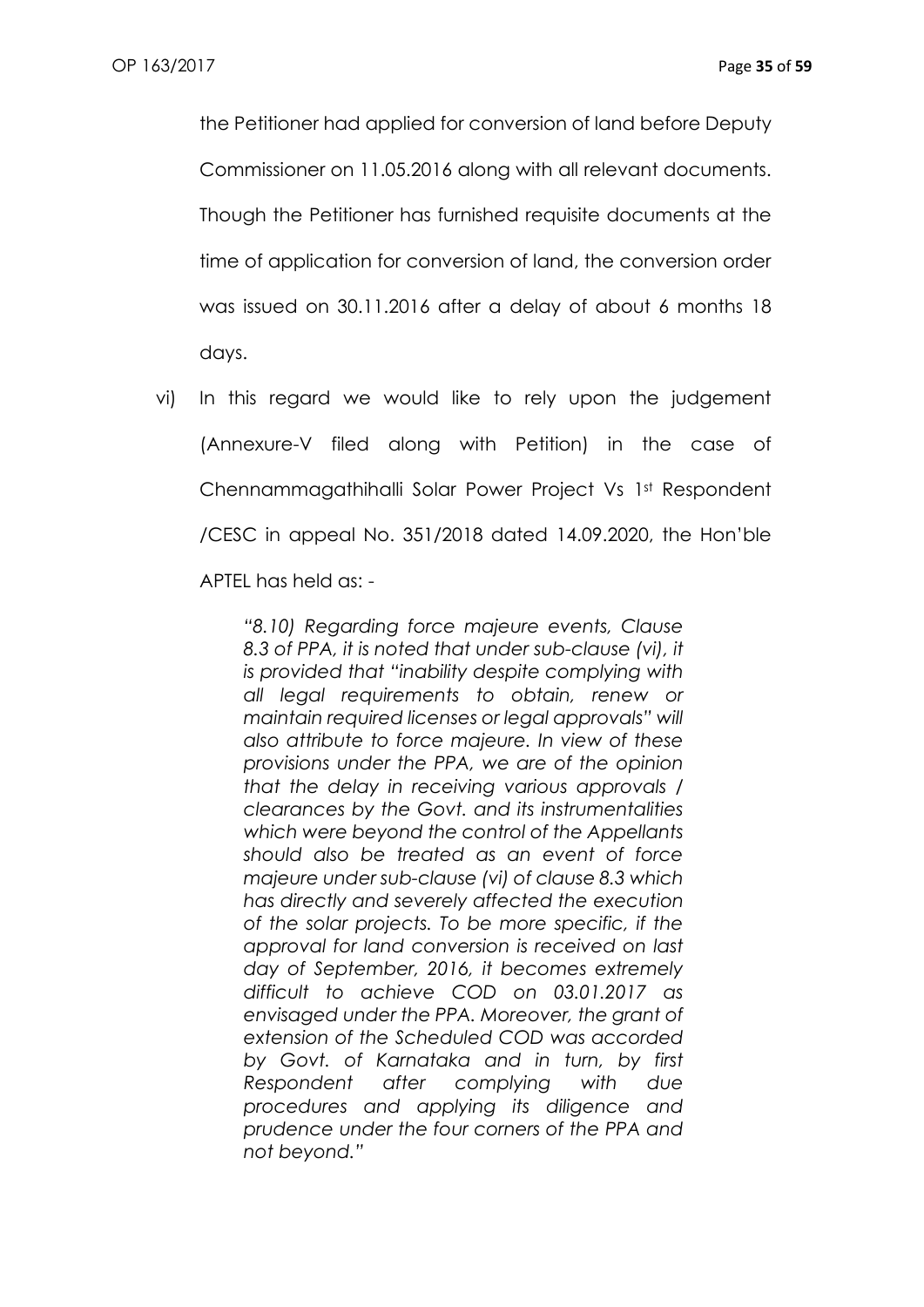*"8.15) In view of the above, we are of the considered opinion that considering facts and circumstances of the matter, the 1st Respondent was justified in extending COD up-to 6 months as per the relevant provision (Clause 2.5) of the PPA. Besides, it is also crystal clear that the approvals/clearances from various Government instrumentalities were accorded after considerable delays (of 7-8 months) which in turn attributed to delay in Commissioning of the Solar Projects. As these approvals were beyond the control of the Appellants, the State Government and 1st Respondent have rightly considered them as an event of Force Majeure and accordingly granted approval for COD extension."*

vii) In another case of M/s Panchakshari Power Projects LL.P Vs KERC

& Others in Appeal No. 279/2018 dated 12.08.2021 by Hon'ble

APTEL, Delhi (Annexure-R to the Amended Petition) has held as:-

*"'27) … In almost all the appeals pertaining to these farmers Solar power plants between 1MW to 3MW, the question came up for our consideration is what would be the effective date for implementation of the PPA? In terms of PPA, the effective date is the day on which the parties execuite PPA agreeing to the terms and conditions mentioned there under. It is an admitted fact that mere execution of PPA between the parties the developer cannot establish the power plant unless it has to pass through process ultimately resulting in approval or rejection of PPA.'*

*'28)Therefore the first and primary requirement is to have approval of the PPA. Approval of PPA is required in order to approach several Authorities to secure permission/consent/ approval from the concerned Authorities for the purpose of establishing solar power plant and commissioning the solar power plant. Even to secure finances for development of solar plant either from the Banks or from any financial institutions, the SPD must have in his hand copy of the approved and*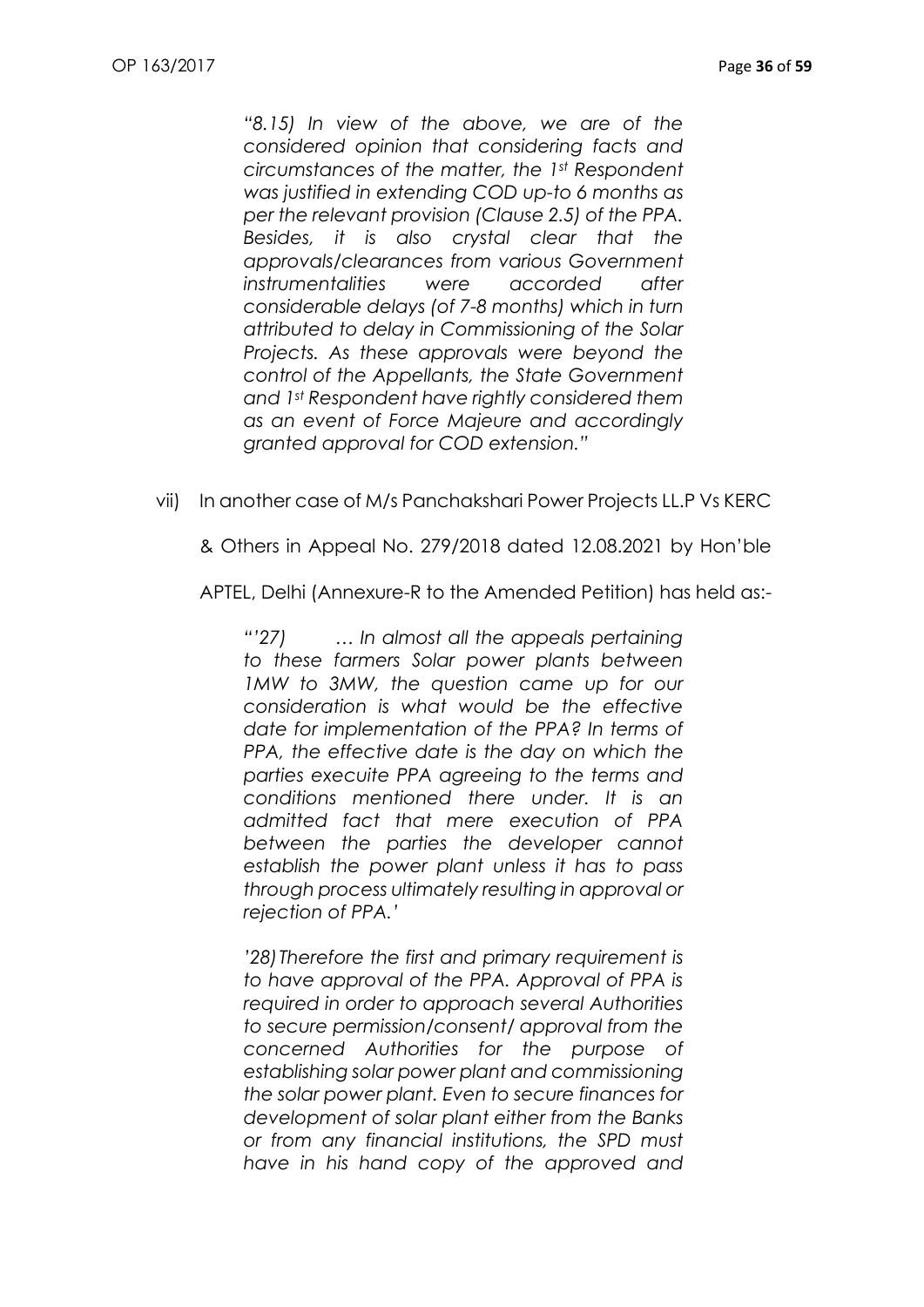*signed PPA, since based on such approvals, these Banks/Financial Institutions can decide to sanction/give financial assistance to the Developer.'*

Finally, the Hon'ble APTEL on the basis of the order passed in SEI Aditi Power Private Limited in Appeal No. 360/2019 dated 14.07.2021 and so also in SEI Diamond Private Limited in Appeal No. 374/2019 has held that the date of execution of PPA though envisaged in terms of PPA as effective date, in effect the date on which the PPA is implementable is the effective date which come to the aid of the Appellant as held by the Tribunal.

viii) As per the observations made by the Hon'ble APTEL and the facts on hand, it is seen that as per the GOK notification the Authorities concerned were required to grant deemed conversion within 15 days. The contention taken by the Petitioner that he had submitted all requisite documents to the Deputy Commissioner on 11.05.2015 is not denied or disputed by the Respondents. The Deputy Commissioner had passed land conversion order on 30.11.2016 taking total period of 6 months 18 days. Hence, the delay for land conversion beyond 15 days is treated as Force Majeure Event.

### **c) Delay in issuing Evacuation approval: -**

i) It is the case of the Petitioner that, he has applied for power evacuation approval before the KPTCL on 20.06.2016, the same has been approved and issued on 13.10.2016 (Annexure-D filed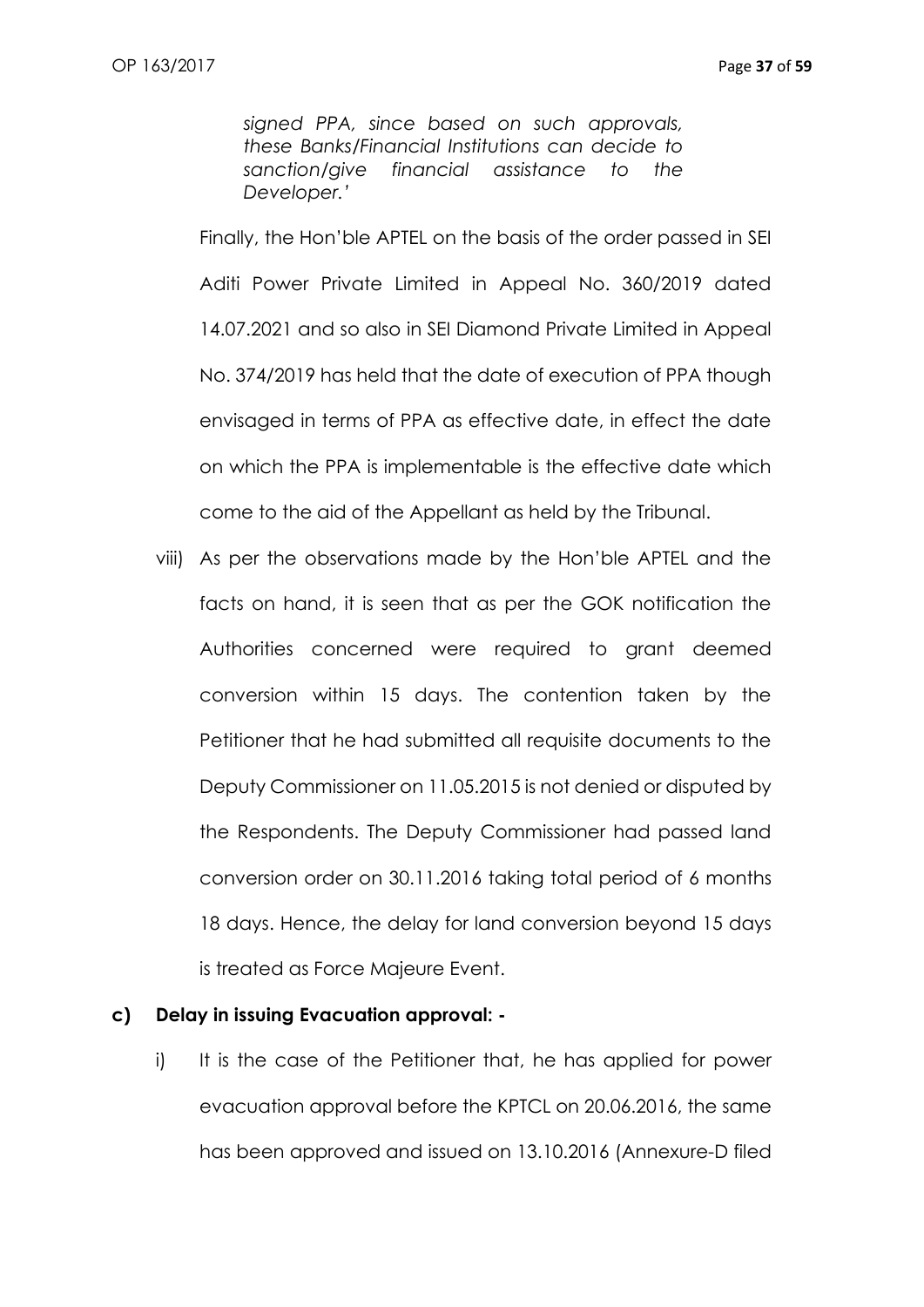in objection statement dated 28.01.2022 by Respondent No. 3). There was a delay of nearly 4 months 7 days from the KPTCL/3rd Respondent. Even though solar policy of 2014-21 assured a speedy approval process, consequent to that the Department of Energy and 4th Respondent has facilitated speedy approval keeping the farmers in mind and who are not familiar with the process and despite the same the 3rd Respondent has delayed by about 4 months 7 days for approval of power evacuation which is basis for remaining approvals such as substation works and 11KV line work. Therefore, the delay caused has to be treated as Force Majeure under Article 8 of PPA.

- ii) The Petitioner further submitted that subsequent to the power evacuation approval the 3rd Respondent has granted work order to carryout substation work only on 20.12.2016 and there is a delay of 6 months by the KPTCL as this work order has to be obtained only after approval of regular power evacuation scheme.
- iii) That the Petitioner submitted subsequent to the regular power evacuation approval the Petitioner could obtain 11KV work order to construct 11KV line only on 11.01.2017. Therefore, there was delay of nearly 2 months.
- iv) Further stated he had made a request for extension of time before the 1st Respondent /CESC on 09.12.2016, but approval for extension of time has been granted on 23.02.2017 and there was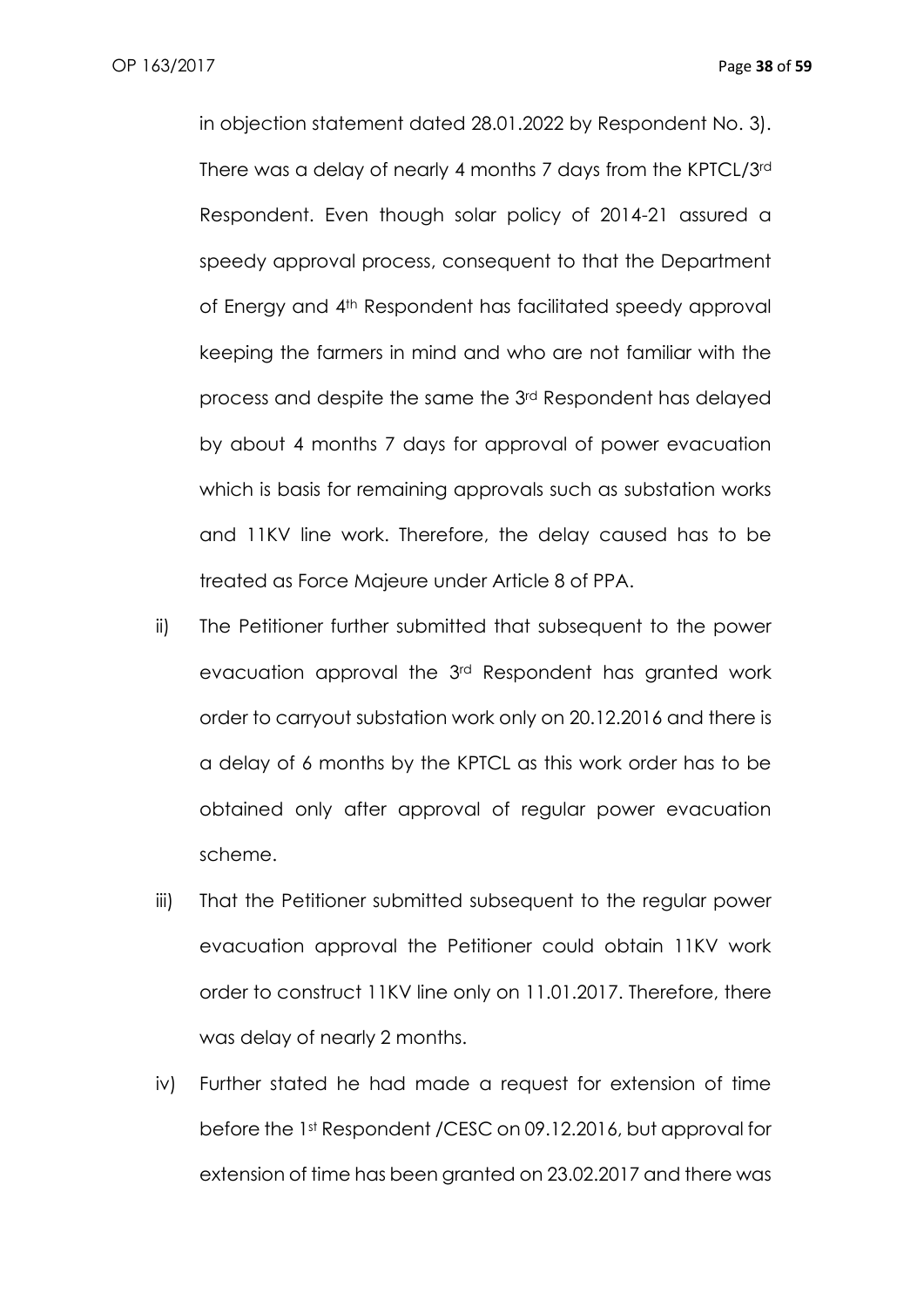a delay of 2 months 15 days, since the above said approvals are valid for 18 months from the date of signing of PPA, the Petitioner could not carry out pending works as extension was not granted immediately on application. This delay is attributable to 1st Respondent/CESC.

v) In this regard the Petitioner has furnished table of events in Annexure-AB (filed along with Amended Petition) which reads as hereunder: -

|    |                                                            | M/S. GAVI RANGA SOLARS<br>CHENNAMANAGATHIHALLI SOLAR<br>PRIVATE LTD<br>POWER PROJECT LLP |                                |                                |                                          |                                |                           |
|----|------------------------------------------------------------|------------------------------------------------------------------------------------------|--------------------------------|--------------------------------|------------------------------------------|--------------------------------|---------------------------|
|    | <b>Particulars</b>                                         | Applied/<br><b>Target</b><br><b>Date</b>                                                 | <b>Received</b><br><b>Date</b> | <b>Delay</b><br>(in<br>Days)   | <b>Applied</b><br>Date/<br><b>Target</b> | <b>Received</b><br><b>Date</b> | <b>DELAY</b><br>(in Days) |
| 1. | <b>PPA Delivery</b>                                        | 24.06.2015                                                                               | 23.07.2015                     | 29<br>days                     | 03.07.2015                               |                                |                           |
| 2. | Commissioning<br>Date                                      | 23.06.2017<br>SCOD                                                                       | 22.06.2017                     | <b>Before</b><br>schedu<br>led | 02.07.2015                               | 30.06.2017                     | 3 Days<br><b>Before</b>   |
| 3. | Extension<br>Approval                                      | 09.12.2016                                                                               | 23.02.2017                     | 76<br>Days<br><b>Delay</b>     |                                          | 03.02.2017                     |                           |
| 4. | <b>Extension Period</b>                                    | 6 months                                                                                 |                                |                                | 6 months                                 |                                |                           |
| 5. | Land NA<br>(conversion)<br>order                           | 11.05.2016                                                                               | 30.11.2016                     | 203<br>Days<br><b>Delay</b>    | 16.02.2016                               | 29.09.2016                     | 7 months                  |
| 6. | Power<br>Evacuation<br>Approval                            | 20.03.2016                                                                               | 13.10.2016                     | 115<br>Days<br><b>Delay</b>    | 18.01.2016<br>15.02.2016                 | 22.08.2016                     | 7 months                  |
| 7. | <b>Bay extension</b><br>approval/substa<br>tion work order | 20.06.2016                                                                               | 20.12.2016                     | 183<br>Days<br><b>Delay</b>    | 25.05.2016                               | 12.12.2016                     | 7 months                  |
| 8. | Railway<br>Approval                                        | 20.06.2016                                                                               | 15.06.2017                     | 360<br>Days<br><b>Delay</b>    |                                          |                                |                           |

In the above table of events, the Petitioner has relied on the

events discussed in the case of Chennammagathihalli Solar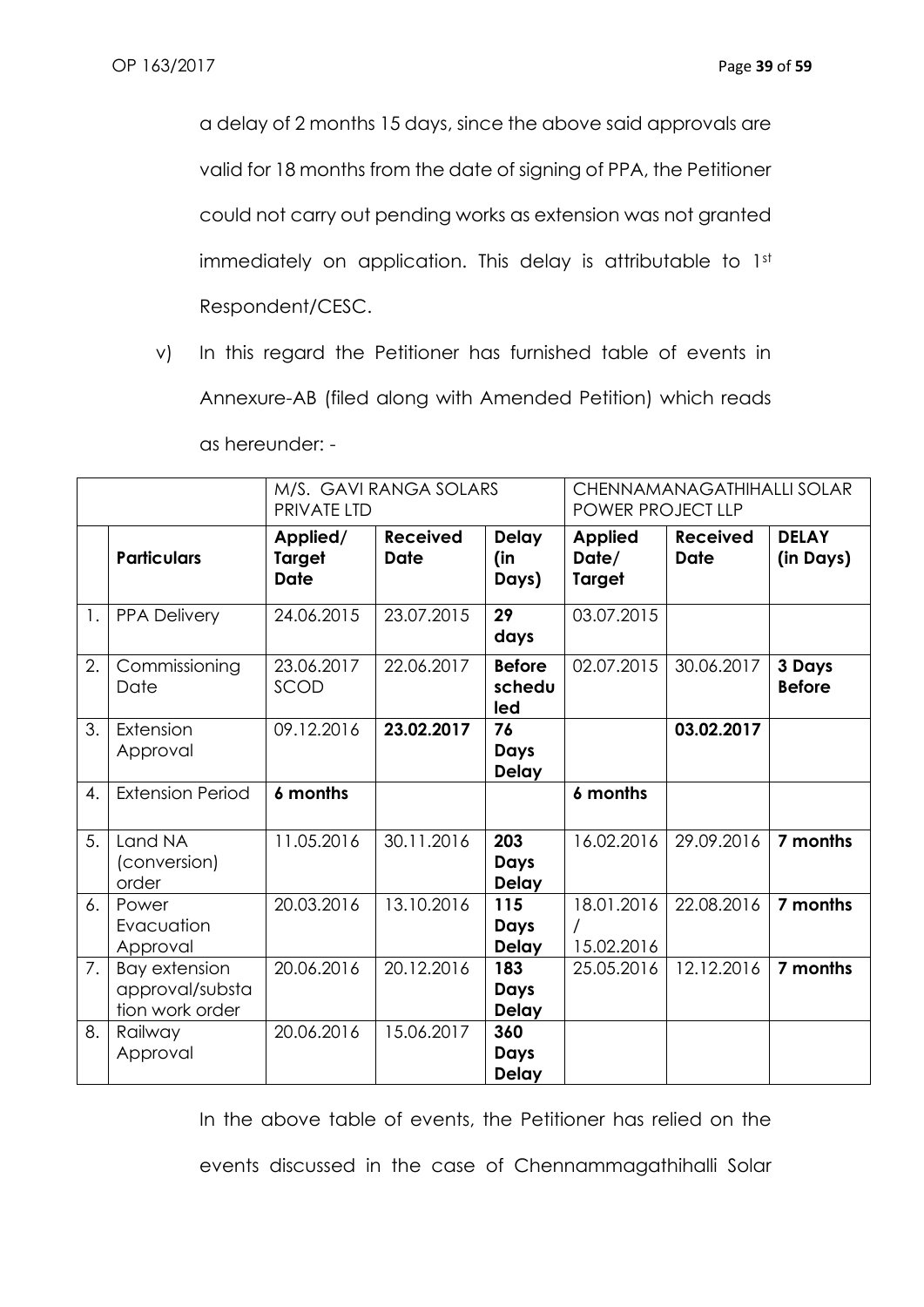Power Project Vs 1st Respondent/CESC in appeal No. 351/2018 dated 14.09.2020 passed by the Hon'ble APTEL, New Delhi and compared the said events to the present case and prayed for allowing extension of time for commissioning of the project.

- vi) That the Petitioner further submitted that the various sanctions and permissions would reveal that inspite of having applied the requisite permissions and sanctions, the Petitioner suffered on account of inordinate delay in procuring the same. The said delay is beyond the control of the Petitioner. The various sanctions and approvals are pre-requisite in securing the confidence of the financial institutions and Government Authorities. Hence, he prays to treat the delays caused to be treated as Force Majeure Events.
- vii) By way of reply the Learned Counsel for the Respondents have submitted that, the Petitioner has alleged that there was a delay of 4 months on the part of the 3rd Respondent in approving the power evacuation. This allegation is denied as false. He has made application for evacuation on 20.03.2016. The 3rd Respondent had issued Tentative evacuation approval on 22.09.2016 and Regular Evacuation on 13.10.2016. The Deputy Commissioner, Chikkaballapura has issued OM for land conversion on 30.11.2016.
- viii) Further stated all these chains of events makes it clear that the Respondent No. 3 has not denied the delay in according power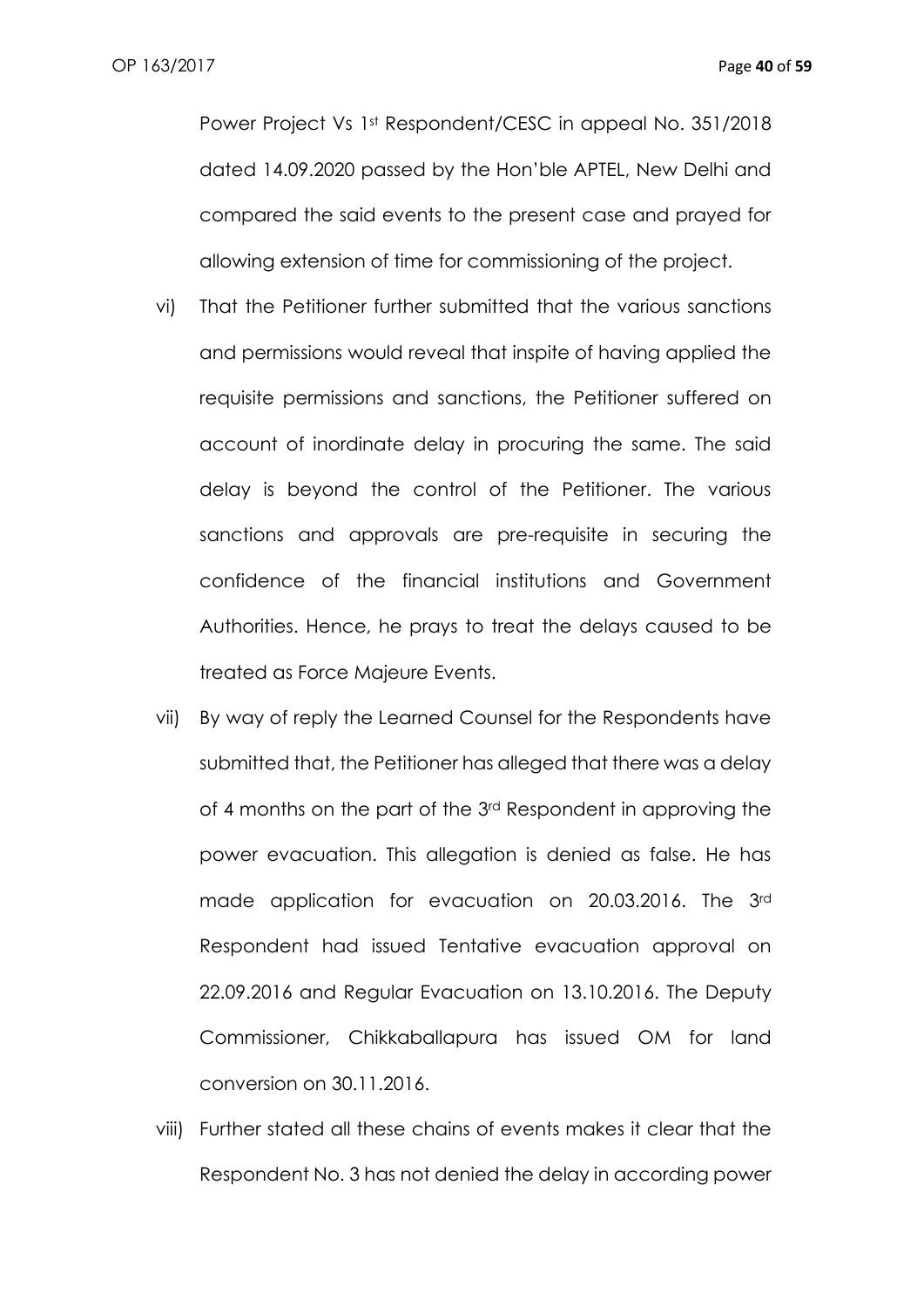evacuation approval to the Petitioner and considering all the

above facts and circumstances, the Petitioner requested the

Commission to issue directions to the Respondent for

repayment/refund of liquidated damages recovered.

15) We have perused the relevant clauses of the PPA such as: -

### *"2.1 Conditions Precedent:*

*The obligations of 1st Respondent/CESC and the SPD under this Agreement are conditional upon the occurrence of the following in full within 365 days from the effective date.*

*2.1.1 (i) The SPD shall obtain all permits, clearances and approvals (whether statutory or otherwise) as required to execute and operate the Project (hereinafter referred to as "Approvals"):*

*(ii) The Conditions Precedent required to be satisfied by the SPD shall be deemed to have been fulfilled when the SPD shall submit:*

- *(a) The DPR to 1st Respondent/CESC and achieve financial closure and provide a certificate to 1ST RESPONDENT/CESC from the lead banker to this effect;*
- *(b) All Consents, Clearances and Permits required for supply of power to* 1st Respondent*/CESC as per the terms of this Agreement; and*
- *(c) Power evacuation approval from Karnataka Power Transmission Company Limited or 1st Respondent/ CESC, as the case may be.*

*2.1.2 SPD shall make all reasonable endeavors to satisfy the Conditions Precedent within the time stipulated and 1st Respondent/CESC shall provide to the SPD all the reasonable cooperation as may be required to the SPD for satisfying the Conditions Precedent.*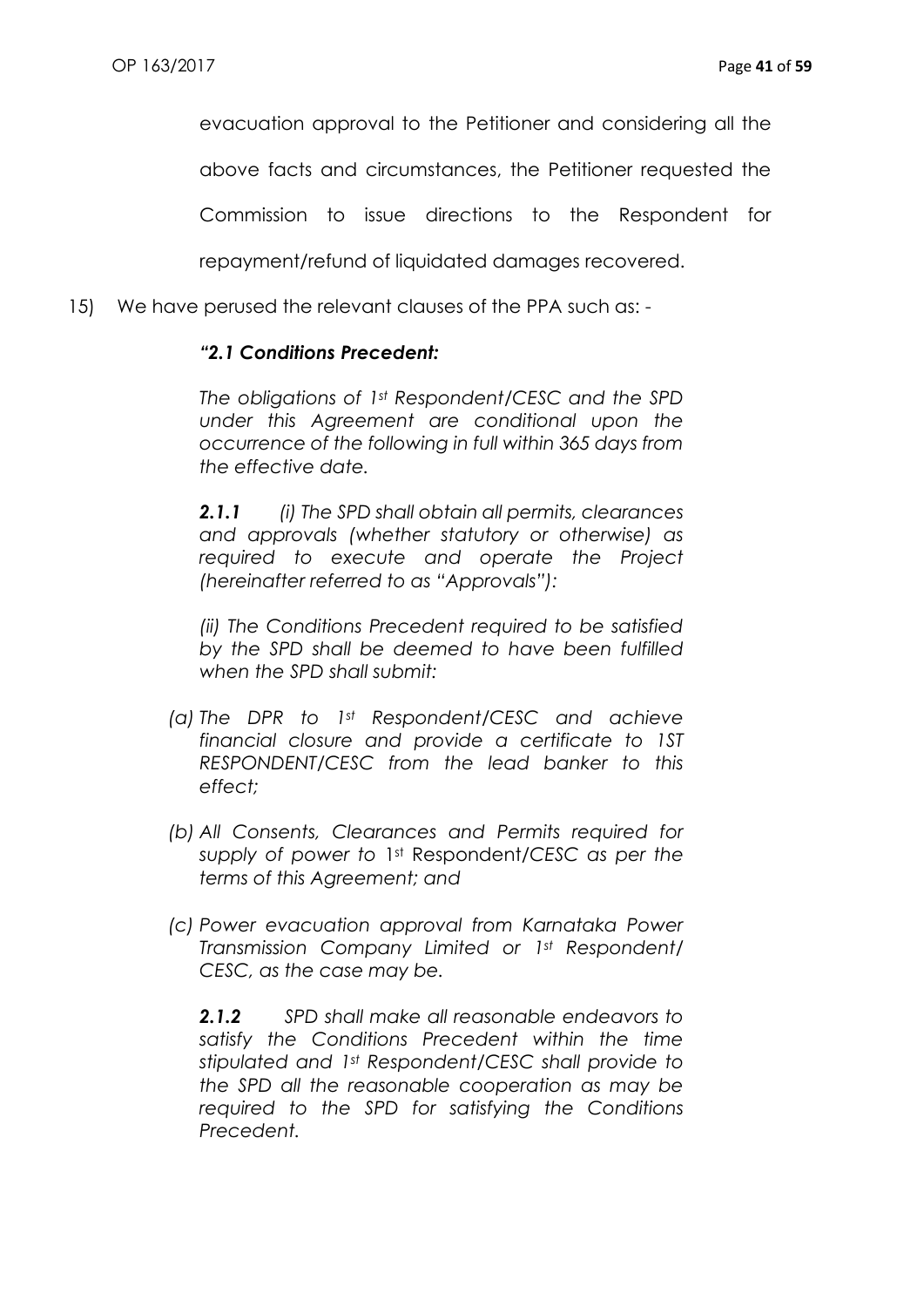*2.1.3 The SPD shall notify 1st Respondent/CESC in writing at least once a month on the progress made in satisfying the Conditions Precedent. The date, on which the SPD fulfils any of the Conditions Precedent pursuant to Clause 2.1.1, it shall promptly notify 1st Respondent/CESC of the same.*

## *2.2 Damages for delay by the SPD*

*2.2.1 In the event that the SPD does not fulfill any or all of the Conditions Precedent set forth in Clause 2.1 within the period of 365 days and the delay has not occurred for any reasons attributable to 1st Respondent/CESC or due to Force Majeure, the SPD shall pay to 1ST RESPONDENT/CESC damages in an amount calculated at the rate of 0.2% (zero point two per cent) of the Performance Security for each day's delay until the fulfilment of such Conditions Precedent, subject to a maximum period of 60 (Sixty) days. On expiry of the said 60 (Sixty) days,* 1st Respondent*/CESC at its discretion may terminate this Agreement."*

### *"2.5 Extensions of Time*

*2.5.1 In the event that the SPD is prevented from performing its obligations under Clause 4.1 by the Scheduled Commissioning Date due to:*

*(a) Any* 1st Respondent*/CESC Event of Default; or (b) Force Majeure Events affecting* 1st Respondent */CESC; or*

*(c) Force Majeure Events affecting the SPD.*

*2.5.2 The Scheduled Commissioning Date and the Expiry Date shall be deferred, subject to the reasons and limits prescribed in Clause 2.5.1 and Clause 2.5.3 for a reasonable period but not less than 'day for day' basis, to permit the SPD or* 1st Respondent*/CESC through the use of due diligence, to overcome the effects of the Force Majeure Events affecting the SPD or* 1st Respondent*/CESC, or till such time such Event of Default is rectified by* 1st Respondent*/CESC.*

*2.5.3 In case of extension occurring due to reasons specified in clause 2.5.1(a), any of the dates specified*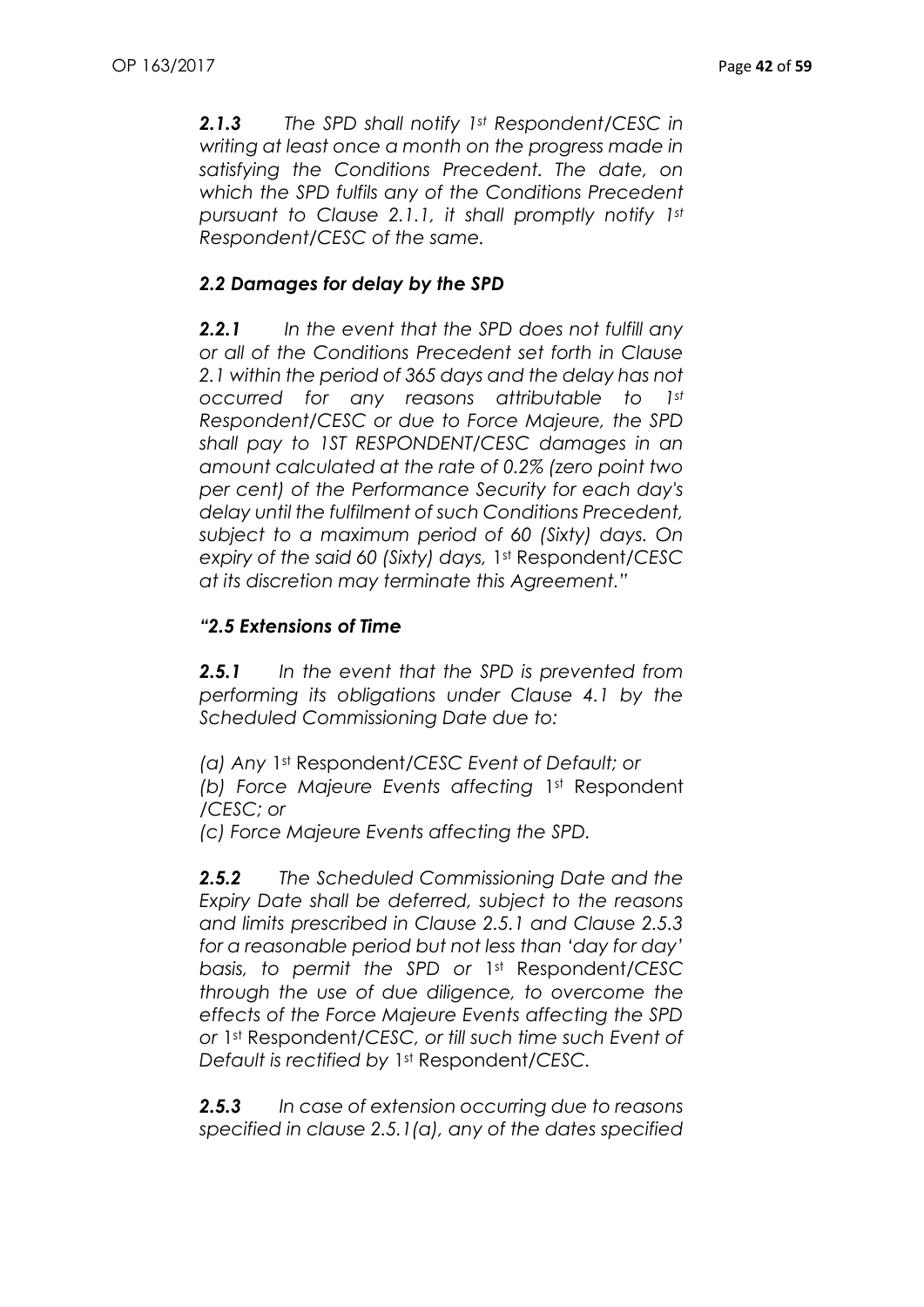*therein can be extended, subject to the condition that the Scheduled Commissioning Date would not be extended by more than 6(six) months.*

*2.5.6 As a result of such extension, the Scheduled Commissioning Date and the Expiry Date newly determined date shall be deemed to be the Scheduled Commissioning Date and the Expiry Date for the purposes of this Agreement.*

16) We have perused the documents furnished by the parties and on that basis, it is clear that the Petitioner and the 1st Respondent have entered into PPA (Annexure-C to the Petition) on 24.06.2015. The Supplementary PPA was executed (Annexure-D to the Original Petition) on 11.08.2016. After approval from KERC the PPA has been handed over to the Petitioner on 23.07.2015. The Revenue Department has issued Circular (Annexure-H to the Original Petition) dated 01.12.2015 regarding deemed conversion as per the Section 95 of Karnataka Land Revenue (Amendment) Act, 2015. Thereafter, OM was issued by the Deputy Commissioner, Chikkaballapur District (Annexure-J1 to the Original Petition) on 30.11.2016 regarding conversion of land bearing Survey No. 35 to an extent of 09 Acres 4 1/2 Guntas for non-agricultural purpose i.e., for establishing Solar Power Project. The Petitioner has written a letter (Reference 1 in Annexure-K to the Original Petition) to the Chief Engineer (Ele), Transmission Zone, KPTCL dated 20.06.2016 with a request to issue evacuation approval for Solar Power Plant under Farmers' Scheme. On 13.10.2016 KPTCL has issued regular evacuation approval to the Petitioner (Annexure-K filed along with Petition). The approval for Railway crossing for laying 11KV UG cable at near Y. Hunasenahalli Railway Station for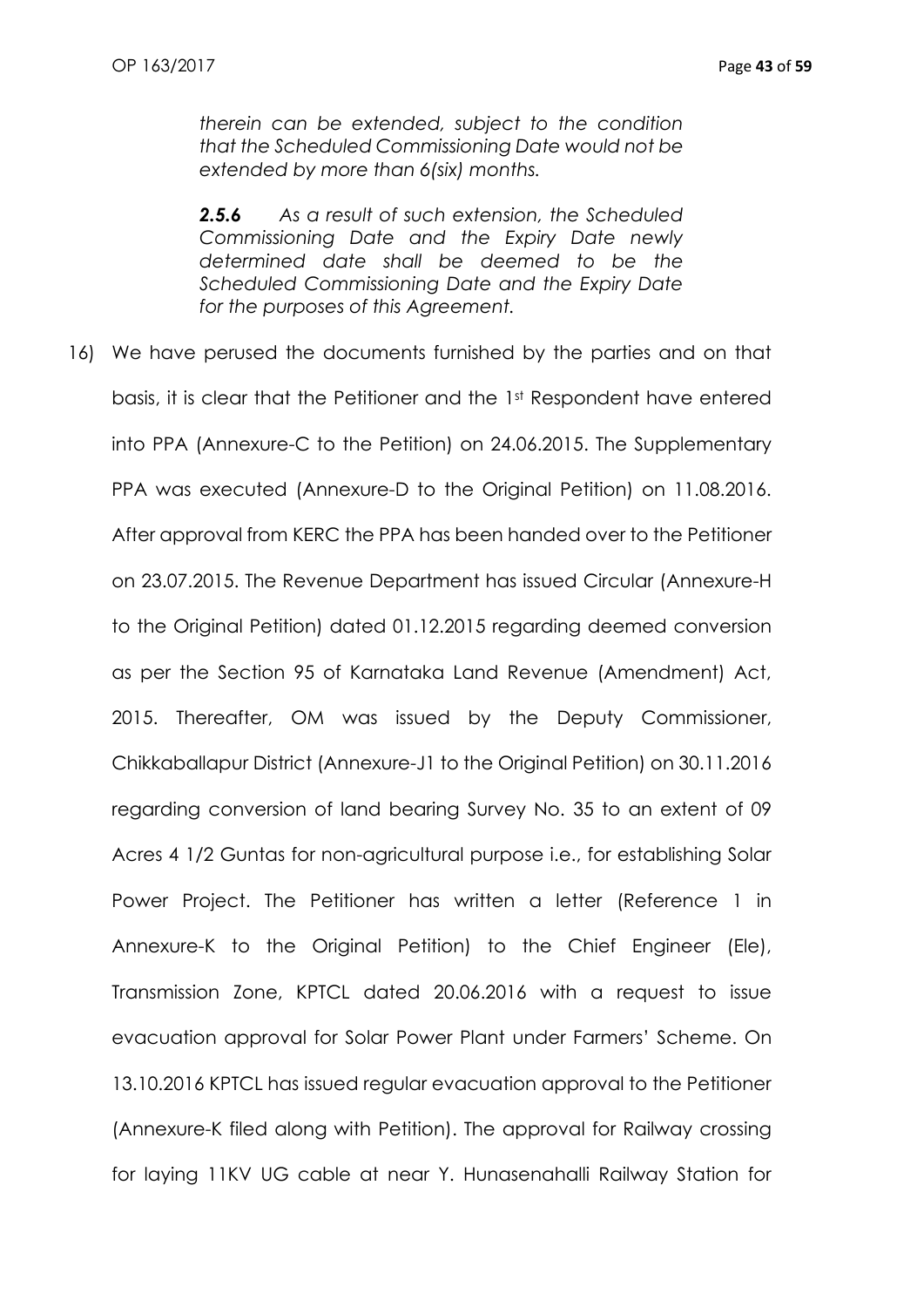proposed solar power project at Guttenahalli in Chitamani Taluk under self-execution scheme (Annexure-P filed along with Petition) was made on 11.01.2017 by 2<sup>nd</sup> Respondent/BESCOM. The Petitioner has requested for extension of time (As per Reference No. 9 in Annexure-Q1 to the Original Petition) on 15.02.2017 and extension was allowed (Annexure-Q1 Original Petition) on 23.02.2017 allowing extension of SCOD by six months upto 23.06.2017 for completion of Solar power project. Accordingly, the Petitioner has commissioned the project (Annexure-S filed along with Petition) on 22.06.2017.

17) The following events would go to show the time taken by the Authorities concerned in granting sanctions, approvals etc., in execution of the project: -

| SI.<br>No. | <b>Date</b> | Description of the<br>documents                                                                                                                                     | <b>Annexures</b>                                                                                |
|------------|-------------|---------------------------------------------------------------------------------------------------------------------------------------------------------------------|-------------------------------------------------------------------------------------------------|
| 1.         | 24.06.2015  | PPA signed between the<br>Petitioner and the 1st<br>Respondent                                                                                                      | "C" filed along with<br>Amended Petition                                                        |
| 2.         | 20.06.2016  | Application given by the<br>Petitioner to KPTCL for<br>evacuation approval at<br>Survey No. 35, Guttahalli<br>Village, Chitamani Taluk,<br>Chikkaballapura District | Reference 1 in "K" filed<br>along with Amended<br>Petition                                      |
| 3.         | 21.07.2016  | Letter written by KPTCL to<br>the Petitioner regarding<br>remittance of processing<br>fee                                                                           | "A" filed along with<br>Statement of<br>objections by the 3rd<br>Respondent dated<br>28.01.2022 |
| 4.         | 22.09.2016  | Letter written by KPTCL to<br>the Petitioner regarding<br><b>Tentative Evacuation</b><br>Scheme                                                                     | "B" filed along with<br>Statement of<br>objections by the 3rd<br>Respondent dated<br>28.01.2022 |

### **Table 1**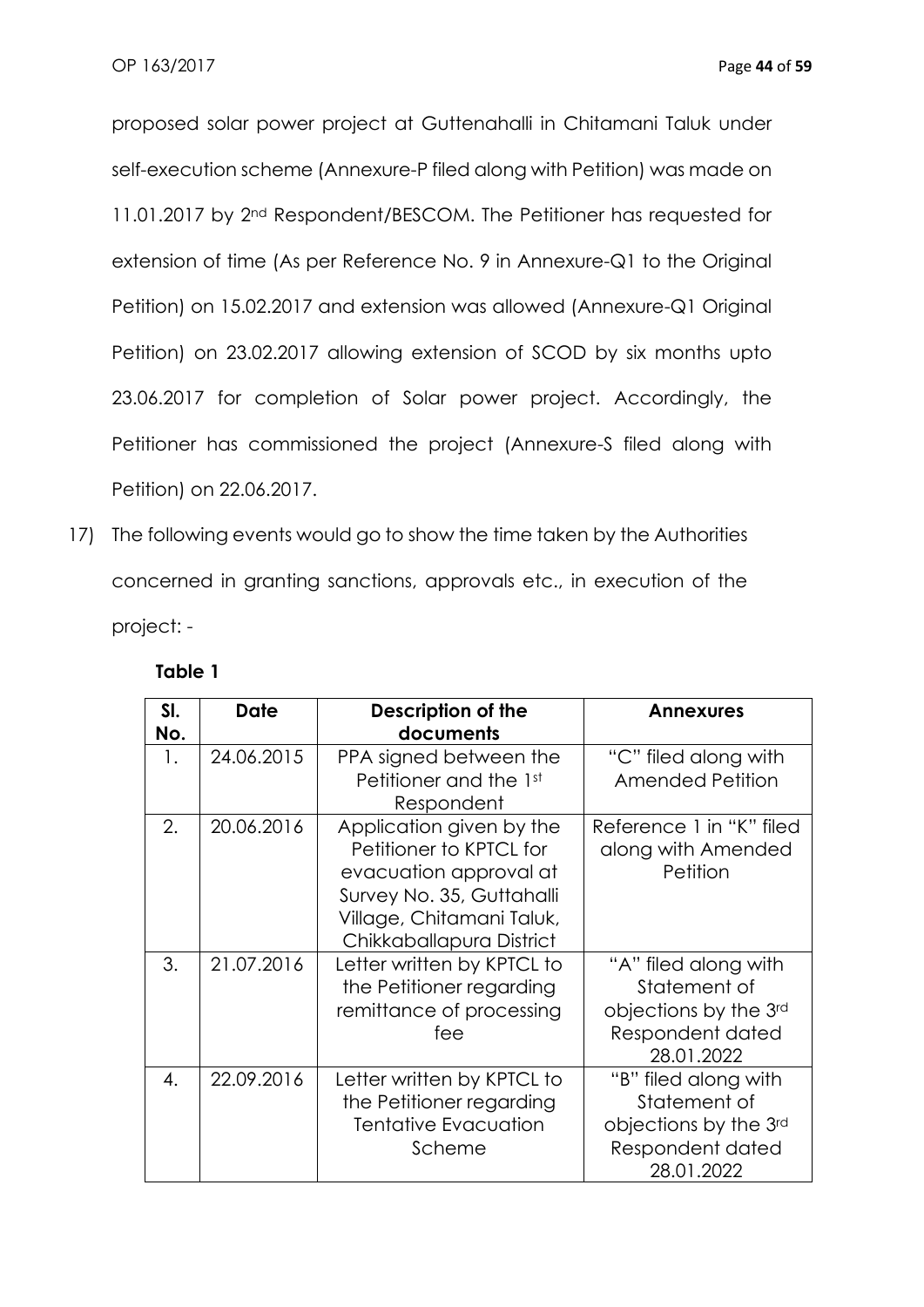| 5. | 13.10.2016 | Letter written by KPTCL to<br>the Petitioner regarding<br>approval of Regular<br>Evacuation Scheme                                                                                                                 | "K" filed along with<br>Petition and "D" filed<br>along with Statement<br>of objections by the 3rd<br>Respondent dated<br>28.01.2022 |
|----|------------|--------------------------------------------------------------------------------------------------------------------------------------------------------------------------------------------------------------------|--------------------------------------------------------------------------------------------------------------------------------------|
| 5. | 11.11.2016 | 87 <sup>th</sup> Committee meeting<br>formed for sparing space<br>in KPTCL substation held on<br>11.11.2016 vide letter No.<br>CEE(P&C)/SEE(Plg)/EE(PSS)/<br>KCO-94/96/64180/2016-17/<br>11065-70 dated 18.11.2016 | "Reference 2" in "L"<br>filed along with<br>Petition                                                                                 |
| 6. | 29.06.2017 | <b>Commissioning Certificate</b><br>issued by Executive<br>Engineer (Ele), 220 KV<br><b>KPTCL, Chintamani</b><br>certifying that the project<br>was commissioned on<br>22.06.2017                                  | "S" filed along with<br>Petition                                                                                                     |

### **Table 2**

| SI.<br>No. | The difference of Period shown from<br>24.12.2016 (after 18 months period as per<br>Article 1.1 (xii) of the PPA) and Annexure-S<br>(filed along with Amended Petition) | <b>Days</b> |
|------------|-------------------------------------------------------------------------------------------------------------------------------------------------------------------------|-------------|
| 1.         | 24.12.2016 to 31.12.2016                                                                                                                                                | 08 days     |
| 2.         | January 2017                                                                                                                                                            | 31 days     |
| 3.         | February 2017                                                                                                                                                           | 28 days     |
| 4.         | March 2017                                                                                                                                                              | 31 days     |
| 5.         | April 2017                                                                                                                                                              | 30 days     |
| 6.         | May 2017                                                                                                                                                                | 31 days     |
| 7.         | 01.06.2017 to 21.06.2017                                                                                                                                                | 21 days     |
|            | Total                                                                                                                                                                   | 180 days    |

The above tables disclose that the time taken for granting sanctions and approvals by the Government Authorities and other Authorities and Demonetization induced delay which were beyond the control of the Petitioner thereby, the prayer of the Petitioner squarely fall within the parameters under Force Majeure events.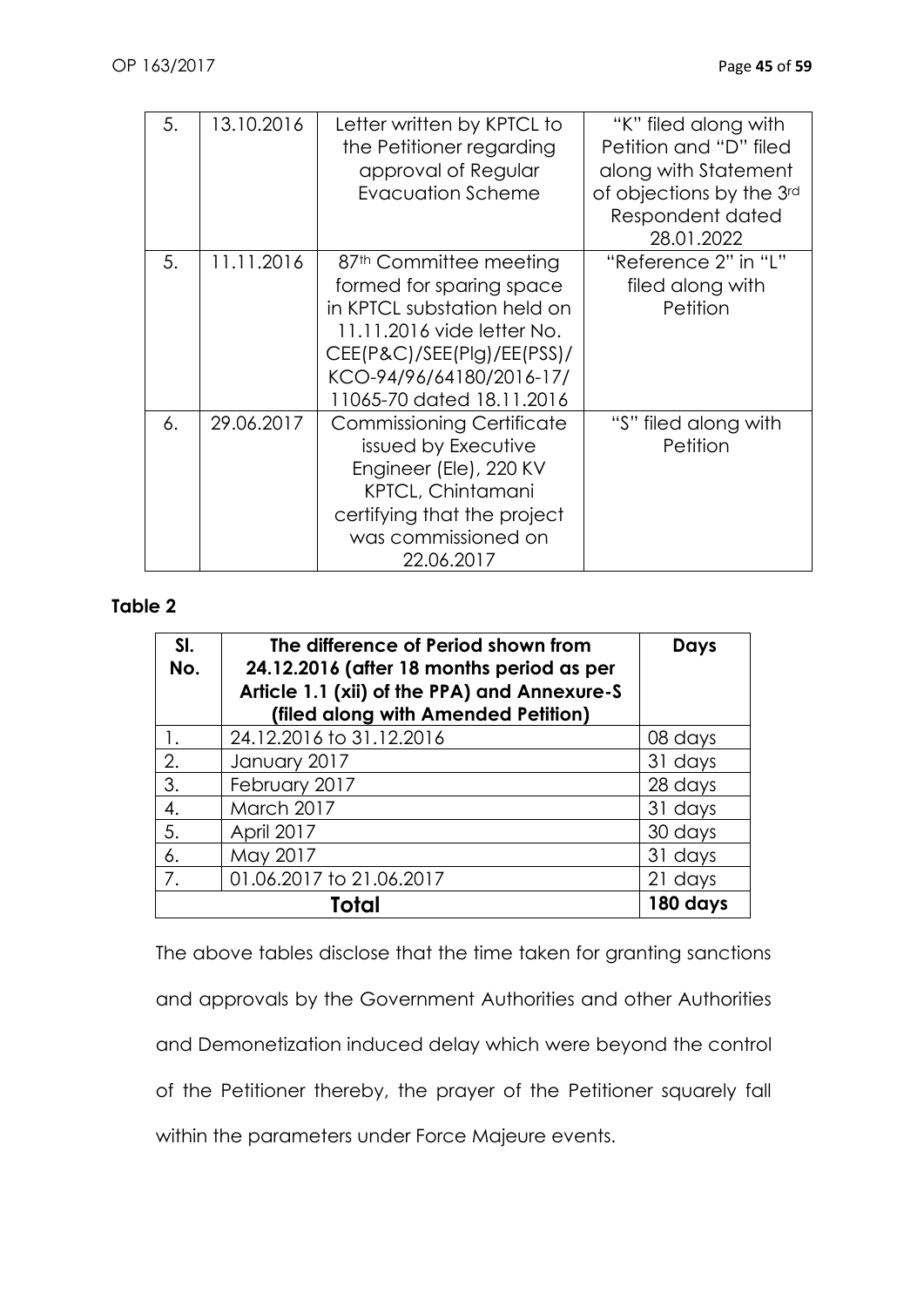- 18) In support of the arguments, the Learned Counsel for the Petitioner further relied upon the following judgements:
	- i) In the case of Basaragi KM Solar Power Project LL.P & Another Vs HESCOM & Another in Appeal No. 328/2018 dated 12.08.2021 by Hon'ble APTEL, New Delhi (Annexure-X1 to the Amended Petition)**.**
	- ii) In the case of Hukkeri Solar Power Project & Another Vs HESCOM & Another in Appeal No. 342/2018 dated 12.08.2021 by Hon'ble APTEL, New Delhi (Annexure-X2 to the Amended Petition)
	- iii) In the case of Kurugunda Solar Power Project LL.P & Another Vs HESCOM & Another in Appeal No. 12/2019 dated 12.08.2021 by Hon'ble APTEL, New Delhi (Annexure-X3 to the Amended Petition).
	- iv) In the case of Madamageri Solar Power Project LL.P & Another Vs HESCOM & Another in Appeal No. 322/2018 dated 12.08.2021 by Hon'ble APTEL, New Delhi (Annexure-X4 to the Amended Petition).
	- v) In the case of Yarganavi Solar Power Project LL.P & Another Vs HESCOM & Another in Appeal No. 10/2019 dated 12.08.2021 by Hon'ble APTEL, New Delhi (Annexure-X5 to the Amended Petition).
	- vi) Clearsky Solar Power Limited Vs KERC & others in Appeal No. 160/2020 dated 02.08.2021 by Hon'ble APTEL, New Delhi (Annexure-X6 to the Amended Petition).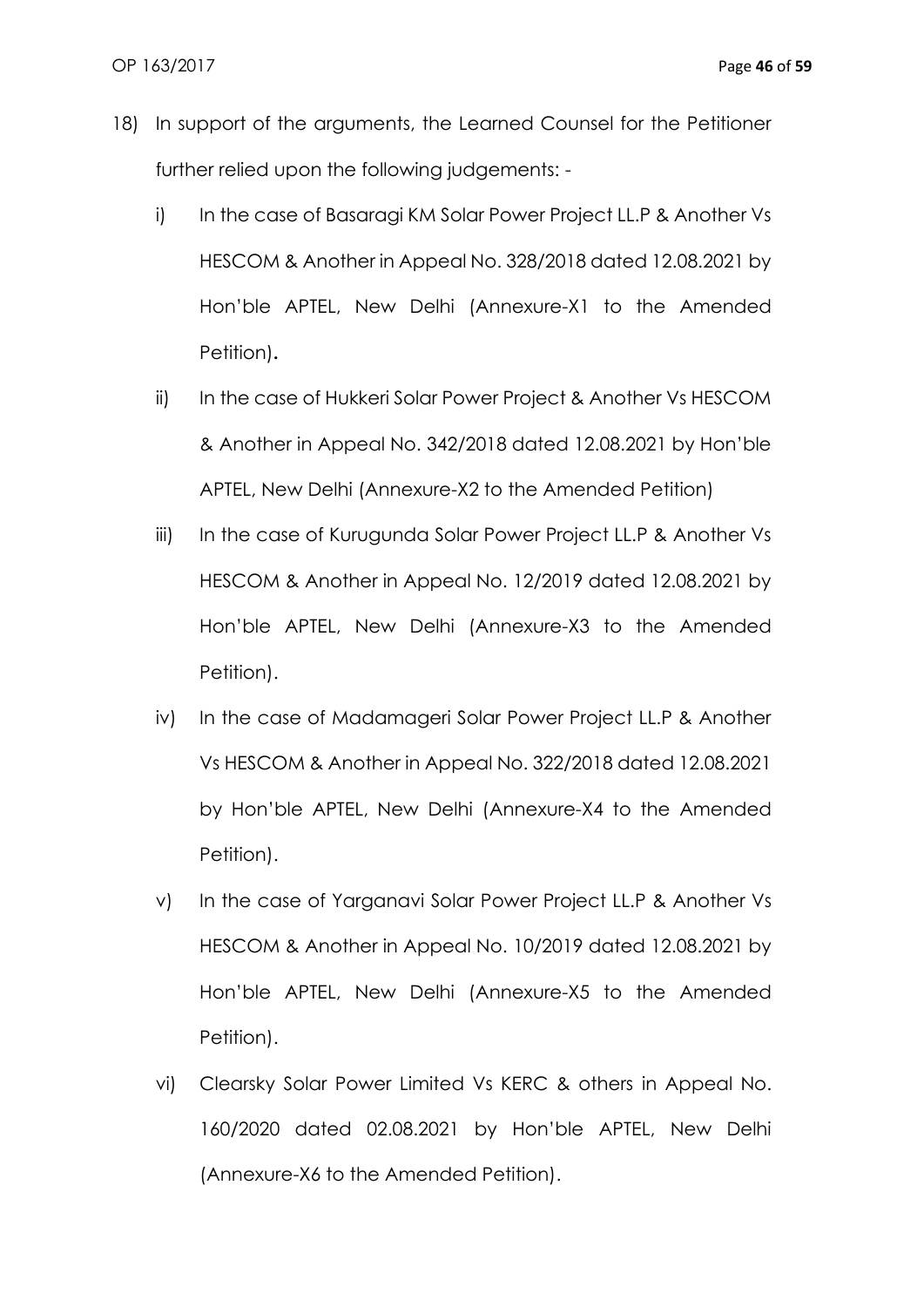vii) Cambria Solar Private Limited Vs GESCOM & Others in OP No. 188/2017 dated 23.03.2021 by KERC, Bengaluru (Annexure-Y to the Amended Petition).

19) We have perused the Judgement passed by the Hon'ble APTEL, NewDelhi, in Appeal No. 328/2018 in the matter of Basaragi KM Solar Power Project LL. P & Sri Channaraj Hattiholi Vs HESCOM & KERC dated 12.08.2021 and the Hon'ble Appellate Tribunal for Electricity has held and

observed as follows: -

- *I. "'Having regard to the fact that securing these approvals from various instrumentalities of the Government/ Government officer, 18 months period was envisaged to complete the project. Having regard to the fact that there could be circumstances or events which could delay the happening of COD within the original time slot, six months' time for extension of commissioning the project at the level of concerned distribution licensee was envisaged. For events beyond that, they had to approach the Respondent Commission.'*
- *II. 'The above procedure was envisaged keeping in mind that possibility of delay happening on account of laches on the part of the offices of Governmental Instrumentalities, though Solar Developer or SPV do not contribute to such delay. Unforeseen happening could possibly delay commissioning of the project, therefore force majeure event clauses were introduced in the terms of PPA as stated above. These force majeure clauses definitely take within its fold, the delay caused by offices of the Government or Governmental Instrumentalities.'*
- *III. 'Arguments of the Respondent HESCOM that KPTCL is not a party to the PPA, therefore, the delay on their part cannot come to the aid of the Appellant cannot be accepted. KPTCL is also a public utility and instrumentality of the*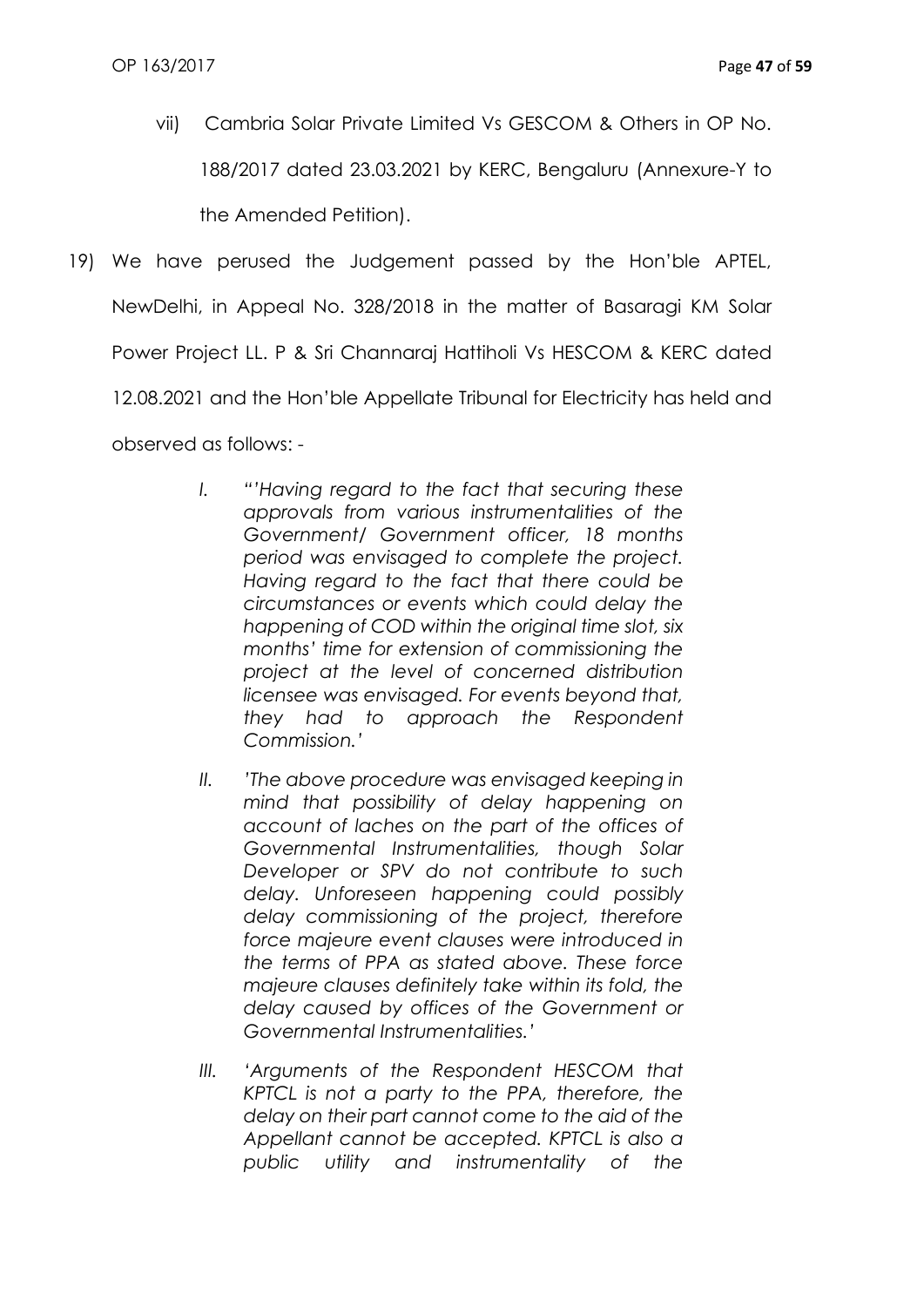*Government. Therefore, even if the project is delayed on account of KPTCL, in not issuing approval for evacuation of power and grid connectivity within a reasonable time, it amounts to event of Force majeure.'*

- *IV. 'The Respondent HESCOM contends that there was delay in submitting applications to various departments by the Appellant. One has to analyze the circumstances in a holistic approach is whether there was negligence on the part of the Developer to approach and obtain these approvals? It cannot be said that the considerable time lapsed in obtaining these approvals from various instrumentalities of the Government was at the instance of the Appellants.'*
- *V. 'Having invested huge amounts taking loans from Banks/financial institutions, one cannot even imagine that the Developer will be negligent in pursuing his project.'*
- *VI. 'However, the same set of Force Majeure Events could not convince the Respondent Commission. The Respondent Commission being a neutral body is expected to discharge its functions in a judicious manner. If delay has occurred on account of reasons beyond the control of the Appellant, the Appellant cannot be punished. The intention of the Government to assist to the farmers should not become otherwise a weapon to punish them"*
- 20) In the case of Hukkeri Solar Power Project & Another Vs HESCOM & Another

in Appeal No. 342/2018 dated 12.08.2021 passed by Hon'ble APTEL, New

Delhi (Annexure-X2 to the Amended Petition), the relevant paras are as

follows: -

*"'108) It is seen that the Government of Karnataka brought in its special scheme for promoting renewable energy generation to harness the solar sources available in the State. This was meant to create opportunities to land owning famers. In response to*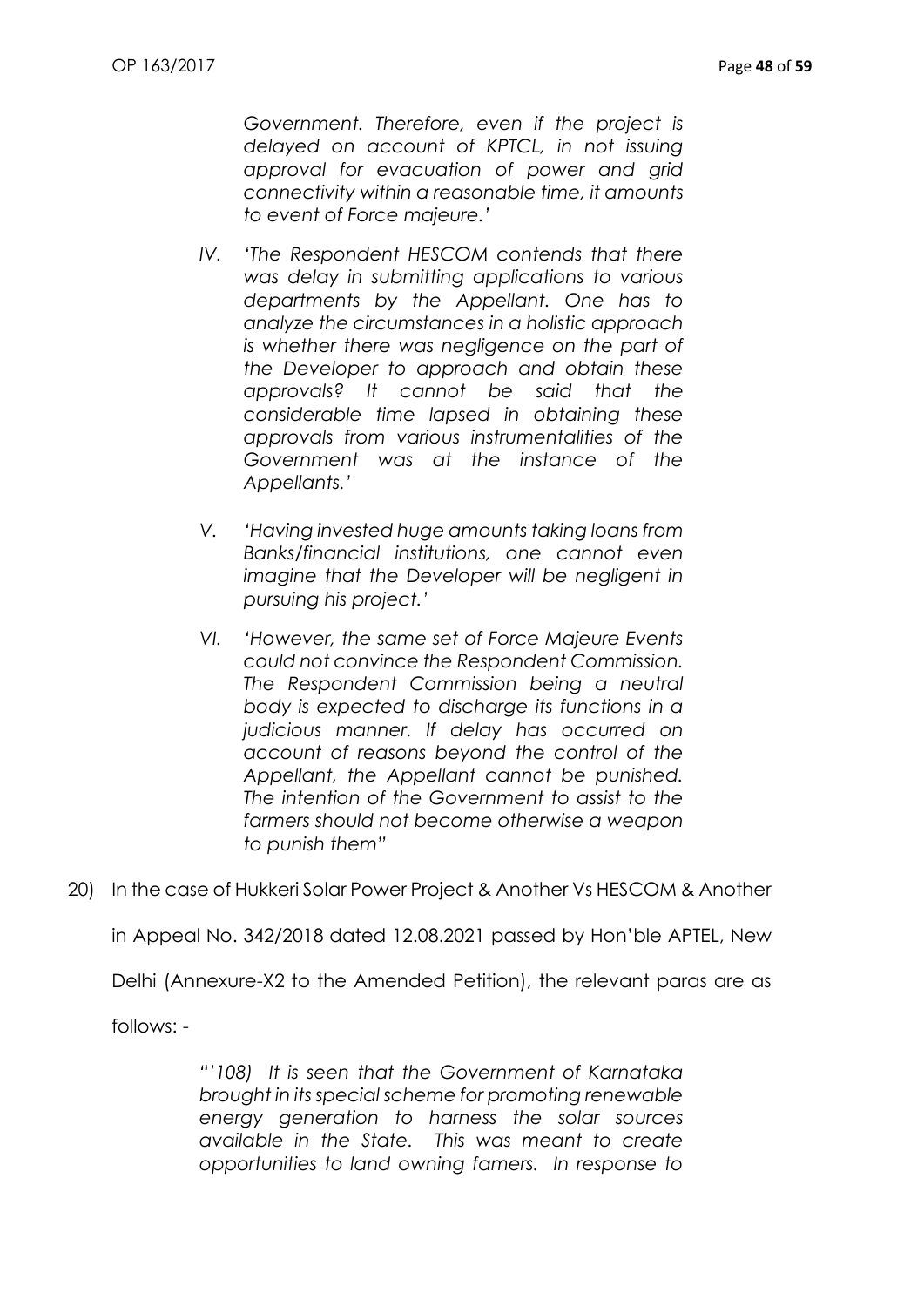*the promotion of the solar development by Government of Karnataka, several farmers including the Appellant came forward to set up solar plants. We judiciously take notice of the facts which were discussed/considered in other Appeals that in terms of guidelines issued by the State Government for developing solar project, there was a mention that the land used for setting up of the solar plant requires land conversion permission, however, the land pertaining to solar development under Farmer's Scheme will have deemed conversion. However, there was lot of confusion is issuance of executive direction/orders to implement the guidelines for deemed conversion which compelled many famers to approach the revenue authorities for regular land conversion route. This regular land conversion route involves hercules task which required several documents from several Department to submit the application for conversion of the land. Most of the cases, the delay seems to be with regard to conversion of the land.'*

*'109) Apart from conversion of land, there seems to be delay in obtaining evacuation either provisional or final approval, so also in approving the drawing and intimating the estimation of the charges to be paid. Similarly, once application is submitted to CEIG to certify safety of the plant in order to start commissioning of the solar plant, in many cases time is taken to come and inspect the site. Even in this Appeal, we note that the drawings required for the bay terminal and other requirements for connectivity at the bay of the substation of the transmission/distribution system, the authorities took some time. All this could happen only in October 2016. Only after approval of the grid connectivity finally granted the Appellant could approach the Chief Electrical Inspector with drawings pertaining to the electrical installation of the Solar power plant.'*

*'110) Apparently, the scheme was meant to benefit small land holding farmers, who could establish solar plants between 1 MW to 3 MWs. This also definitely requires business prudence apart from minimum knowledge in the field concerned. As per the policy, the establishment of solar plant was to be in the agricultural land. On account of restrictions to use agricultural land for non-agricultural purpose,*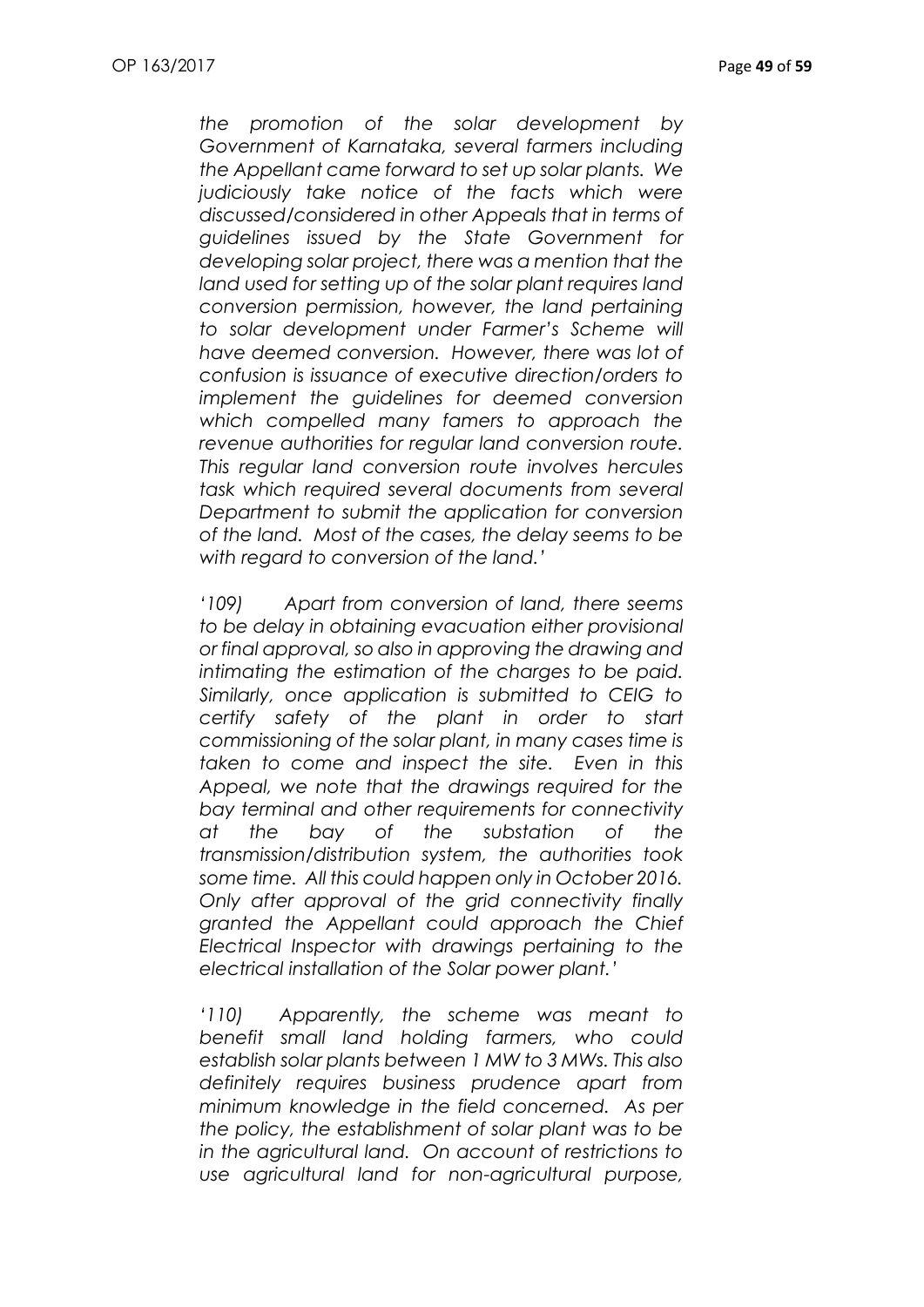*conversion of agricultural land use is a must. In terms of Karnataka Revenue Act, it has laborious process to get conversion of agricultural land into nonagricultural one. To establish solar power plant, it is not just conversion of agricultural land permission, but several other approvals/consent/permissions were required.'*

*'111) Till SPV was established, it was the individual Appellant i.e., SPD who had to run from officer to office to secure required approvals/ consents. Having regard to laborious process to secure these permissions from various Government instrumentalities, it would have been a wise decision to have infrastructure under one roof (like single window agency) to get all these clearances which would have saved lot of time for the establishment of these small solar power plants in question. Since either the SPD or SPV had to run from office to office situated at different places to secure approval and permission which would not have been possible to secure on any one particular day also seems to have caused hardship and delay in procuring the approvals, be it land conversion or power evacuation and grid connectivity of safety certificate from CEIG etc. To apply for conversion of land to non-agriculture purpose itself, more than 13 documents are required, which have to be secured not from single place but various departments of Government. The scheme which was expected to be a boon to the farmers seems to have become a bane.'*

*'112) Therefore, it is quite evident that there was no fault of the Appellant in approaching various Governmental Instrumentalities for necessary sanctions/approvals. Though all care and caution was duly exercised considerable time was lapsed by the time the Appellant obtained the necessary approvals. Definitely, the fault does not lie with the Appellant One cannot blame the Appellant, since the delay has occurred from the Govt. Instrumentalities in issuing necessary approvals and sanctions.'"*

21) In the case of Kurugunda Solar Power Project LL.P & Another Vs HESCOM

& Another in Appeal No. 12/2019 dated 12.08.2021passed by Hon'ble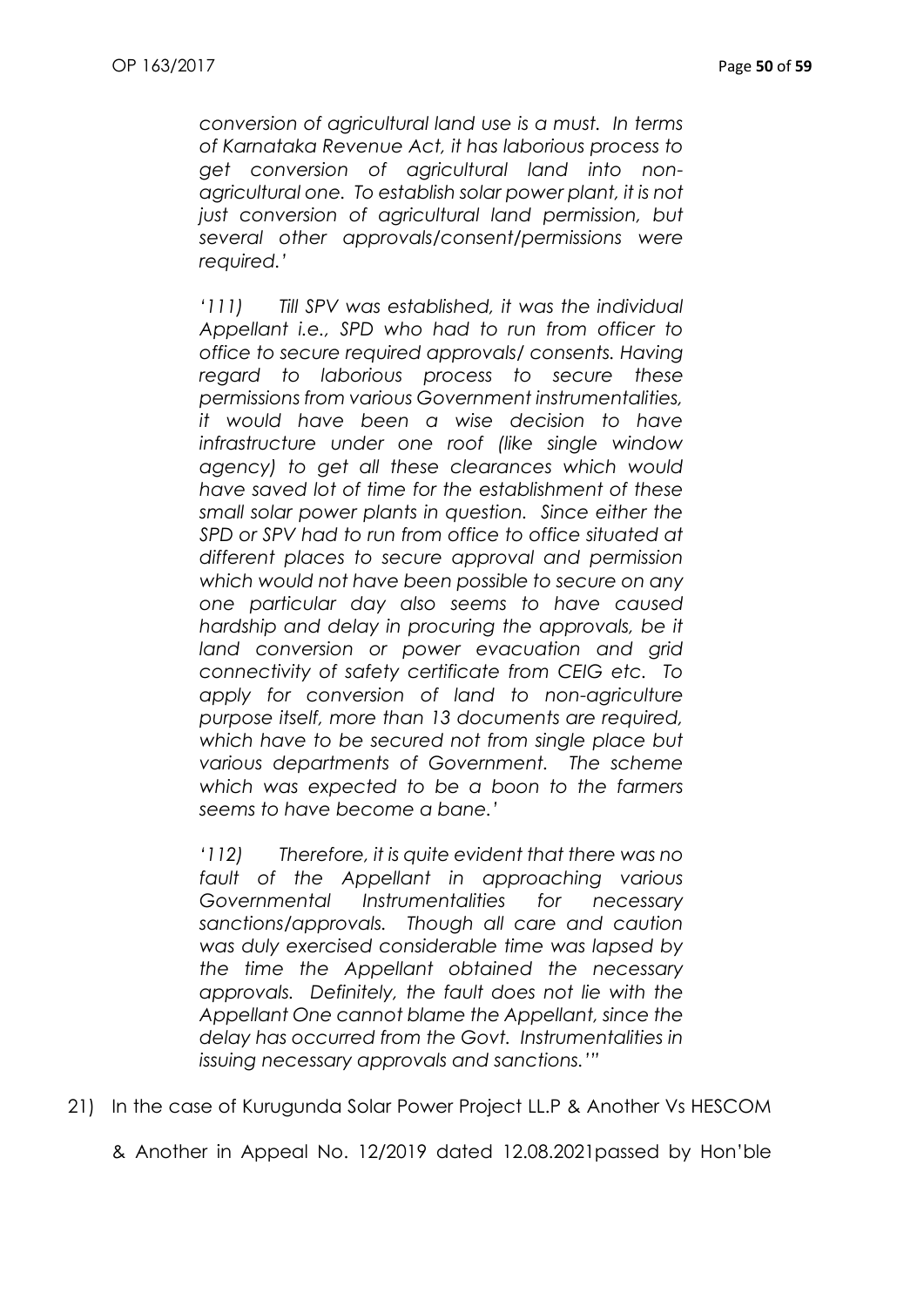APTEL, New Delhi (Annexure-X3 to the Amended Petition), it is observed as

under: -

*"'109) We also note that it is not a simple application for land conversion. This requires several other documents to be collected before applying for land conversion. The set of documents that are required had to be obtained from different departments. All this would take sometimes, therefore, one cannot expect the SPD straight away to apply for conversion of land the moment the PPA was approved by the Commission. Similarly, to get CEIG safety approval, several safety steps have to be completed like submission of drawings, approval of the drawings, intimation for payment of processing fee and final approval followed by safety certificate has to be issued. This safety certificate could be granted only if there is permission for Grid connectivity and final approval for evacuation obtained. In most of the cases, the Developers have sought lease of the land for setting up bay terminal. The land on lease basis also consumer time to secure the final approval of evacuation with so many formalities that have to be complied with by the Solar Developers. It is not just one single window agency where they could secure all these approvals. They had to approach office to office to secure different certificates, documents to secure the approvals that are required.'*

*'110) Therefore, the Association of farmers meant for Farmer's Scheme made presentation to the HESCOM who in turn brought to the notice of the Energy Department of the State explaining the difficulties faced by the Solar Plant Developers in getting the approvals/sanctions to set up the solar plants. A special Committee was formed to look in to the reasons for the delay being caused. On appraisal of the difficulties faced by the farmers, the three members Committee recommended for acceptance of the reasons explained as force majeure event. Based on that the State Government through the Secretary requested KERC to consider the same and grant PPA tariff to the Solar Developers. In this regard, even MNRE also addressed a letter to encourage the Solar Developers.'*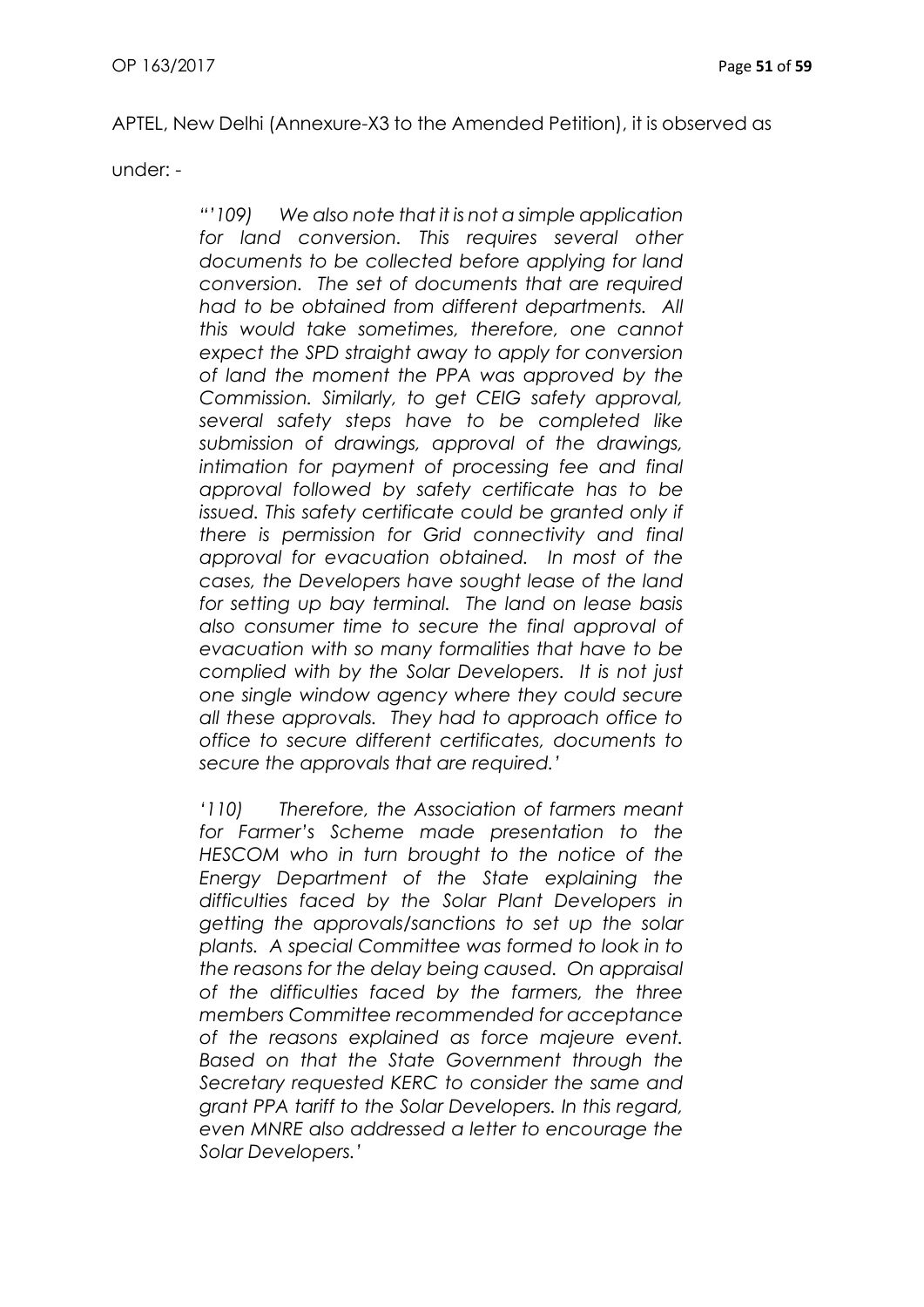*'112) According to us, the considerable lapse of time to secure these certificates necessary was not on account of negligence on the part of the Appellants, but on account of the concerned officers who took time to issue these certificates. Therefore, we are of the opinion that none of the delay in securing the approvals was on account of Appellants and in fact they approached and started the process with utmost care and diligence.'*

22) We have perused the Judgement passed by the Hon'ble APTEL,

NewDelhi, in Appeal No. 322/2018 in the matter of Madamageri Solar

Power Project LL. P & Smt. Girija B. Hattiholi Vs HESCOM & KERC dated

12.08.2021, Hon'ble Appellate Tribunal for Electricity has held and

observed as follows: -

- *I. "'In terms of guidelines issued by State Government to set up solar plants several sanctions/approvals/ clearances had to be obtained by the farmers like land conversion, grid connection and power evacuation approvals, plant safety approval from chief electrical inspector etc. Apparently, right from the date of signing of the PPA, the Appellant was running from office to office to secure these approvals/sanctions as stated above. If time was taken for getting these approvals as stated above, we note that considerable time was lapsed. Definitely it was not on account of the Appellants' negligence or lethargic approach.'*
- *II. 'We are of the opinion that the time taken to obtain the above-mentioned approvals would definitely become impossible for the Appellants to achieve COD of the solar plant within SCOD of the PPA.'*
- *III. 'In fact, as stated above, the HESCOM taking into consideration all these facts and in line with the terms of PPA extended time for COD within the extended SCOD. This action of the HESCOM has support from the fact that the State Government also, after due diligence and prudence, accorded extension of COD by six months. On*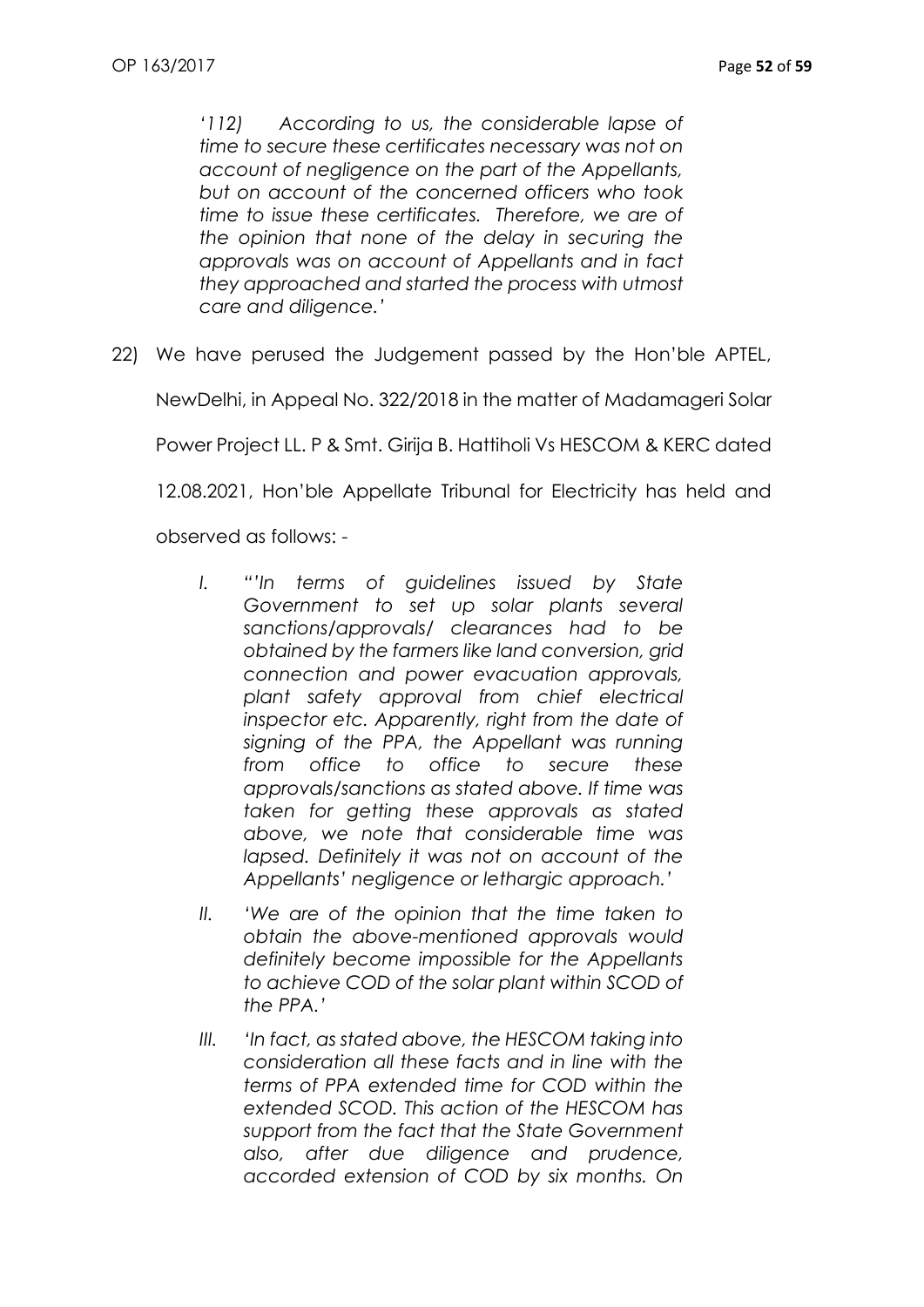*account of such extension, the SCOD automatically get postponed by six months.'*

- *IV. 'Apart from that, in terms of Clause 10.5 of PPA, it says despite complying with the legal requirements to obtain, renew or maintain required licensee or legal approval will also amount to Force Majeure Event. Therefore, we are of the opinion that if at all there was delay in receiving various clearances/approvals by the State Government and its instrumentalities which are beyond the control of the Appellants, the same has to be treated as event of force majeure, since the same would directly and seriously affect the implementations of the solar project.'"*
- 23) In OP No. 188/2017 dated 23.03.2021 between Cambria Solar Private

Limited Vs GESCOM, this Commission has held that as under: -

*"In view of the principles laid down by the Hon'ble APTEL in a recent judgment cited (in* Appeal No. 351/2018 in the matter of Chennamangathihalli Solar Power Project LL. P Vs *1st Respondent*/CESC & another case, dated 14.09.2020)*, above and we are also relying on the above judgement in view of the facts are quite similar to the instant case. In view of the extension of time granted by the 1st Respondent /CESC (Respondent-2), holding that the Petitioner has fulfilled the conditions of PPA and extended time, we are of the opinion that the circumstances and events narrated by the Petitioner in the petition are 'Force Majeure 'events and they are not under the reasonable control of the Petitioner. Therefore, the Petitioner has proved that events or circumstances alleged by it amounts to 'Force Majeure' events entitling for extension of time for achieving the Conditions Precedent and Scheduled Commissioning Date."*

In this order, the Commission placing reliance on the Hon'ble APTEL's

decision in the case of Chennammangathihalli Solar Power Project vs 1st

Respondent/CESC, has allowed the extension of time on the ground of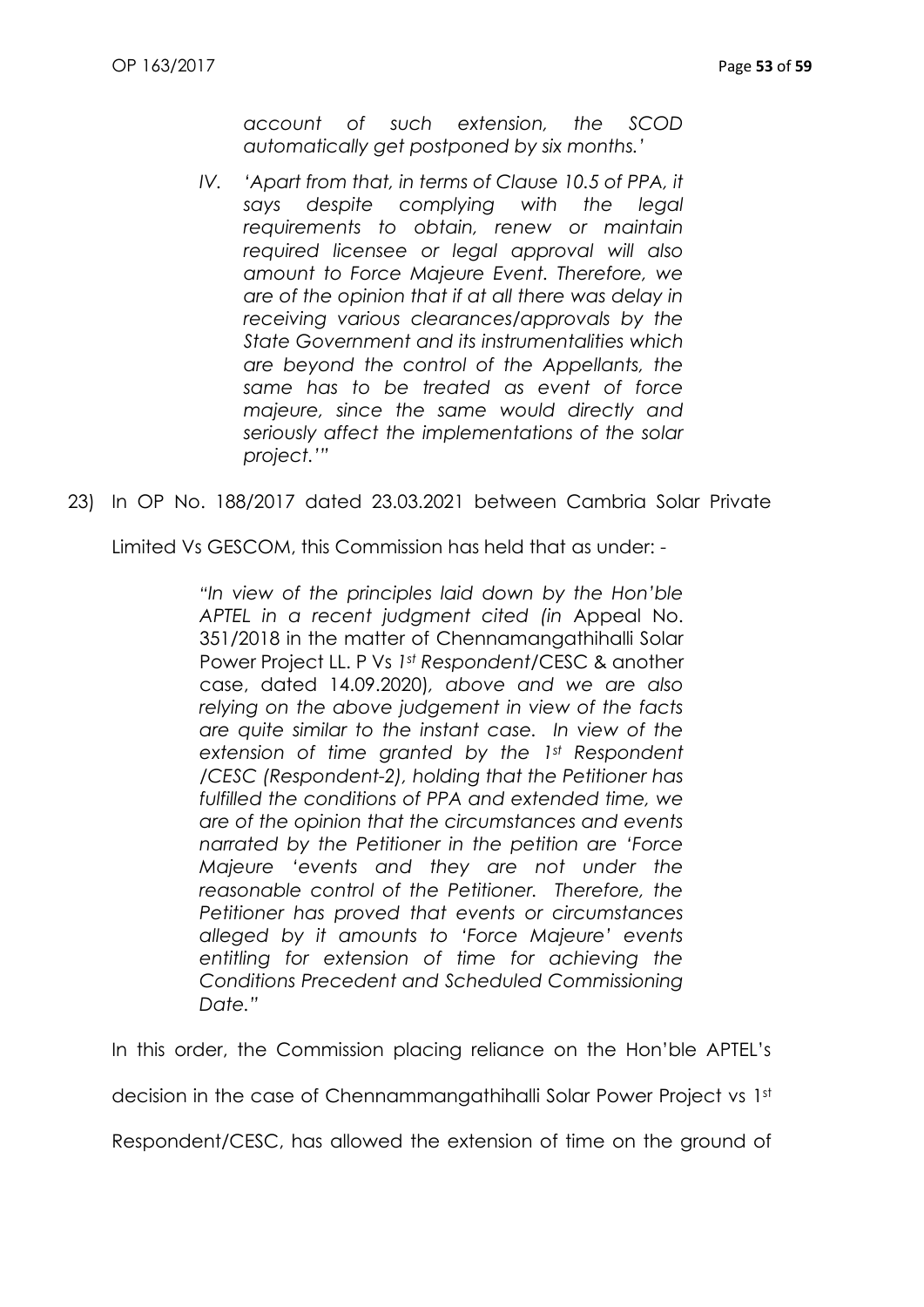delays by the Governmental agencies which is also the case in the present Petition.

- 24) Under these circumstances, basing on the observations of Hon'ble APTEL in the cases referred supra as well as the reasons assigned by the Petitioner, the grounds urged by the Petitioner under the head of Force Majeure Events has to be accepted.
- 25) During the course of arguments, the Learned Counsel for the Petitioner has submitted that, he has placed all the communications sent to the Respondents intimating them on the Force Majeure Events effecting the timely commissioning of the project. In support of his arguments, he has relied upon the Official Memorandum (Annexure-Q1 filed along with Petition) issued by the 1st Respondent/CESC in favour of the Petitioner and others on 23.02.2017. By way of reply the Learned Counsel for the Respondents submitted that the Petitioner has not followed the Article 8.3(b) of the PPA.
- 26) We have perused the Force Majeure Clause of the PPA: -

### *"8.3 Force Majeure Events:*

- *(a) Neither Party shall be responsible or liable for or deemed in breach hereof because of any delay or failure in the performance of its obligations hereunder (except for obligations to pay money due prior to occurrence of Force Majeure events under this Agreement) or failure to meet milestone dates due to any event or circumstance (a "Force Majeure Event") beyond the reasonable control of the Party affected by such delay or failure, including the occurrence of any of the following:*
	- *(i) Acts of God;*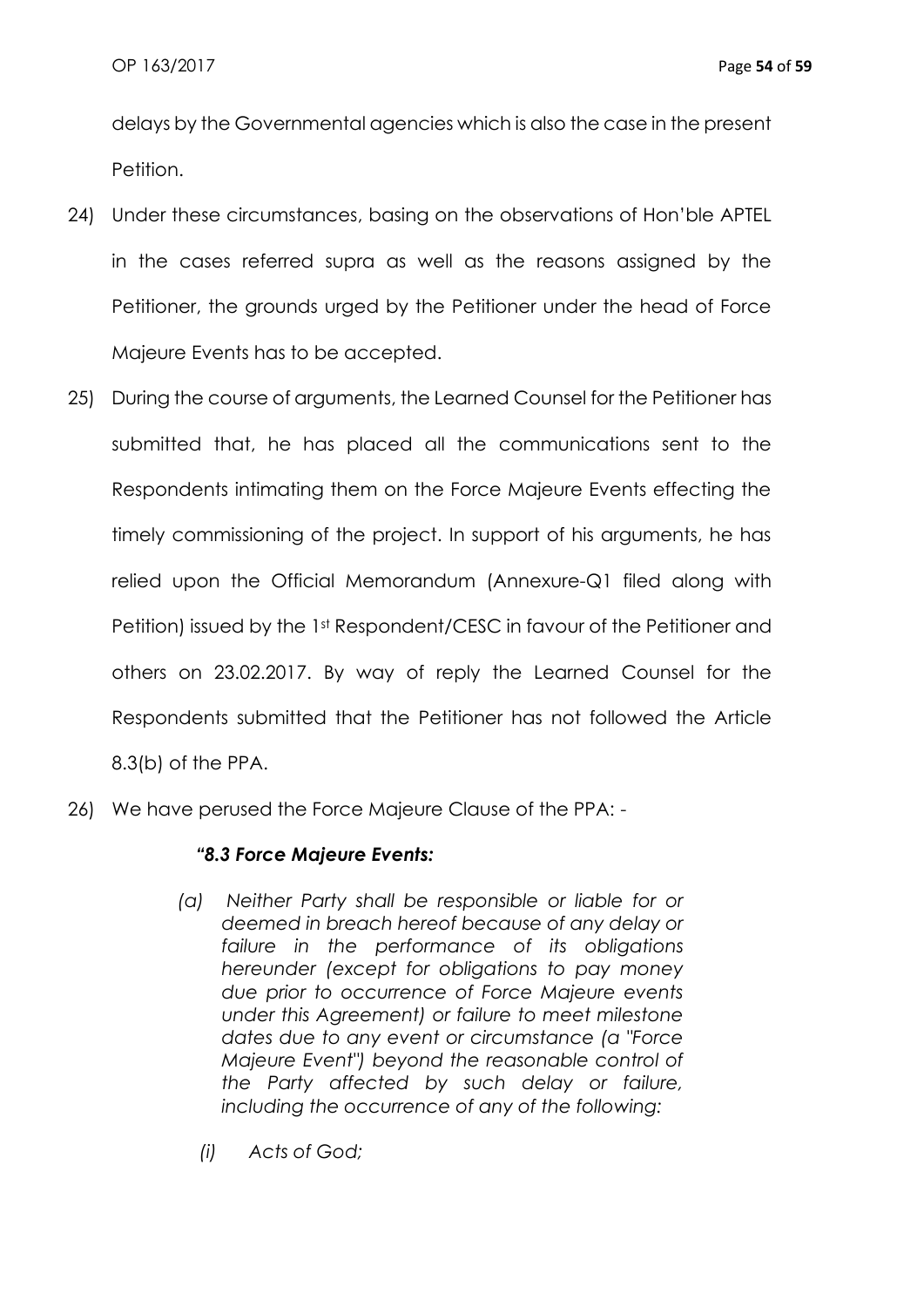- *(ii) Typhoons, floods, lightning, cyclone, hurricane, drought, famine, epidemic, plague or other natural calamities;*
- *(iii) Strikes, work stoppages, work slowdowns or other labour dispute which affects a Party's ability to perform under this Agreement;*
- *(iv) Acts of war (whether declared or undeclared), invasion or civil unrest;*
- *(v) Any requirement, action or omission to act pursuant to any judgment or order of any court or judicial authority in India (provided such requirement, action or omission to act is not due to the breach by the SPD or* 1st Respondent */CESC of any Law or any of their respective obligations under this Agreement);*
- *(vi) Inability despite complying with all legal requirements to obtain, renew or maintain required licenses or Legal Approvals;*
- *(vii) Fire, Earthquakes, explosions, accidents, landslides;*
- *(viii) Expropriation and/or compulsory acquisition of the Project in whole or in part;*
- *(ix) Chemical or radioactive contamination or ionizing radiation; or*
- *(x) Damage to or breakdown of transmission facilities of either Party;*
- *(b) The availability of the above item (a) to excuse a Party's obligations under this Agreement due to a Force Majeure Event shall be subject to the following limitations and restrictions:*
	- *(i) The non-performing Party gives the other Party written notice describing the particulars of the Force Majeure Event as soon as practicable after its occurrence;*
	- *(ii) The suspension of performance is of no greater scope and of no longer duration than is required by the Force Majeure Event.*
	- *(iii) The non-performing Party is able to resume performance of its obligations under this Agreement, it shall give the other Party written notice to that effect;*
	- *(iv) The Force Majeure Event was not caused by the non-performing Party's negligent or intentional acts, errors or omissions, or by its negligence/failure to comply with any material*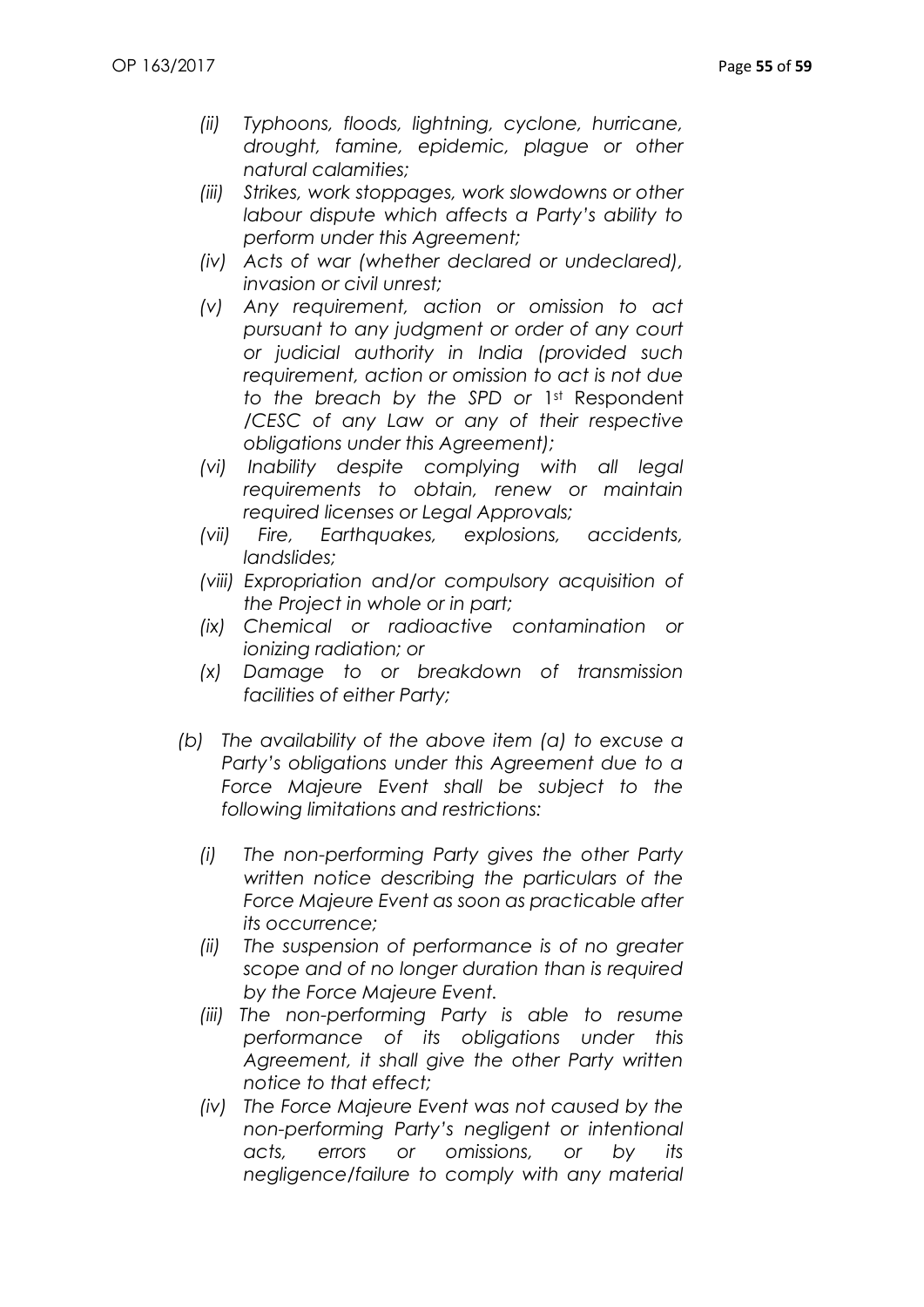*Law, or by any material breach or default under this Agreement;*

- *(v) In no event shall a Force Majeure Event excuse the obligations of a Party that are required to be completely performed prior to the occurrence of a Force Majeure Event."*
- 27) On perusal of Annexure-Q1 to the Petition it appears that, the  $1st$ Respondent/CESC has accorded approval to commission the project within on or before 23.06.2017 subject to certain conditions. Further it is stated that the approval is issued purely based on the request of Solar Power Developer for the purpose of commissioning of the project. While issuing Official Memorandum by 1st Respondent/CESC it had referred the letter written by Hon'ble Power Minister of GOK vide his note No. ಇಂಸ/ಕ/0167/2016-17 dated 18.11.2016 (Reference No. 6 in Annexure-Q1 filed along with Petition) and another letter written by Additional Chief Secretary to all Managing Directors of ESCOMS dated 24.11.2016 (Reference No. 7 Annexure-Q1 filed along with Petition) and the Petitioner dated 15.02.2017 (Reference No. 9 in Annexure-Q1 filed along with Petition). On the direction of the 1st Respondent/CESC the Petitioner filed the present Petition challenging the directions issued by the 1st Respondent/CESC to file a Petition before the Commission seeking approval for extension of SCOD. Thereby, the allegations of the Respondents that no Force Majeure notice was given by the Petitioner are baseless and false.
- 28) On perusal of the statement of objections of all the Respondents to original Petition and after remand from the Hon'ble High Court the additional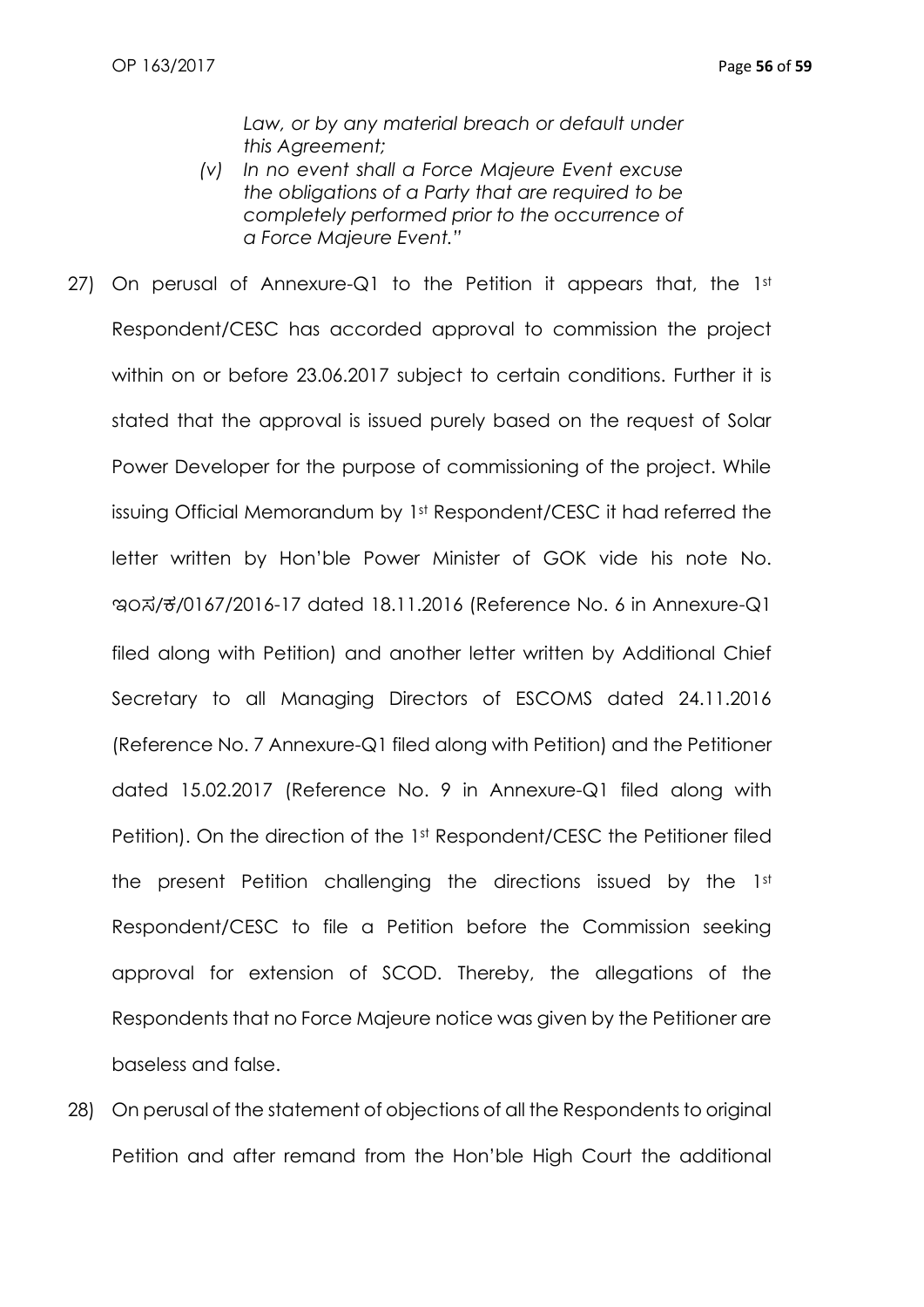statement of objections filed are contrary to the facts and circumstances of the case in respect of delay in extending time for completion of the plant.

- 29) Further the Petitioner has also produced Commissioning certificate (Annexure-S to the Amended Petition) dated 29.06.2017 which shows the 1 MW Solar Plant of M/s Gavi Ranga Solars Private Limited, was commissioned on 22.06.2017.
- 30) In view of the discussions made as above and also in Page 45 (Para 17 in Table-2), it is clear that the time taken for each event of delay, there was delay of more than one year in granting various approvals from Government instrumentalities and therefore the prayer of the Petitioner falls within the parameters Force Majeure events as discussed above and in the present case on hand though the Petitioner has suffered delay in issuing evacuation approval, transmission line work and bay approval, Demonetization induced delay and delay in conversion of land, he has commissioned the solar project on 22.06.2017 i.e., within the extended period i.e., upto 23.06.2017 approved by the 1st Respondent as per Annexure-Q1 (filed along with Petition). As per observations made herein above, the judgements relied by the Counsel for the Petitioner and the grounds urged by the Petitioner in the Petition fall under the Clause of Force Majeure as described in the PPA. The extension of time by 180 days for commissioning of the solar plant is approved under Force Majeure conditions as discussed in above paras. Hence Issue No. 1 is answered in affirmative.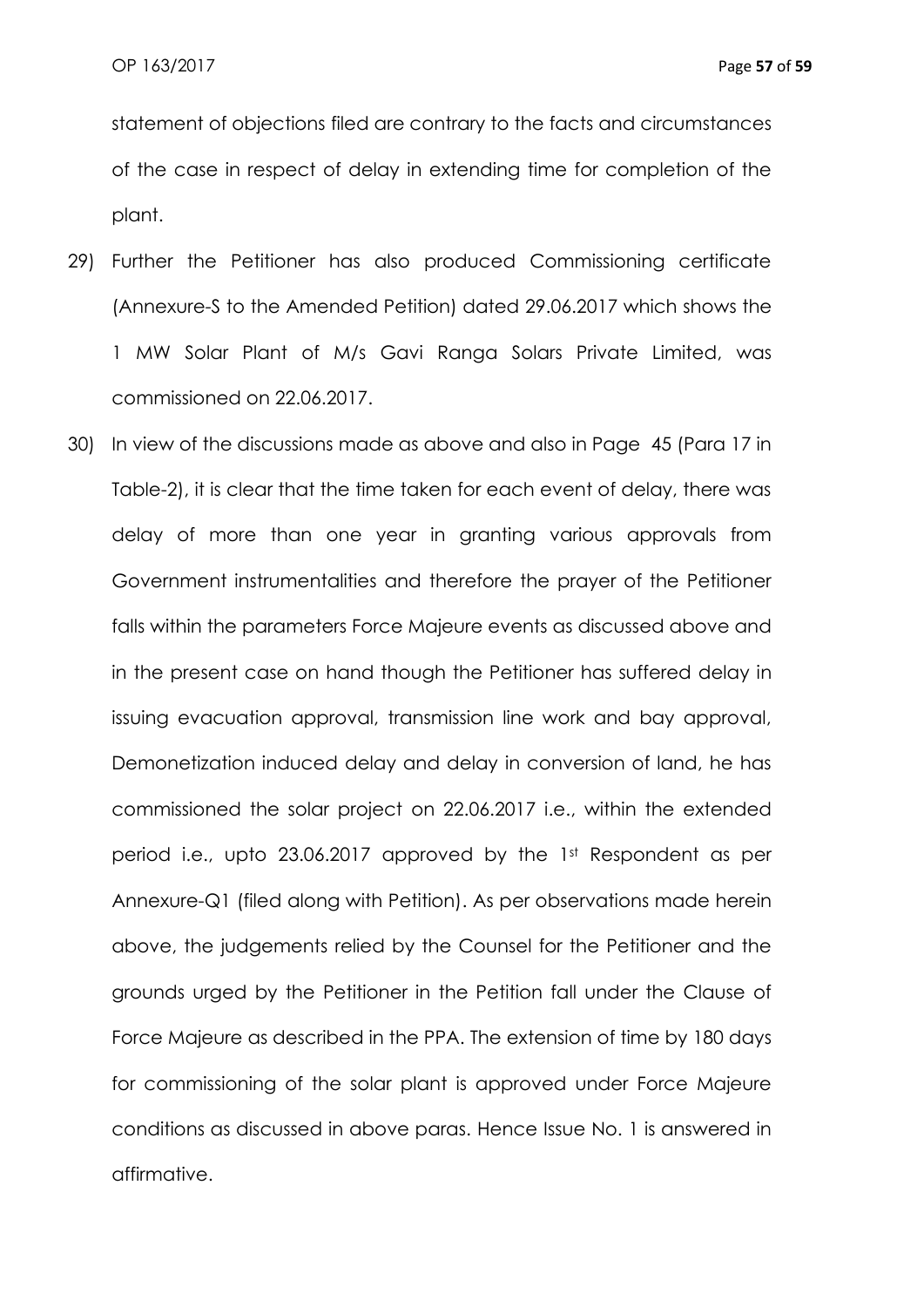- 31) **Issue No. 2:** For what relief the Petitioner is entitled to?
- 32) As per discussions made herein above paragraphs, and also answering issue No. 1 in affirmative by holding that the Petitioner is entitled for extension of time of 180 days from 24.12.2016, he is entitled for the tariff as agreed in PPA. As per the findings given by the Hon'ble APTEL in its judgement dated 28.02.2020 in Appeal No. 340/2016 between Azure Sunrise Private Limited Vs Chamundeshwari Electricity Supply Corporation Limited, that "once extension of Scheduled Commissioning Date is approved by the concerned DISCOM, the question of reduced tariff does not arise". Hence, the Petitioner is entitled for Rs. 8.40/kWh tariff.
- 33) As stated above, once the SCOD is extended by the Respondent the revised SCOD is to be reckoned for determining the Tariff as well as liquidated damages. Since the time extended upto 23.06.2017, the Petitioner is not liable to pay liquidated damages. This Issue No. 2 is answered accordingly.
- 34) **Issue No. 3:** What Order?
- 35) In view of the foregoing reasons, we pass the following: -

#### **O R D E R**

- a) The Petition is allowed.
- b) The delay is condoned upto 22.06.2017 in commissioning of Solar Power Project in Guttahalli Village, Chitamani Taluk, Chikkaballapura District and the Petitioner is entitled tariff at Rs. 8.40/- as per PPA.